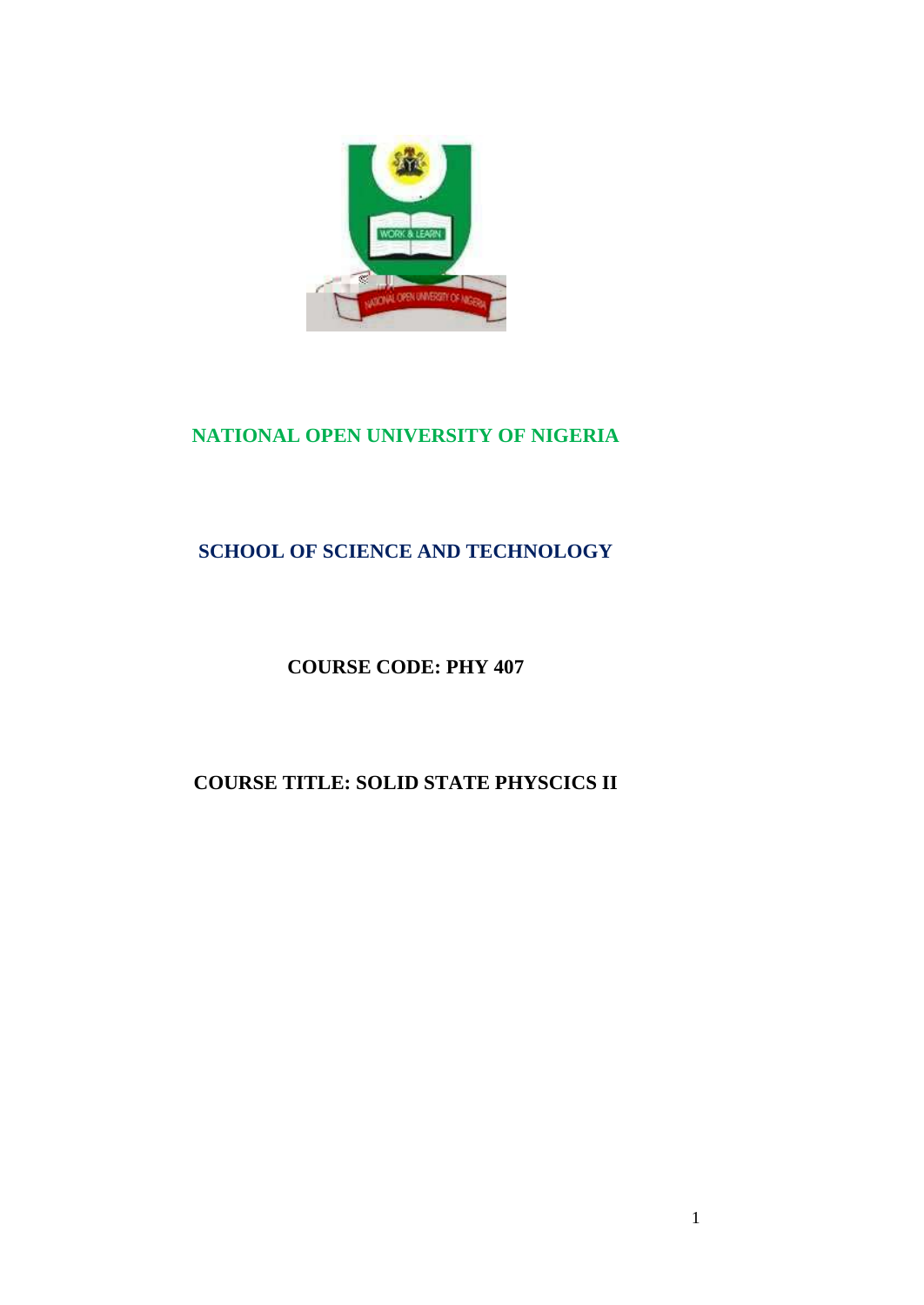# **COURSE GUIDE**

## **PHY 407 SOLID STATE PHYSICS II**

Course Team Dr. A. O. Adewale (Course Developer/Writer) UNILAG Mr. M. A. Olopade (Course Editor) – UNILAG Dr. S. O. Ajibola (Programme Leader) – NOUN Mr. E. A.Ibanga (Course Coordinator) – NOUN

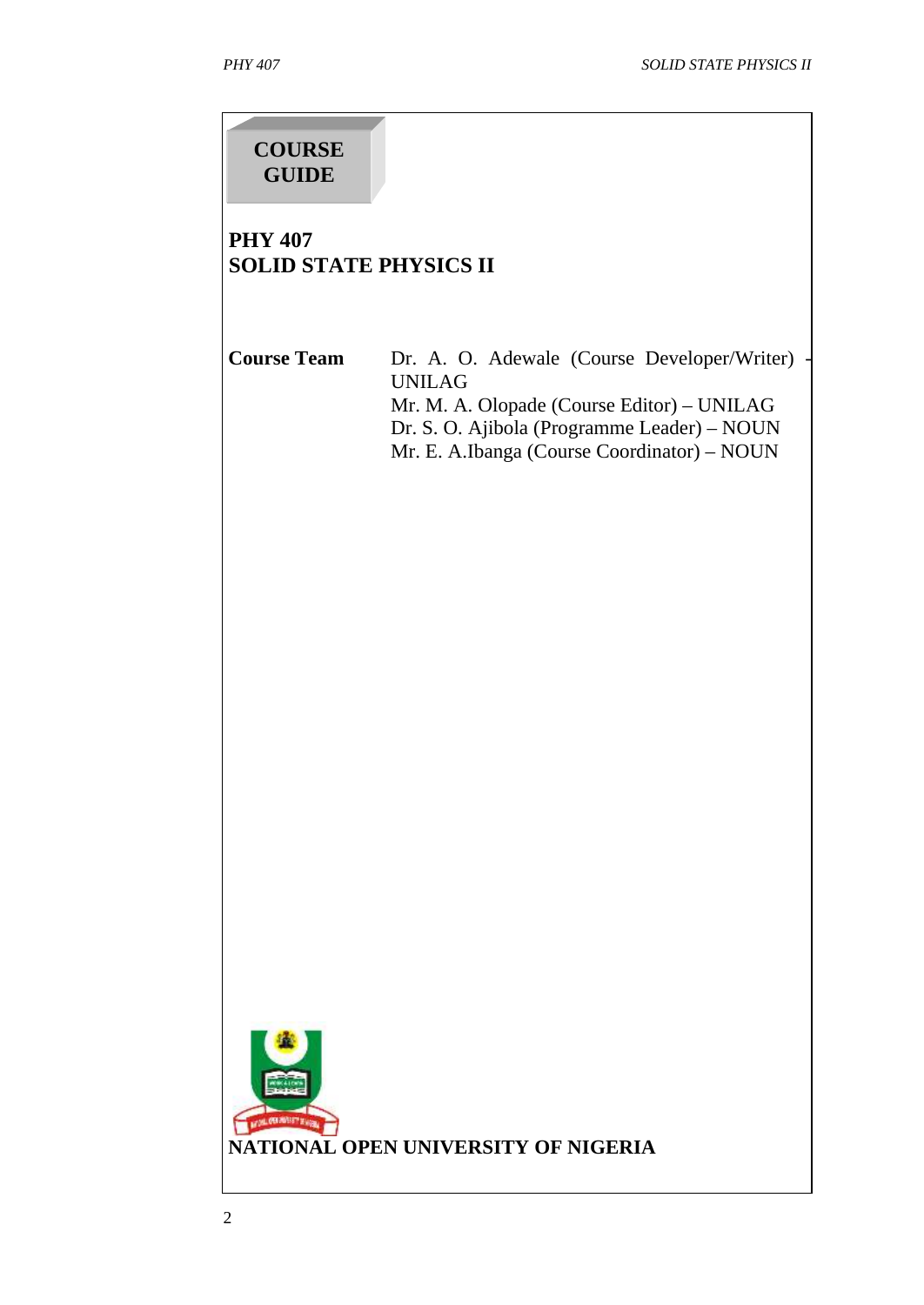National Open University of Nigeria **Headquarters** 14/16 Ahmadu Bello Way Victoria Island, Lagos

Abuja Office 5 Dar es Salaam Street Off Aminu Kano Crescent Wuse II, Abuja

E-mail: centralinfo@nou.edu.ng URL: www.nou.edu.ng

Published by National Open University of Nigeria

Printed 2014

ISBN: 978-058-981-4

All Rights Reserved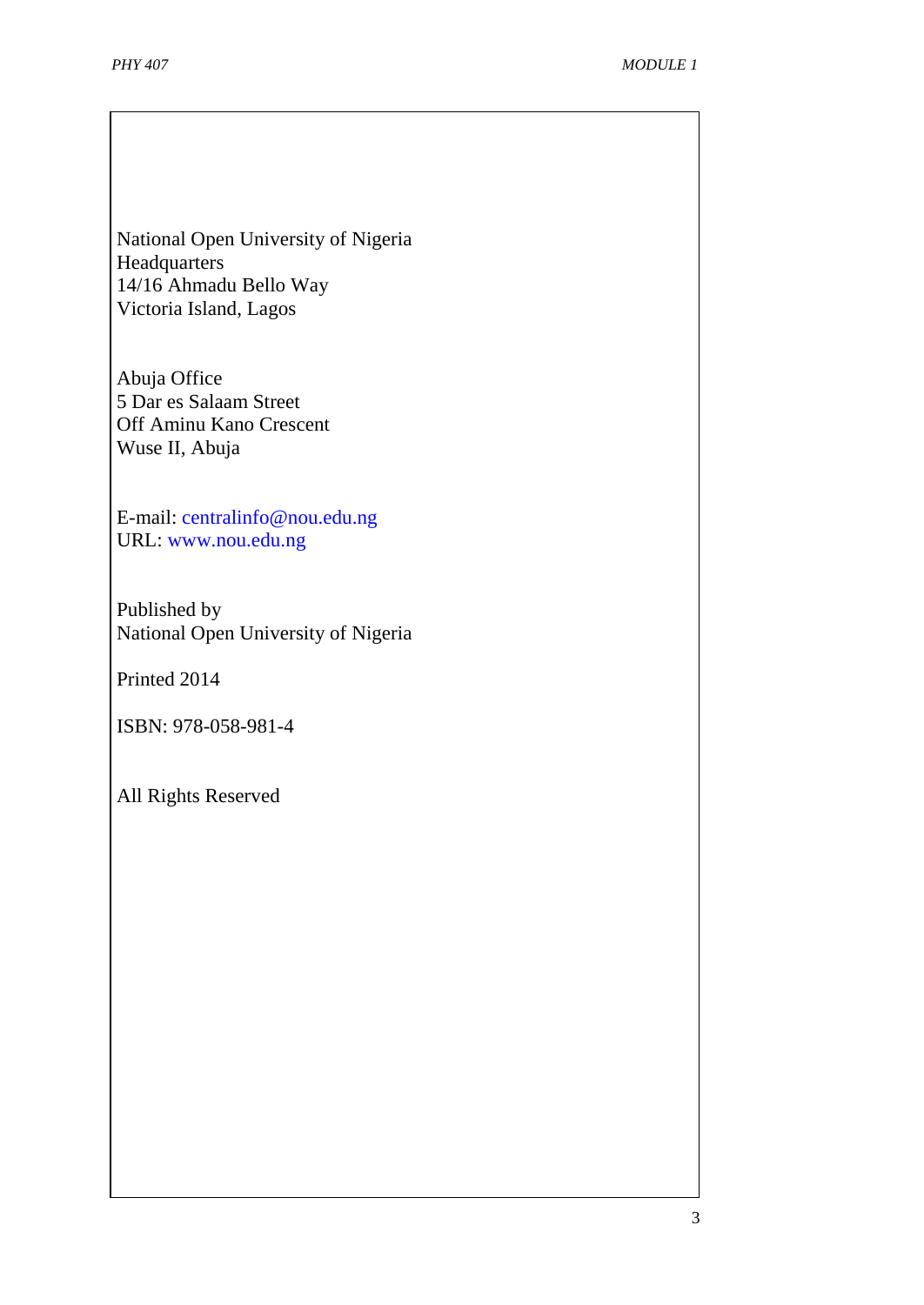## **CONTENTS PAGE**

| iv           |
|--------------|
| iv           |
| iv           |
| $\mathbf{V}$ |
| $\mathbf{V}$ |
| V            |
| V            |
| vi           |
| vi           |
| vi           |
|              |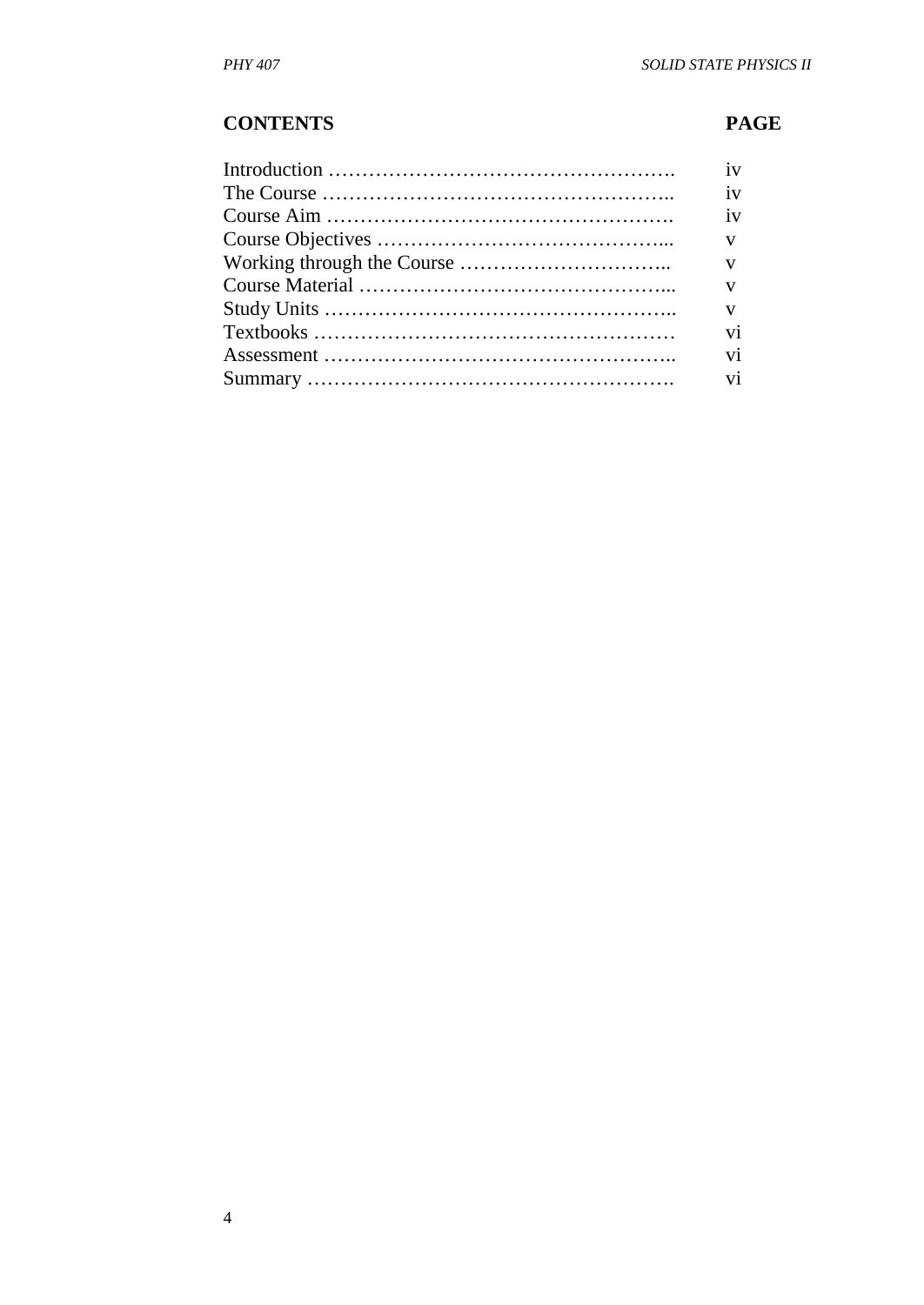# **INTRODUCTION**

Solid state physics is a very important branch of physics that has to do with the study of rigid [matter](http://en.wikipedia.org/wiki/Matter), or [solids](http://en.wikipedia.org/wiki/Solid), through methods such as [quantum](http://en.wikipedia.org/wiki/Quantum_mechanics)  [mechanics](http://en.wikipedia.org/wiki/Quantum_mechanics), [crystallography](http://en.wikipedia.org/wiki/Crystallography), [electromagnetism](http://en.wikipedia.org/wiki/Electromagnetism), and [metallurgy](http://en.wikipedia.org/wiki/Metallurgy). It is known to be the largest branch of [condensed matter physics](http://en.wikipedia.org/wiki/Condensed_matter_physics). In this course you will learn how large-scale properties of solid materials result from their [atomic](http://en.wikipedia.org/wiki/Atom)-scale properties.

Solid materials are formed from densely-packed atoms, which interact intensely. These interactions produce the mechanical (e.g. [hardness](http://en.wikipedia.org/wiki/Hardness) and [elasticity](http://en.wikipedia.org/wiki/Elasticity_(physics))), [thermal](http://en.wikipedia.org/wiki/Heat_conduction), [electrical](http://en.wikipedia.org/wiki/Electrical_conduction), [magnetic](http://en.wikipedia.org/wiki/Magnetism) and [optical](http://en.wikipedia.org/wiki/Crystal_optics) properties of solids. Depending on the material involved and the conditions in which it was formed, the atoms may be arranged in a regular, geometric pattern ([crystalline solids](http://en.wikipedia.org/wiki/Crystal), which include [metals](http://en.wikipedia.org/wiki/Metal) and ordinary [water ice](http://en.wikipedia.org/wiki/Ice)) or irregularly (an [amorphous solid](http://en.wikipedia.org/wiki/Amorphous_solid) such as common window [glass](http://en.wikipedia.org/wiki/Glass)).

What is the importance of solid state physics? Solid state physics applies everywhere around us. It involves how the macro-scale properties of solid materials result from their micro-scale properties. Most of the solids are arranged in such a way that their atoms are in an orderly repetitive arrays so the solids we see around are the examples of solid state physics e.g. sugar molecules, salt (Nacl), glass, etc. So, it forms the theoretical basis of material science. Its applications are in the technology of transistors and semiconductors. Quantum mechanics, metallurgy, electromagnetism, crystallography, etc. are all part and parcel of solid state physics.

## **THE COURSE**

Solid State Physics II, is a 2-unit course made up of 1 module divided into 3 units.

Unit 1 deals with dielectric properties of solids, unit 2 explains the magnetic properties of solids and unit 3 elucidates the various imperfections in solids.

# **COURSE AIMS**

The aim of this course is to teach you properties of solids and imperfections in solids.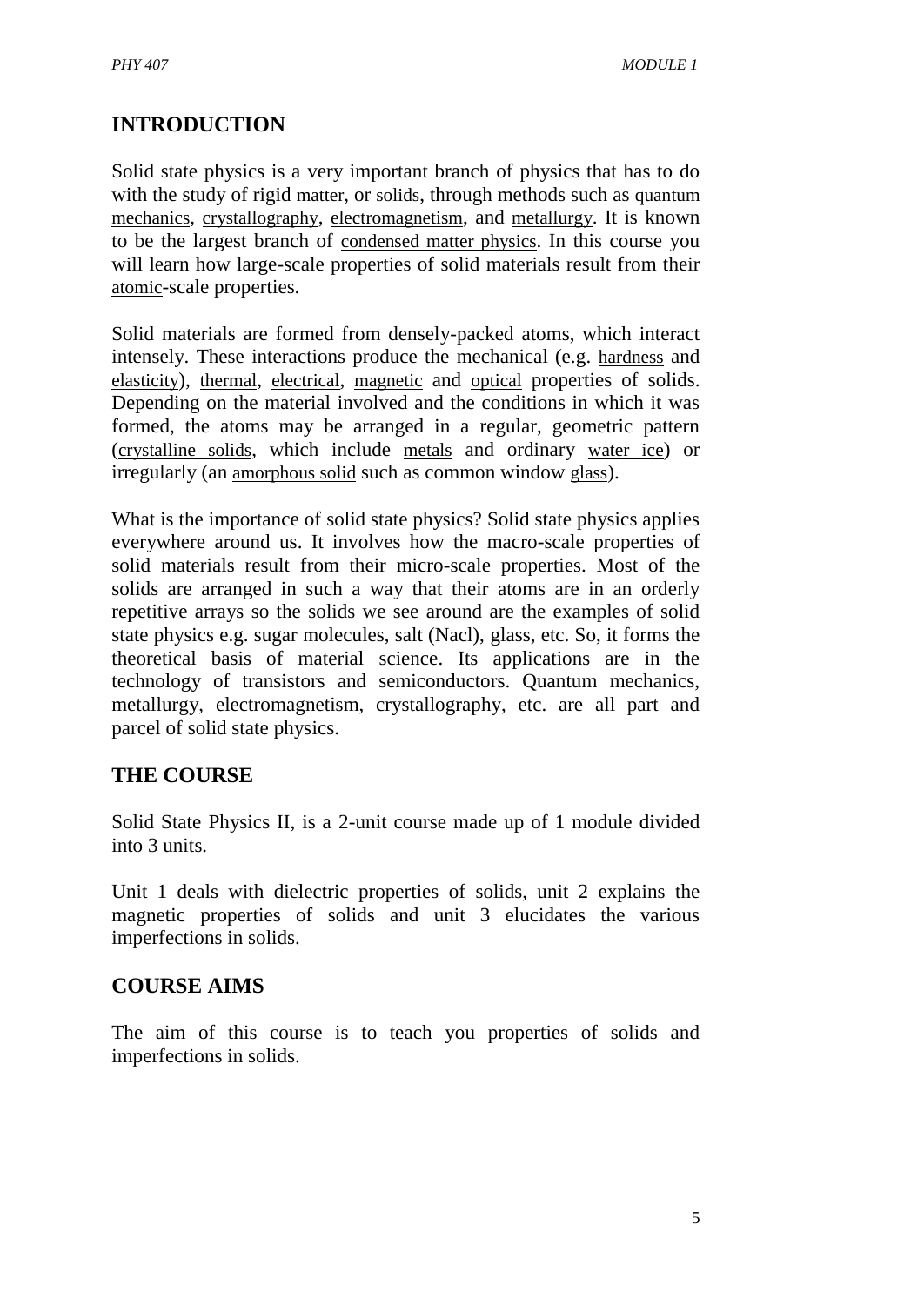# **COURSE OBJECTIVES**

After studying this course, you should be able to:

- explain the dielectric properties of solid
- explain local electric field
- define dielectric constant, polarisability and susceptibility
- x explain magnetisation of materials
- differentiate between diamagnetism and paramagnetism
- differentiate between ferromagnetism and antiferromagnetism
- x explain magnetic resonance
- x explain the various imperfections in solids.

# **WORKING THROUGH THE COURSE**

Solid state physics is the theoretical foundation of material science. It has applications in the technology of transistors and semiconductors, which are important components in electronics. It is expected that you must have pass the prerequisite which is PHY 307*.* It is hoped that bearing this in mind, you would find enough motivation to thoroughly work at this course.

# **THE COURSE MATERIAL**

You will be provided with a course guide and study material containing the study units.

At the end of the course, you will find a list of recommended textbooks which are necessary as supplements to the course material. However, note that it is not compulsory for you to acquire or indeed read all of them.

# **STUDY UNITS**

The following units are contained in this course:

### **Module 1**

- Unit 1 Dielectric Properties of Solids
- Unit 2 Magnetism
- Unit 3 Imperfection in Solids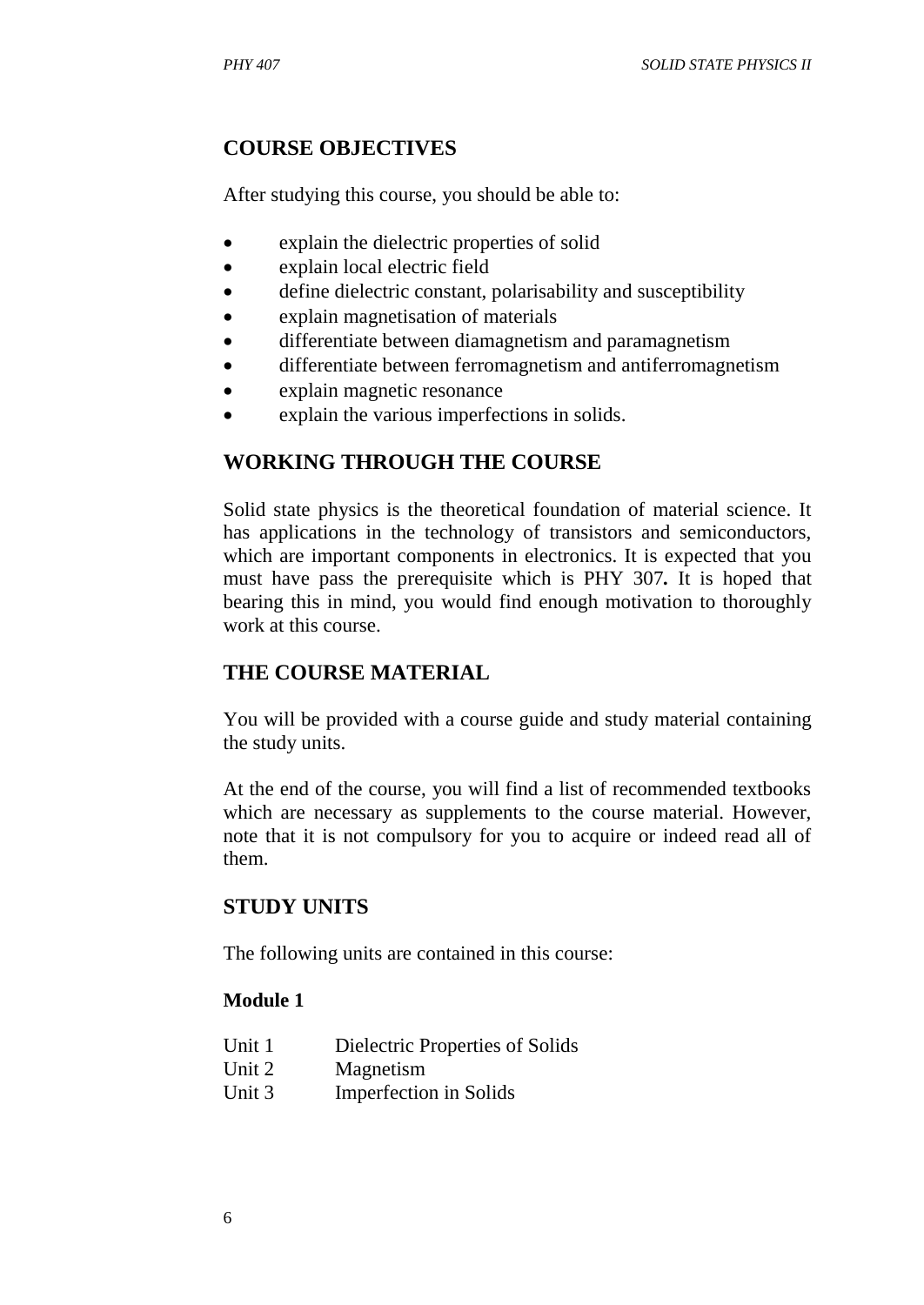7

## **TEXTBOOK**

Charles, K. (2005). *Introduction to Solid State Physics*. USA: John Wiley and Sons, Inc.

## **ASSESSMENT**

There are two components of assessment for this course:

- i. the self-assessment exercises, and
- ii. the tutor-marked assignments.

The assessments are continuous assessment of each component of this course.

## **SUMMARY**

This course is designed to lay a foundation for you for further studies in solid state physics. At the end of this course, you should be able to:

- x explain polarisation and depolarisation fields
- discuss dielectrics
- define dipole moment
- define electric susceptibility and polarisability
- x explain the relevance of Clausius-Mossotti equation to material sciences
- x explain all the symbols in Langevin expression and state their SI units
- x explain why the [magnetic susceptibility](http://en.wikipedia.org/wiki/Magnetic_susceptibility) of diamagnetic materials will always be less than zero
- differentiate between diamagnetism and paramagnetism
- list five materials that are diamagnetic and paramagnetic
- differentiate between ferromagnetism and antiferromagnetism.

We wish you all the best as you work through the course.

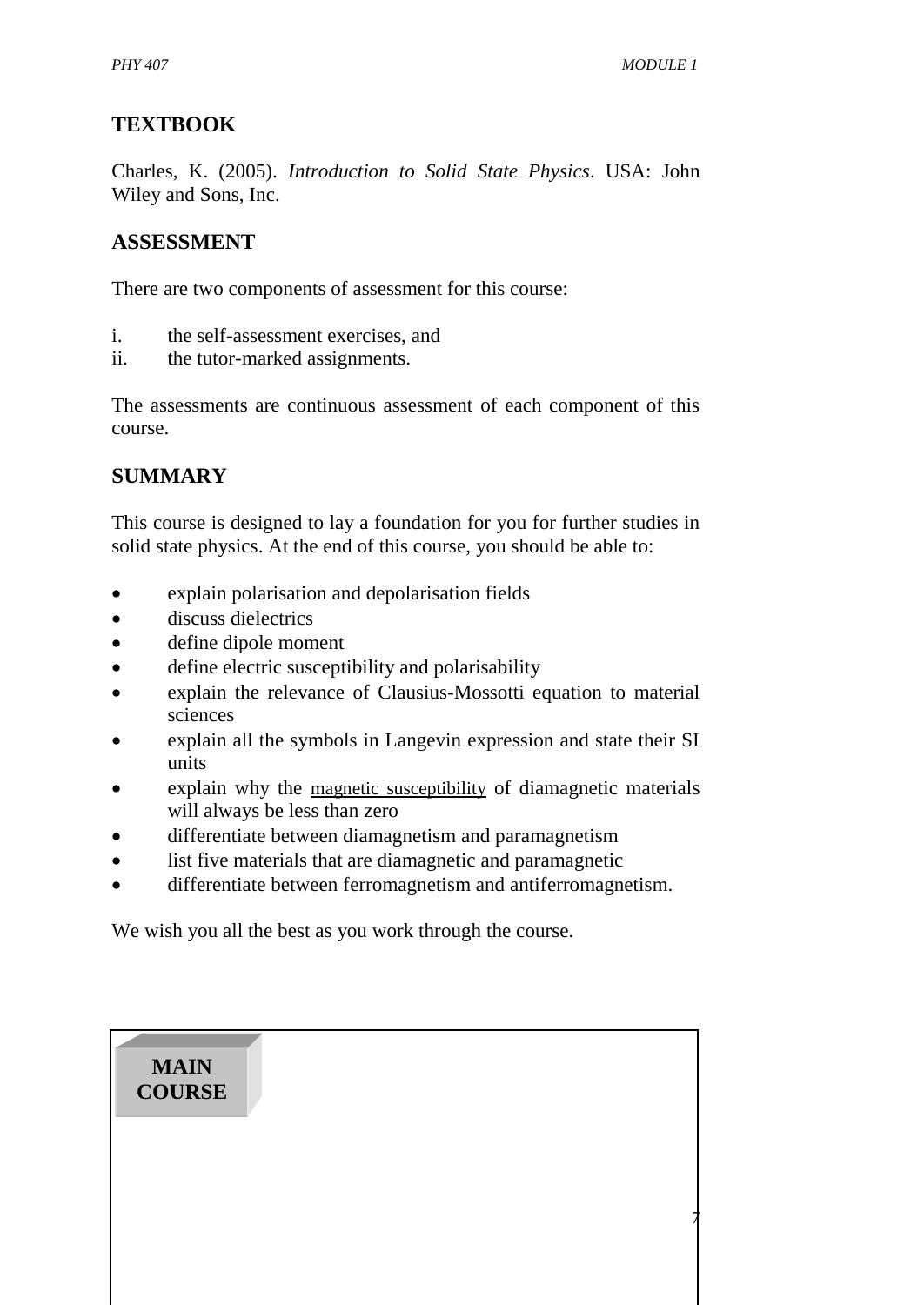# **CONTENTS PAGE**

| <b>Module 1</b> |                                 |    |
|-----------------|---------------------------------|----|
| Unit 1          | Dielectric Properties of Solids |    |
| Unit 2          |                                 | 13 |
| Unit 3          |                                 | 35 |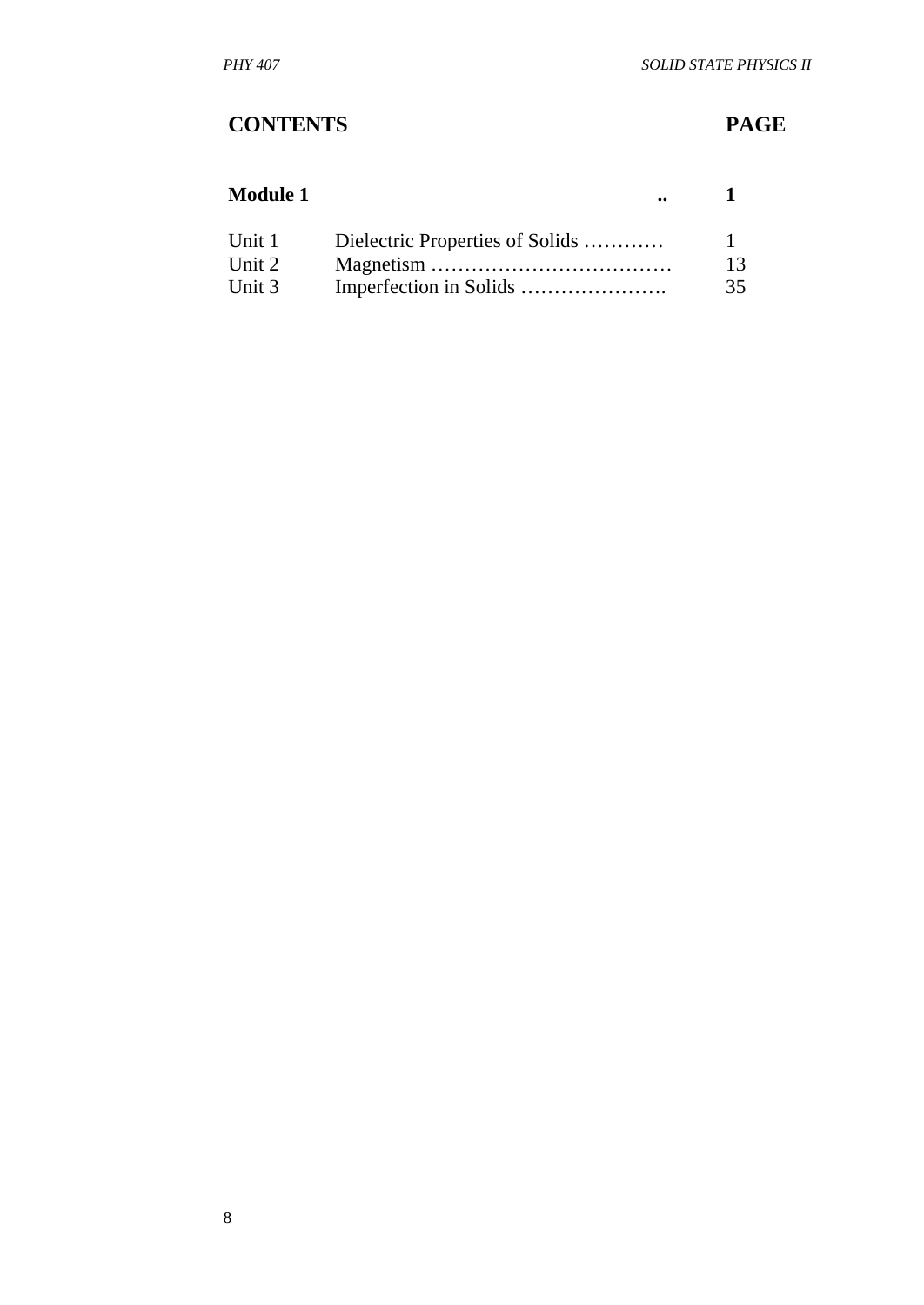# **MODULE 1**

| Unit 1 | Dielectric Properties of Solids |
|--------|---------------------------------|
| Unit 2 | Magnetism                       |

Unit 3 Imperfection in Solids

# **UNIT 1 DIELECTRIC PROPERTIES OF SOLIDS**

# **CONTENTS**

- 1.0 Introduction
- 2.0 Objectives
- 3.0 Main Content
	- 3.1 Dielectric Properties
	- 3.2 Local Electric Field
	- 3.3 Dielectric Constant and Polarisability
	- 3.4 Dipole Relaxation and Dielectric Losses
- 4.0 Conclusion
- 5.0 Summary
- 6.0 Tutor-Marked Assignment
- 7.0 Reference/Further Reading

## **1.0 INTRODUCTION**

In the previous course on solid state physics, you learnt the crystal structure of solids, thermal and elastic properties of the crystal lattice. You will recall that a solid has been defined as a rigid substance in which the average positions of the constituent atoms form a lattice structure. In this course, our discussion is on the properties of solids. We will distinguish between the properties of different materials. Glass flows like liquids at high temperatures and copper exhibits characteristics of a crystal structure.

Solid state physics is the study of crystalline [solids,](http://en.wikipedia.org/wiki/Solid) through methods such as [quantum mechanics,](http://en.wikipedia.org/wiki/Quantum_mechanics) [crystallography,](http://en.wikipedia.org/wiki/Crystallography) [electromagnetism,](http://en.wikipedia.org/wiki/Electromagnetism) and [metallurgy.](http://en.wikipedia.org/wiki/Metallurgy) It is the largest branch of [condensed matter physics.](http://en.wikipedia.org/wiki/Condensed_matter_physics) Solid state physics studies how the large-scale properties of solid materials result from their [atomic-](http://en.wikipedia.org/wiki/Atom)scale properties. Thus, solid state physics forms the theoretical basis of [material science.](http://en.wikipedia.org/wiki/Materials_science) It has direct applications, for example in the technology of [transistors](http://en.wikipedia.org/wiki/Transistor) and [semiconductors.](http://en.wikipedia.org/wiki/Semiconductor)

Solid materials can be divided into two distinct groups on the basis of their behaviour under the influence of an external electric field.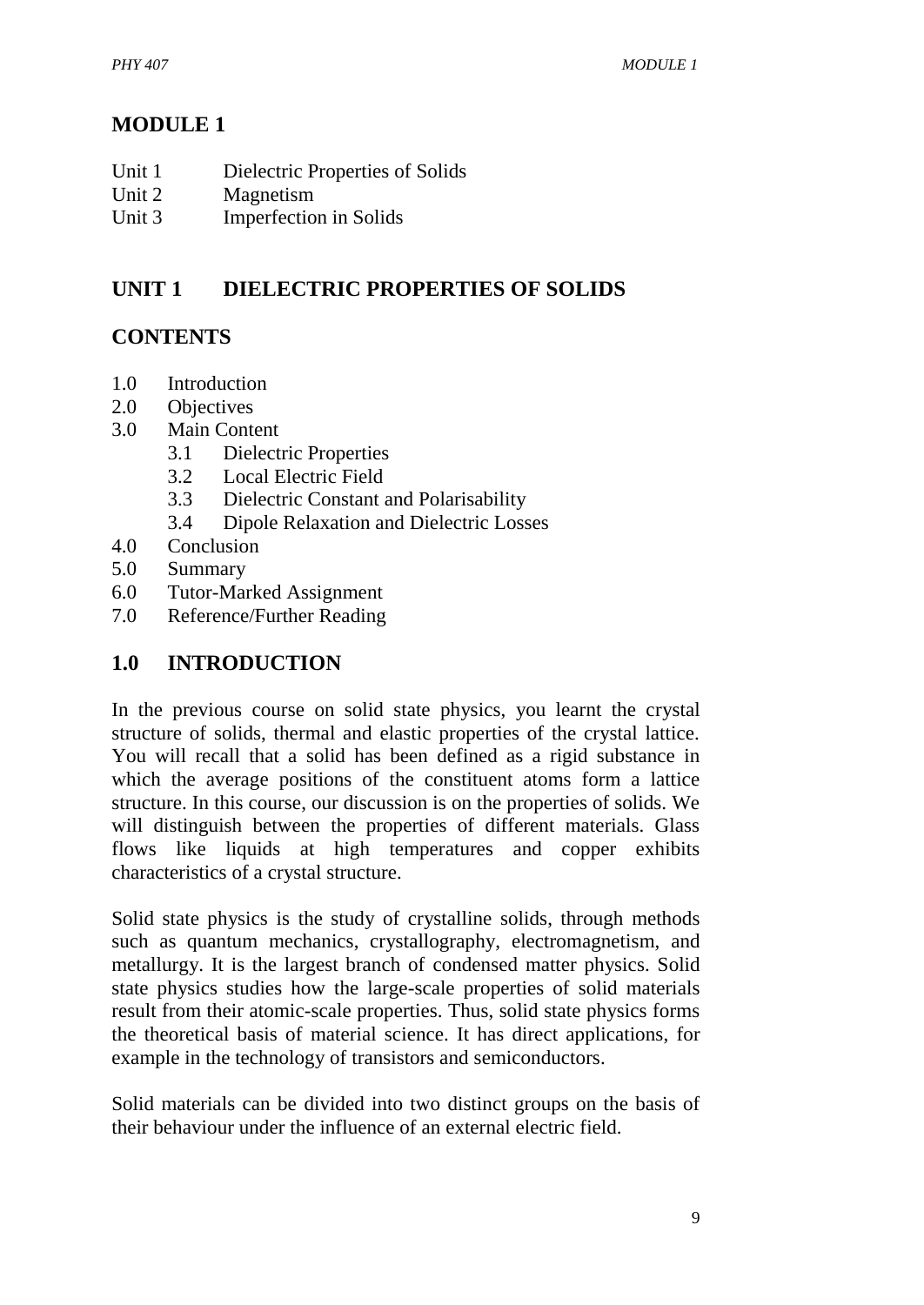- i. Conductors those in which there are electrons which are free to move in the presence of a field. Examples of these are metals, carbon, etc.
- ii. Insulators or dielectrics those in which the electrons are strongly bound to the atoms or molecules composing the material and cannot be detached by the application of an electric field to these materials. Examples of these are sulphur, porcelain, mica, etc.

## **2.0 OBJECTIVES**

At the end of this unit, you should be able to:

- explain the dielectric properties of solid
- explain local electric field
- define dielectric constant, polarisability and susceptibility.

## **3.0 MAIN CONTENT**

## **3.1 Dielectric Properties**

A dielectric is a non-conducting material, such as glass, rubber, or waxed paper. The following are some of the properties of a dielectric:

i. when a dielectric material is inserted between the plates of a capacitor, the capacitance increases by a factor K, called the dielectric constant of the dielectric

$$
C = KC_0 \tag{1.1}
$$

where  $C_0$  is the capacitance in the absence of the dielectric

- ii. the dielectric constant K has no unit and it is characteristic of a given material
- iii. f  $\epsilon_0$  is the permittivity of free space and is the permittivity of the dielectric material, thus

$$
K = \frac{\varepsilon}{\varepsilon_o} \tag{1.2}
$$

iv. with the introduction of the dielectric materials, the energy density becomes

$$
u = \frac{1}{2} \varepsilon \mathbf{E}^2 \tag{1.3}
$$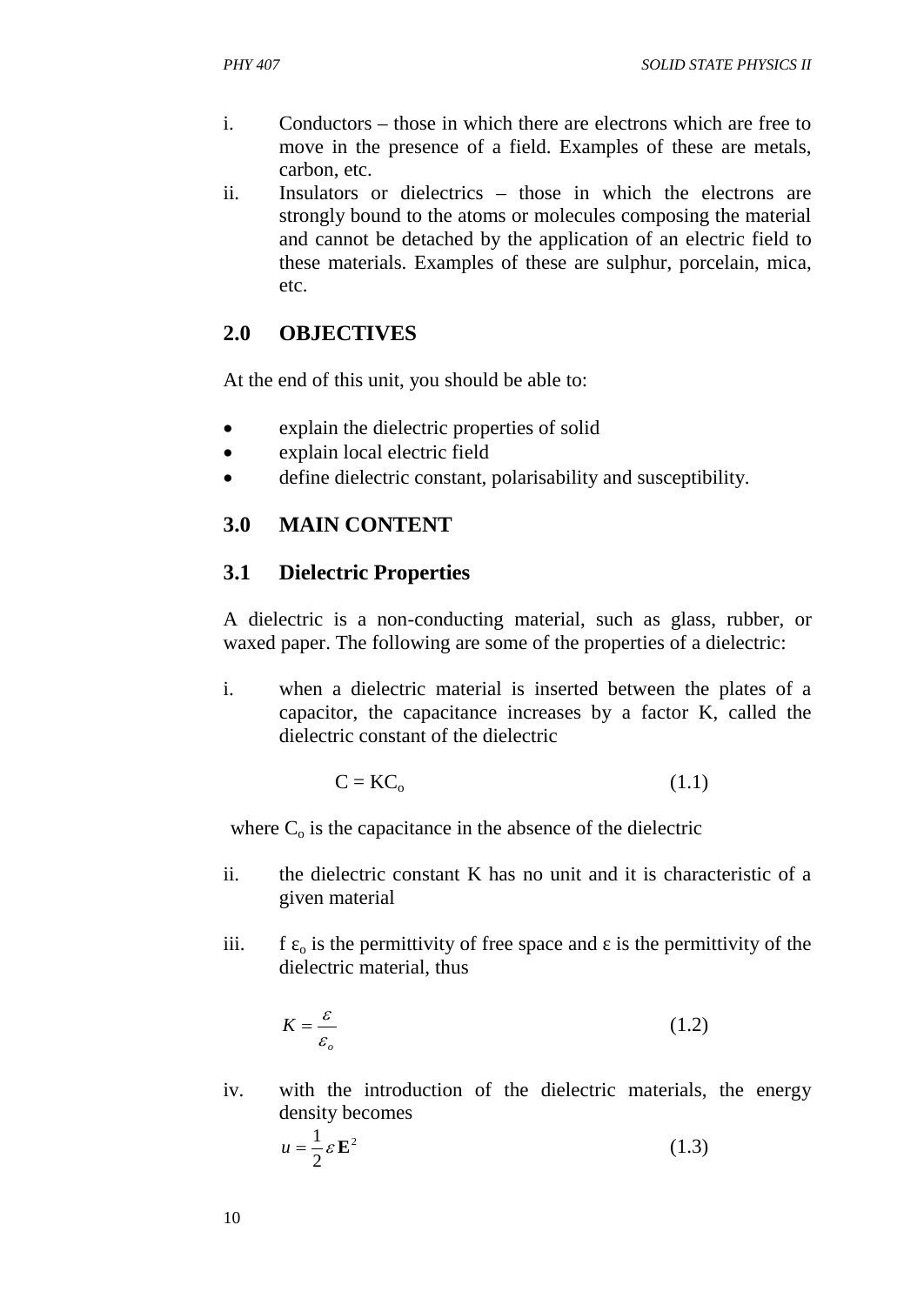i. the potential difference V between the plates when a dielectric material is inserted, provided that the charge remains unchanged, is given as

$$
V = \frac{V_o}{K} \tag{1.4}
$$

where  $V_0$  is the potential difference when the dielectric is not inserted.

Equation (1.4) states that the potential difference V between the plates decreases by a factor of K.

ii. f the potential difference is kept unchanged when the dielectric material is inserted, then we have,

$$
Q = KQ_o \tag{1.5}
$$

thus, the charge on a capacitor with a fixed potential difference between its plates is increased by factor K

iii. f the electric field between the parallel plate capacitor is  $E_0$  and it is E after the material with dielectric constant K is inserted into the space between the plates, then

$$
E = \frac{E_o}{K} \tag{1.6}
$$

from equation (1.6), we see that the electric field within the dielectric is reduced by a factor equal to the dielectric constant

iv. Net field E within the dielectric is given as  $E = E_0 - E_{ind}$  (1.7)

where  $E_0$  is the original field and  $E_{ind}$  is the electric field induced

If you use Equation (1.6), (1.7) becomes,

$$
\frac{E_o}{K} = E_o - E_{ind}
$$
  

$$
E_{ind} = E_o \left( 1 - \frac{1}{K} \right)
$$
 (1.8)

- v. the induced electric field in the dielectric is related to the induced charge density  $_{\text{ind}}$  through the relationship  $E_{\text{ind}} = \frac{1}{\text{ind}}$  o.
- vi. from Equation (1.9), you have,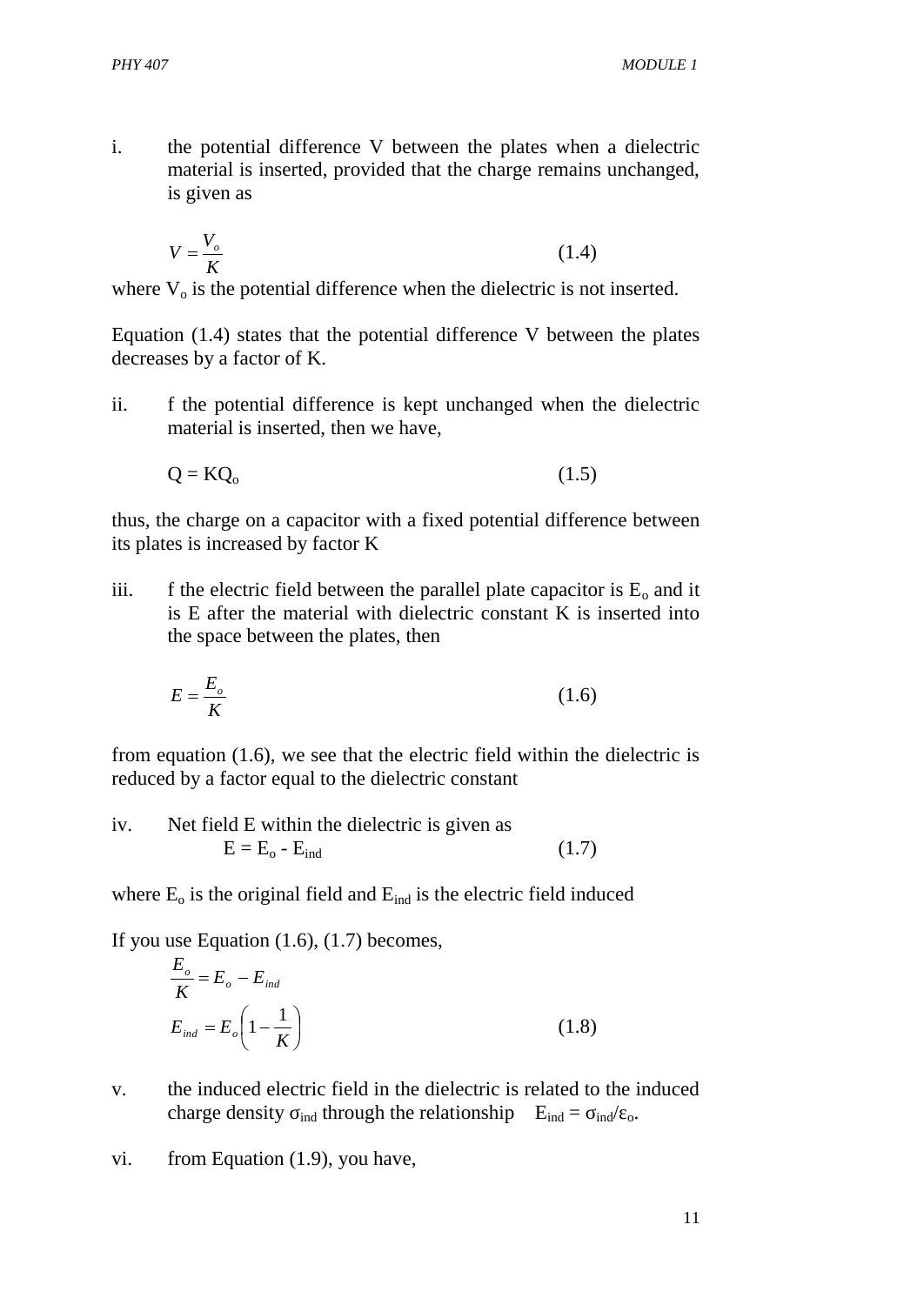$$
\sigma_{\text{ind}} = \sigma \left( 1 - \frac{1}{K} \right) \tag{1.9}
$$

and

$$
Q_{ind} = Q\left(1 - \frac{1}{K}\right) \tag{1.10}
$$

since K is always greater than 1, these expressions [Equations (1.8), (1.9), and (1.10)] show that  $E_{ind} > E_o$ ,  $_{ind} >$  and  $Q_{ind} > Q$ .

#### **3.2 Local Electric Field**

It should be noted that:

- every material is made up of a very large number of atoms/molecules
- an atom consists of a positively charged nucleus and negatively charged electrons
- x a system consisting of two equal and opposite charges *q*, separated by a certain distance *d*, is an electric dipole
- x when an atom or a molecule of a dielectric is placed in an electric field, the positive and negative charges feel opposite forces and are separated forming a dipole.

Suppose the charges  $-q$  and  $+q$  are placed, respectively, at  $d/2$  and  $-d/2$ from the origin, as shown in Figure 1. The magnitude of the potential due to this system at a point *X* is given by

$$
\Phi(r) = \frac{q}{4\pi\varepsilon_o} \left( \frac{1}{r_1} - \frac{1}{r_2} \right)
$$

where  $r_1$ ,  $r_2$  are the distances of *X* from + *q* and – *q* respectively.



**Fig. 1.1: Dipole**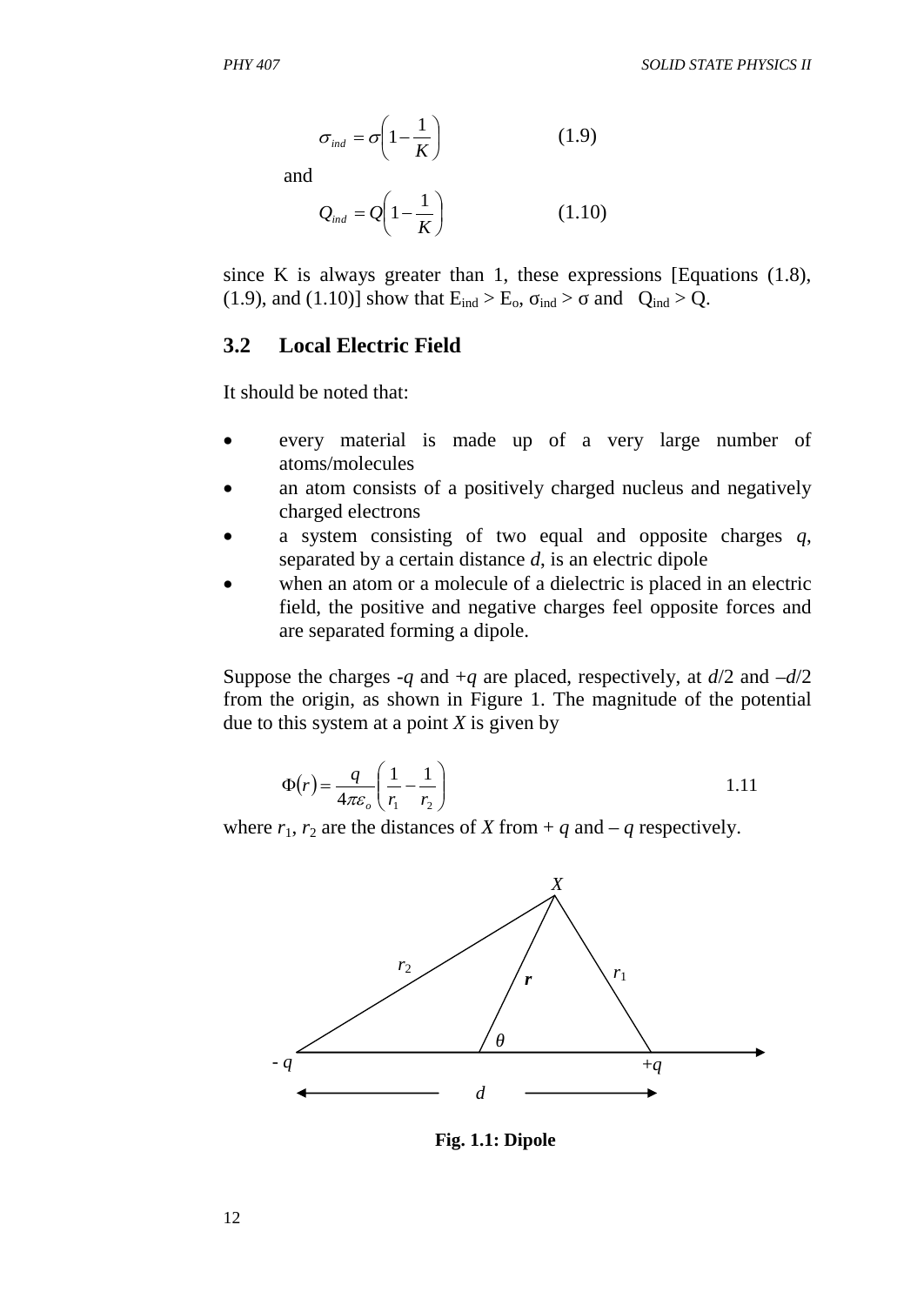If is the angle between the axis of the charges and the position vector of *X*, we can write

$$
\frac{1}{r_1} \approx \frac{1}{r} + \frac{d\cos\theta}{2r^2}
$$

and

$$
\frac{1}{r_2} \approx \frac{1}{r} - \frac{d\cos\theta}{2r^2}
$$

Substituting in (11)

$$
\Phi(r) = \frac{q}{4\pi\varepsilon_o} \frac{d\cos\theta}{r^2} \tag{1.12}
$$

The dipole moment,  $p$ , is the vector along the axis of the dipole pointing in the direction – *q* to + *q* and having magnitude *qd*.

In terms of the dipole moment, you can see that Eq. 1.12 becomes

$$
\Phi(r) = \frac{p \cos \theta}{4\pi \varepsilon_o r^2} = \frac{\overline{p} \cdot \overline{r}}{4\pi \varepsilon_o |r|^3}
$$

Using  $\nabla \left( \frac{1}{r} \right) = -\frac{r}{\sqrt{3}}$ ,  $r<sup>3</sup>$ *r r*  $\vert$  =  $-$ J  $\left(\frac{1}{-}\right)$  $\setminus$  $\nabla \left( \frac{1}{n} \right) = -\frac{r}{n^3}$ , the Eq. (1.13) can be written as

$$
\Phi(r) = -\frac{\overline{p}}{4\pi\varepsilon_o r^2} \cdot \nabla \left(\frac{1}{r}\right) = -\overline{p} \cdot \nabla \Phi_o.
$$

where  $\Phi_o$  is the potential of a unit charge.

The field of an electric dipole may also be expressed in the following way,

$$
\overline{E} = -\nabla \Phi = -\frac{1}{4\pi\varepsilon_o} \nabla \left( \frac{\overline{p} \cdot \overline{r}}{|r|^3} \right)
$$

$$
= \frac{1}{4\pi\varepsilon_o} \left[ \frac{3(\overline{p} \cdot \overline{r})\overline{r} - r^2 \overline{p}}{r^5} \right]
$$
 1.15*a*

In Centimetre-Gram-Second (CGS) system of units, Eq. (1.15a) becomes

$$
\overline{E} = \frac{3(\overline{p} \cdot \overline{r})\overline{r} - r^2 \overline{p}}{r^5}
$$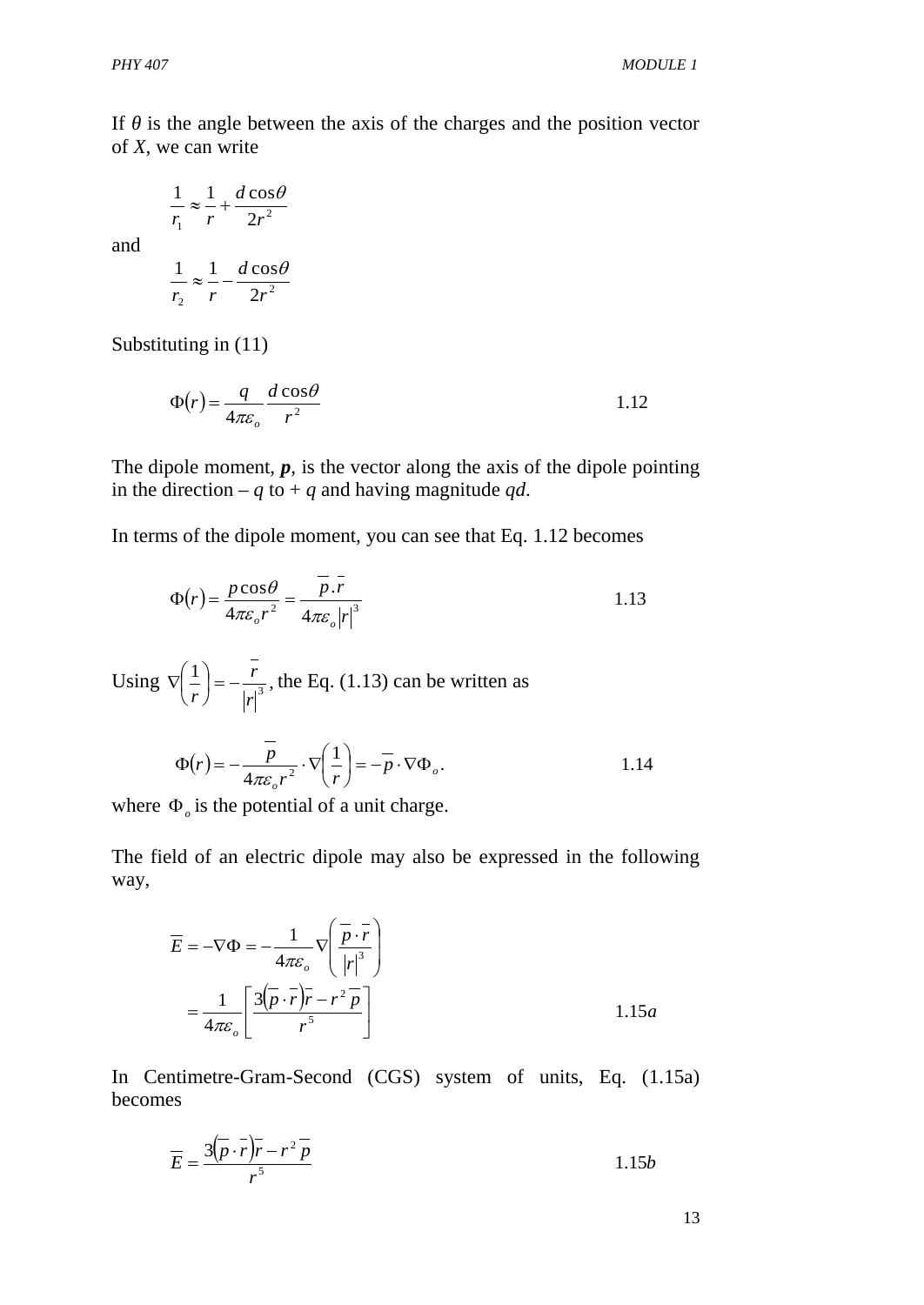Considering a cubic crystal dielectric Figure 1.2 and assume an electric field of magnitude  $E_0$  is applied parallel to one of the axes of the crystal. The field will push the positively charged nucleus of the atoms of the dielectric slightly in the direction of the field and negatively charged electrons in the opposite direction, as shown in Figure 1.2. We say that the atom is polarised under the influence of the applied external field and the charges are called polarisation charges.

The polarisation **P** is defined as the dipole moment **p** per unit volume, averaged over the volume of a cell. The total dipole moment is defined as

$$
\overline{P} = \sum q_n \overline{r_n} \tag{1.16}
$$

Let us imagine that a small sphere is cut out of the specimen around the reference point; then  $\mathbf{E}_1$  is field of the polarisation charges on the inside of the cavity left by the sphere, and  $\mathbf{E}_2$  is the field of the atoms within the cavity. The polarisation charges on the outer surface of the specimen produce the depolarisation field, **E**3. The depolarisation field is opposite to  $P$ , that is, the field  $E_3$  is called depolarisation field, because within the body it tends to oppose the applied field  $\mathbf{E}_0$  as in Figure 1.2. The dielectric acquires a polarisation due to the applied electric field  $\mathbf{E}_{\text{o}}$ . This polarisation is the consequence of redistribution of charges inside the dielectric.

The local electric field  $\mathbf{E}_{\text{loc}}$  at any atom of the dielectric may be written as

$$
\mathbf{E}_{\text{loc}} = \mathbf{E}_{\text{o}} + \mathbf{E}_{1} + \mathbf{E}_{2} + \mathbf{E}_{3}
$$

The contribution  $\mathbf{E}_1 + \mathbf{E}_2 + \mathbf{E}_3$  is the total effect at one atom of the dipole moments of all the other atoms in the system (in CGS units):

and in SI unit

$$
E_1 + E_2 + E_3 = \frac{1}{4\pi\varepsilon_o} \left[ \frac{3(\overline{p} \cdot \overline{r}) \overline{r} - r^2 p}{r^5} \right]
$$
 1.18b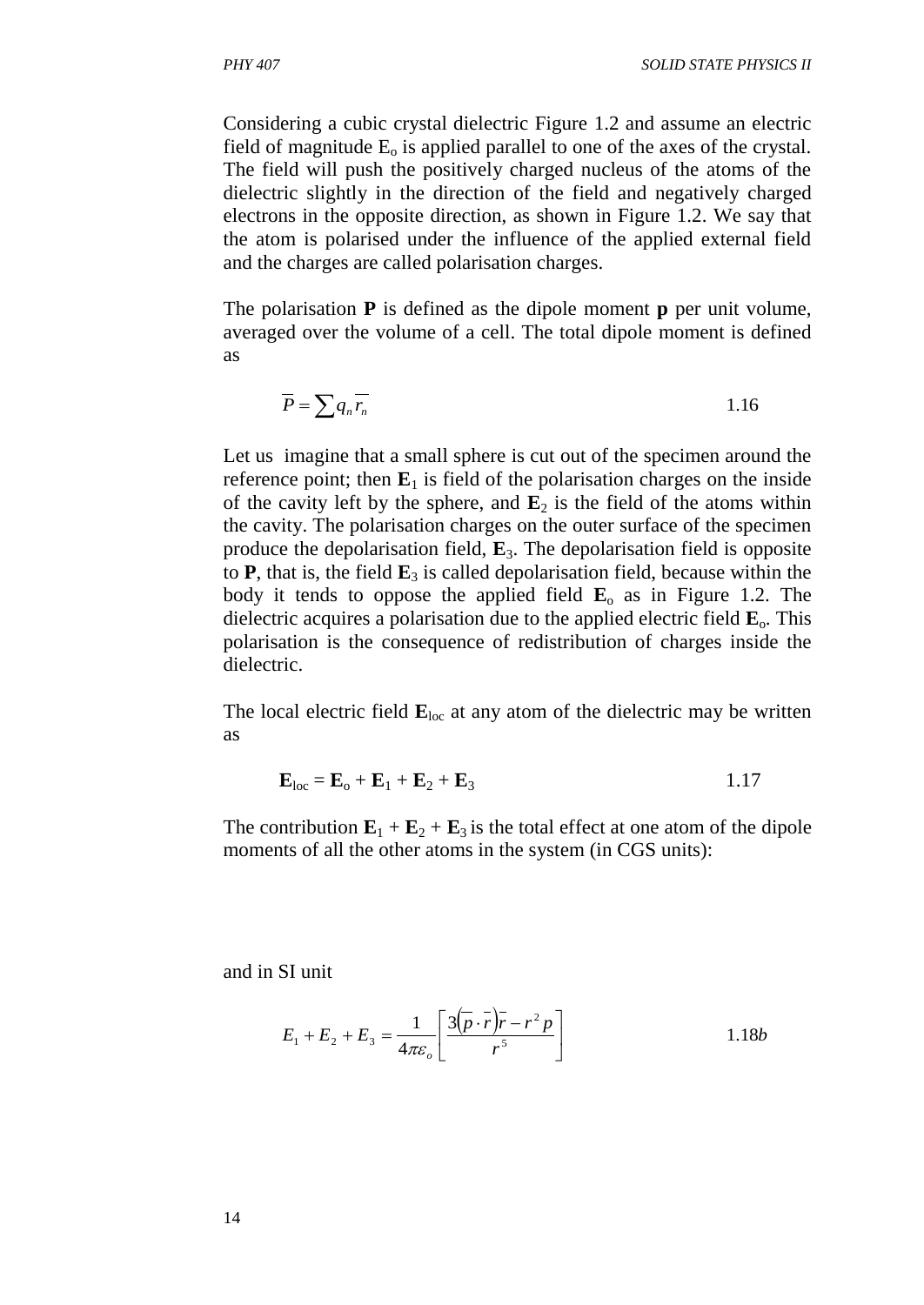

Lorentz showed that the field  $E_1$  due to the polarisation charges on the surface formed a continuous distribution. The density of the surface charge is equal to **P**cos , where is the polar angle along the direction of polarisation in Figure 3.



**Fig. 3: Calculation of E<sup>1</sup>**

The field  $\mathbf{E}_2$  due to the dipoles within the spherical cavity is the only term that depends on the crystal structure. It can be shown that for a reference site with cubic surroundings in a sphere that  $\mathbf{E}_2 = 0$  if all the atoms may be replaced by point dipoles parallel to each other.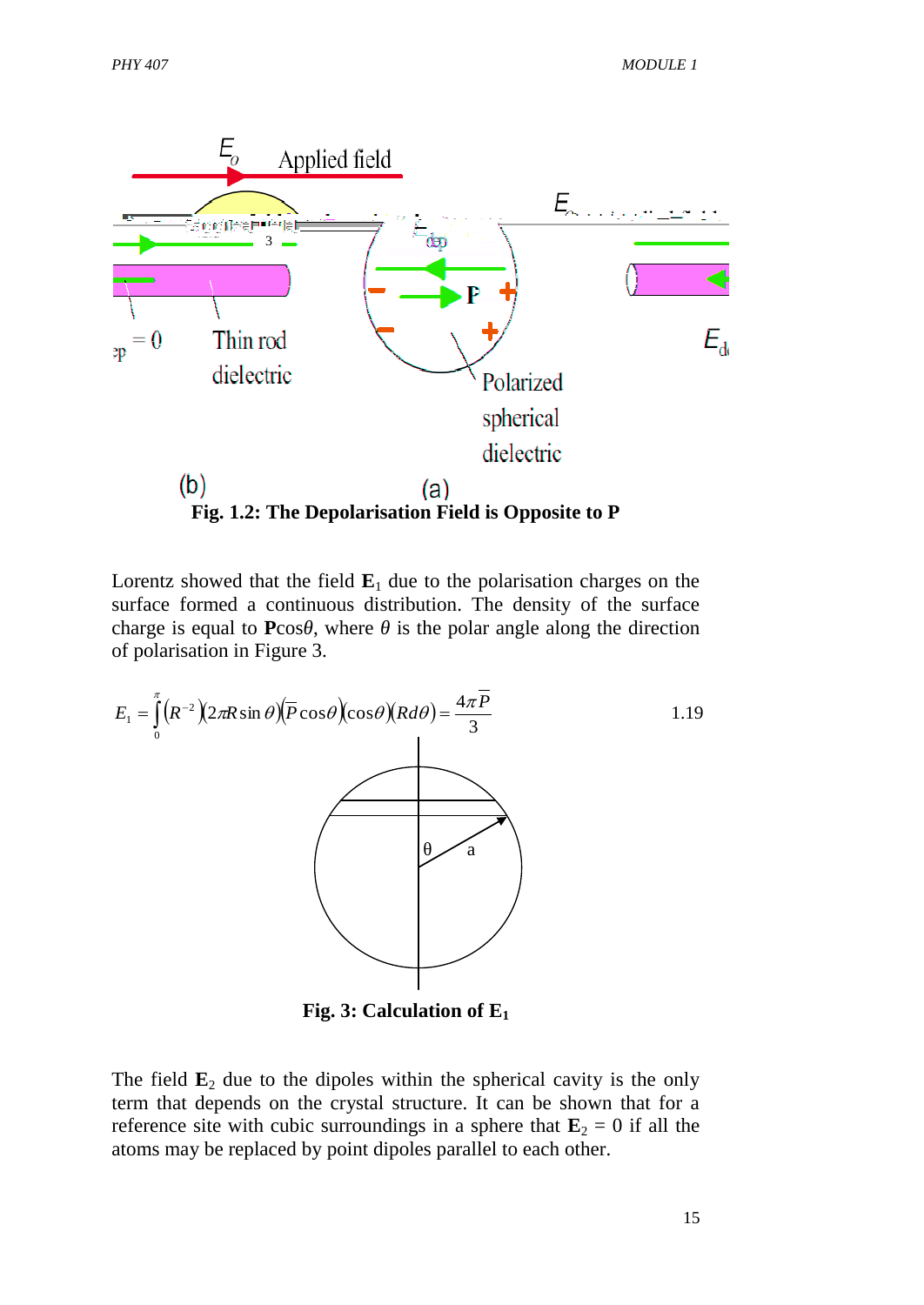For specimens in the shape of ellipsoids oriented with one of the principal axes parallel to the applied field, it can be shown that the depolarisation field will be parallel to the applied field and

$$
\overline{E} = -\frac{N\overline{P}}{\varepsilon_o} \tag{1.20a}
$$

The constant *N* is known as the depolarisation factor.

If  $P_x$ ,  $P_y$ ,  $P_z$  are the components of the polarisation **P** referred to the principal axes of an ellipsoid, then the components of the depolarisation field are written

$$
E_{3x} = -\frac{N_x P_x}{\varepsilon_o}; \quad E_{3y} = \frac{-N_y P_y}{\varepsilon_o}; \quad E_{3z} = \frac{-N_z P_z}{\varepsilon_o}; \quad 1.20b
$$

#### **SELF-ASSESSMENT EXERCISE**

- i. Explain polarisation and depolarisation fields.
- ii. What are dielectrics?
- iii. Define dipole moment.

#### **3.3 Dielectric Constant and Polarisability**

Let us now consider the dielectric behaviour of molecules which have a permanent dipole moment. The dielectric constant has been defined for an isotropic or cubic medium relative to vacuum as:

$$
\varepsilon = \frac{D}{E} = 1 + \frac{P}{\varepsilon_o E} = 1 + \chi \tag{1.21a}
$$

where is the electric susceptibility.

The susceptibility (in SI unit) is related to the dielectric constant by

$$
\chi = \frac{P}{\varepsilon_o E} = \varepsilon - 1
$$
 1.21b

If the field is not too large, the strength of the induced dipole moment in an atom *i* is proportional to the local electric field acting on the dielectric. That is

$$
p_i \alpha E_{loc}
$$
  
\n
$$
p_i = \alpha_i E_{loc}^i
$$
 1.22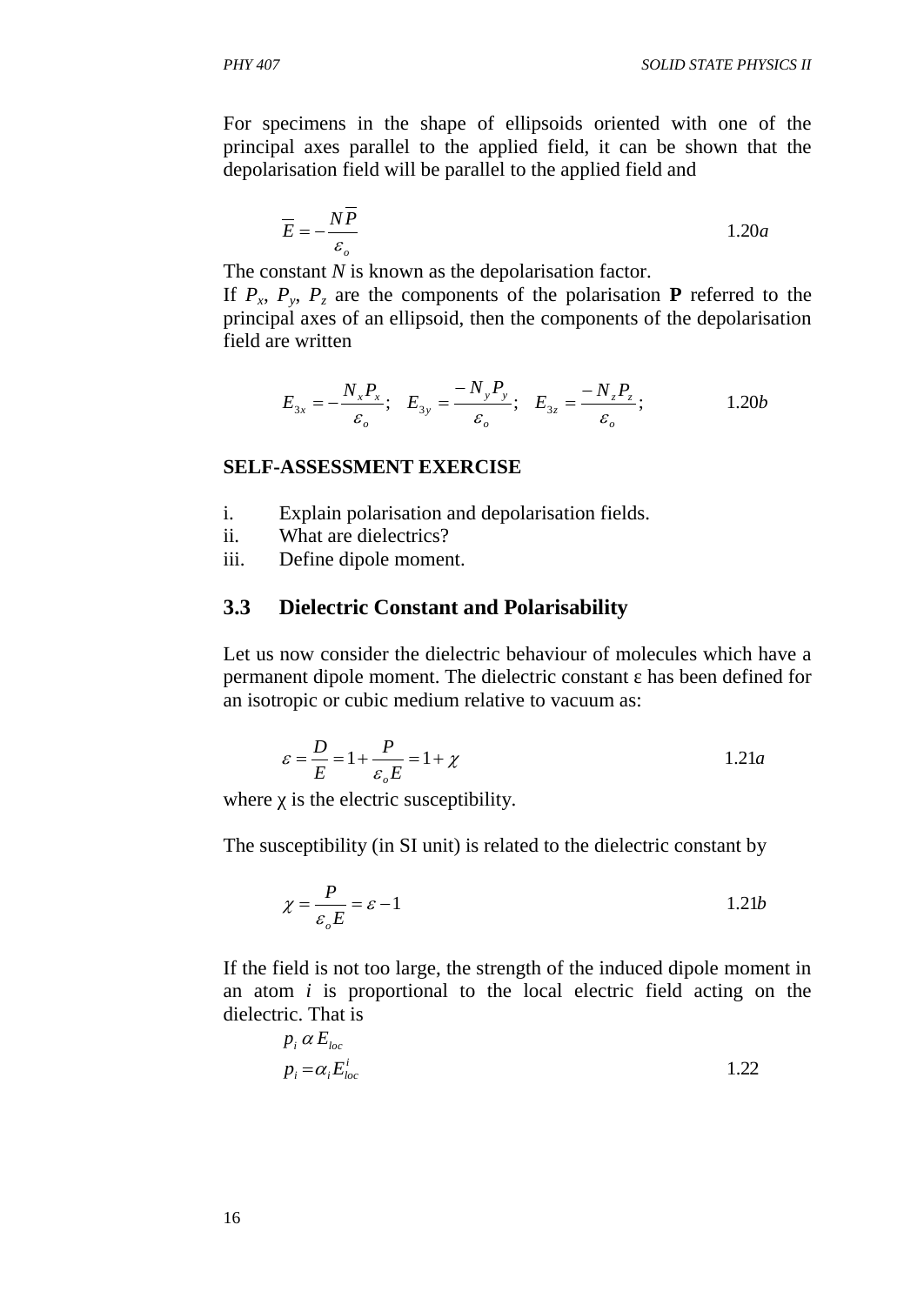where  $\mathbf{i}$  is the polarisability and  $p_i$  is the dipole moment of atom *i*.

Polarisability has the [SI units](http://en.wikipedia.org/wiki/SI_units) of  $C \cdot m^2 \cdot V^{-1} = A^2 \cdot s^4 \cdot kg^{-1} \cdot m^{-1}$  but is more often expressed as polarisability volume with units of cm<sup>3</sup> or in  $A^3 =$  $10^{-24}$  cm<sup>3</sup>.

The polarisation of a crystal may be expressed approximately as the product of the polarisabilities of the atoms times the local electric field:

$$
P = \sum_{i} N_i p_i = \sum_{i} E_{loc}^i N_i \alpha_i
$$

where  $N_i$  is the number per unit volume of atom *i*.

Electric susceptibility can now be defined as

$$
\chi = \frac{P}{E} = \frac{\sum E_{loc}^i N_i \alpha_i}{E_{loc} - \frac{4\pi}{3}P}
$$

Using Eqs. (1.23) and the Lorentz relation, you will have:

$$
\frac{P}{E} = \frac{\sum_{i} E_{loc}^i N_i \alpha_i}{E_{loc}^i - \frac{4\pi}{3} \sum_{i} E_{loc}^i N_i \alpha_i} = \frac{\sum_{i} N_i \alpha_i}{1 - \frac{4\pi}{3} \sum_{i} N_i \alpha_i} = \frac{\varepsilon - 1}{4\pi}
$$
 1.24

Hence (in CGS)

Eq. (1.25), known as Clausius-Mossotti equation, expresses the relation between the dielectric constant and the atomic polarisabilities.

You can calculate the dielectric constant of various materials from the polarisability by use of the Clausius-Mossotti equation. This equation holds fairly accurately for non-polar substances but it fails completely in pure polar liquids or solids.

The total polarisability of an atom can be separated into three parts: electronic, ionic, and orientational. The electronic contribution arises from the deformation of the electron shell about a nucleus. The ionic or atomic contribution comes from the displacement and deformation of a charged ion with respect to other ions. The orientational or dipolar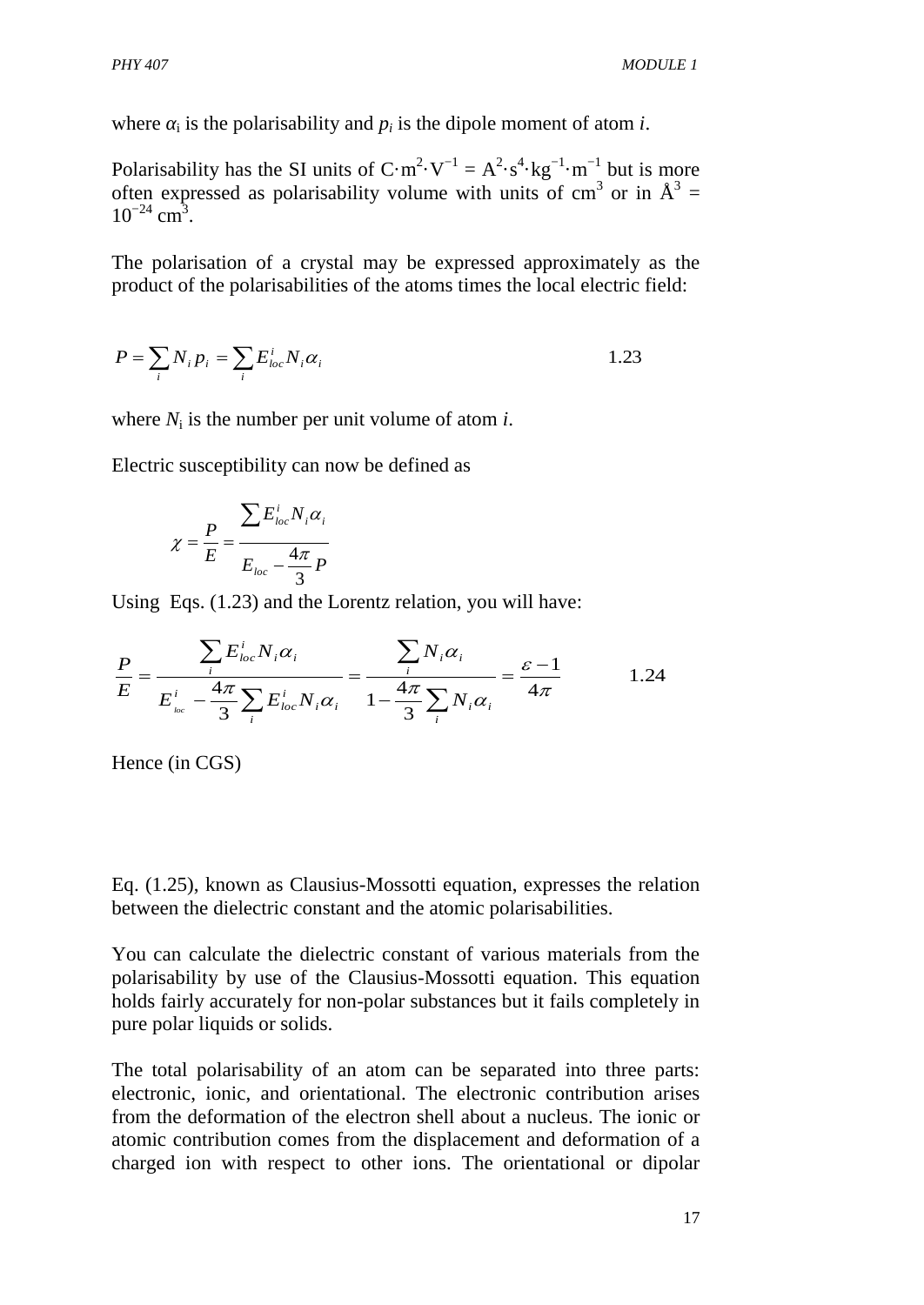polarisability arises when the substance is built up of molecules possessing a permanent electric dipole moment which may be more or less free to change orientation in an applied electric field.

In general, the total polarisability is given by

$$
\alpha = \alpha_{\text{dipolar}} + \alpha_{\text{ionic}} + \alpha_{\text{electronic}} \tag{1.26}
$$

which is the sum of the dipolar, ionic, and electronic polarisabilities, respectively. The electronic contribution is present in any type of substance, but the presence of the other two terms depends on the material under consideration.

### **SELF-ASSESSMENT EXERCISE**

- i. Define electric susceptibility and polarisability.
- ii. Explain the relevance of Clausius-Mossotti equation to material sciences.

## **3.4 Dipole Relaxation and Dielectric Losses**

Dipole relaxation time is the time interval characterising the restoration of a disturbed system to its equilibrium configuration; the relaxation frequency is defined as the reciprocal of the relaxation time. The orientational contribution to the dielectric constant is a major cause to the difference between the low frequency dielectric constant and the high frequency dielectric constant. The orientational relaxation frequencies are strongly dependent on the temperature and frequency as:

$$
\alpha = \frac{\alpha_o}{1 + i\omega\tau}
$$
 1.27

where is known as Debye relaxation time,  $\delta$  is the static orientational polarisability and is the angular frequency.

In liquids the relaxation time, for a molecule of radius *a* can be expressed as:

$$
\tau = \frac{4\pi\eta a^3}{kT}
$$
 1.28

## **4.0 CONCLUSION**

In this unit we have reviewed the dielectric properties of a solid in a capacitor. You have also seen the generation of local electric field, polarisation and depolarisation fields. We also defined dielectric constant, polarisability and susceptibility.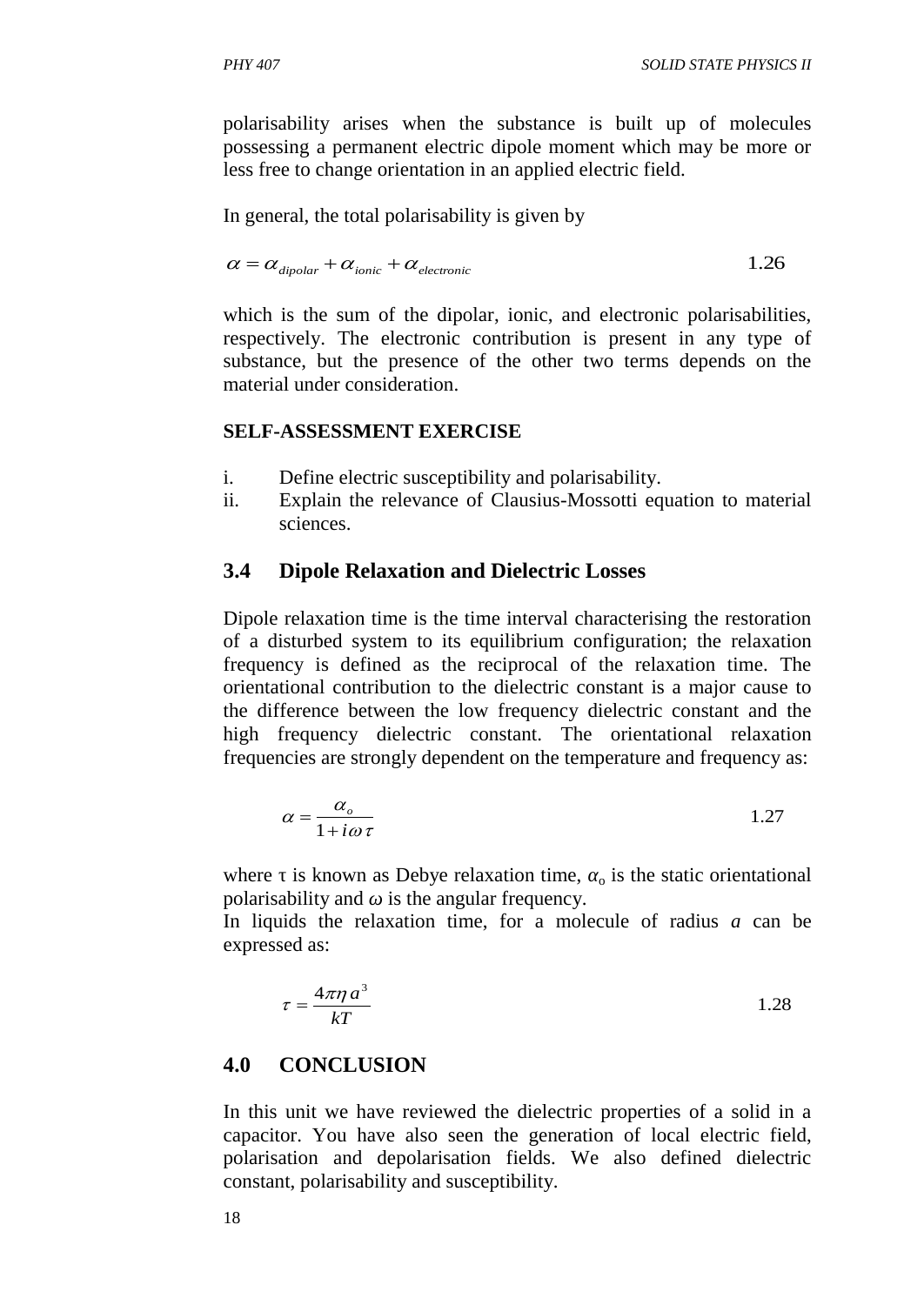# **5.0 SUMMARY**

- Solid materials can be divided into two distinct groups on the basis of their behaviour under the influence of an external electric field: Conductors and Insulators or dielectrics.
- The dipole moment,  $p$ , is the vector along the axis of the dipole pointing in the direction –  $q$  to +  $q$  and having magnitude  $qd$ .
- The polarisation **P** is defined as the dipole moment **p** per unit volume, averaged over the volume of a cell. The total dipole moment is defined as  $\overline{P} = \sum q_n \overline{r_n}$
- The polarisation charges on the outer surface of a specimen produce the depolarisation field. The depolarisation field is opposite to **P**.
- The local electric field  $\mathbf{E}_{\text{loc}}$  at any atom of the dielectric may be written as

$$
\mathbf{E}_{\rm loc} = \mathbf{E}_{\rm o} + \frac{3(\overline{p} \cdot \overline{r})\overline{r} - r^2 p}{r^5}
$$

and in SI unit

$$
\mathbf{E}_{\rm loc} = \mathbf{E}_{\rm o} + \frac{1}{4\pi\varepsilon_o} \left[ \frac{3(\overline{p} \cdot \overline{r}) \overline{r} - r^2 p}{r^5} \right]
$$

For specimens in the shape of ellipsoids oriented with one of the principal axes parallel to the applied field, it can be shown that the depolarisation field will be parallel to the applied field and

$$
\overline{E} = -\frac{NP}{\varepsilon_o}
$$
. The constant *N* is known as the depolarisation factor.

The dielectric constant has been defined for an isotropic or cubic medium relative to vacuum as:  $\varepsilon = \frac{E}{E} = 1 + \frac{I}{\varepsilon E} = 1 + \chi$ *E P E D o*

where is the electric susceptibility.

The susceptibility (in SI unit) is related to the dielectric constant by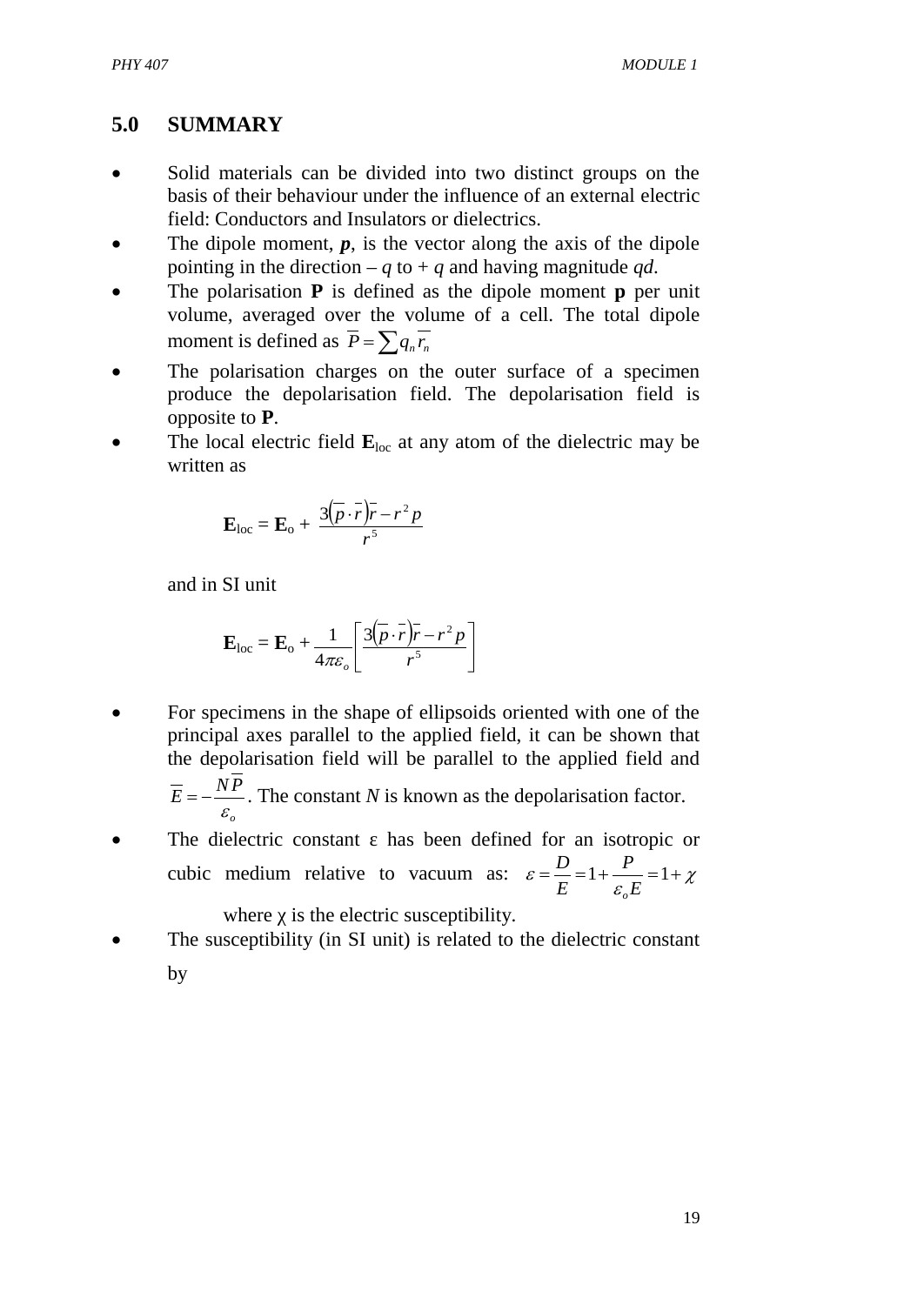The polarisation of a crystal may be expressed approximately as the product of the polarisabilities of the atoms times the local electric field:

> $=\sum_i N_i p_i = \sum_i$  $i^{\boldsymbol{\mu}}i$ *i loc i*  $P = \sum N_i p_i = \sum E_{loc}^i N_i \alpha_i$  where  $N_i$  is the number per unit volume

of atom *i*.

• In CGS,  $\sum N_i \alpha_i = \frac{3}{4} \left| \frac{e^{-\alpha}}{2} \right|$ ¹  $\left(\frac{\varepsilon-1}{2}\right)$  $\setminus$ §  $\ddot{}$  $\sum_i N_i \alpha_i = \frac{3}{4\pi} \left( \frac{\varepsilon - 1}{\varepsilon + 2} \right)$ 1 4 3  $\mathcal E$  $\mathcal E$  $\pi$  $\alpha$ *i*  $N_i \alpha_i = \frac{3}{4} \left( \frac{2}{3} \right)$  known as Clausius-Mossotti

equation, expresses the relation between the dielectric constant and the atomic polarisabilities.

## **6.0 TUTOR-MARKED ASSIGNMENT**

- 1. Two parallel plates have equal and opposite charges. When the space between the plates is evacuated, the electric field is 1.2 x  $10^5$  V/m, the electric field within the dielectric is 2 x  $10^5$  V/m. Calculate the induced charge density on the surface of the dielectric.
- 2. A parallel plate air capacitor is made of 0.2 m square tin plates and 1 cm apart. It is connected to a 50 V battery. What is the charge on each plate?
- 3. The plates of a parallel-plate capacitor are 2 mm apart and 5  $m<sup>2</sup>$ in area. The plates are in vacuum. A potential difference of 2000 volts is applied across the capacitor. Calculate the magnitude of the electric field between the plates.
- 4. Find the frequency dependence of the electronic polarisability of an electron having the resonance frequency  $\alpha$ , treating the system as a simple harmonic oscillator.
- 5. Calculate the individual dipole moment p of a molecule of carbon tetrachloride given the following data.

Relative permittivity  $r = 2.24$ Density =  $1.60$  g/cm<sup>3</sup> Molecular weight  $= 156$ Field =  $10^7$  volts/metre Find also the average electron displacement.

## **7.0 REFERENCE/FURTHER READING**

Charles, K. (2005). *Introduction to Solid State Physics*. USA: John Wiley and Sons, Inc.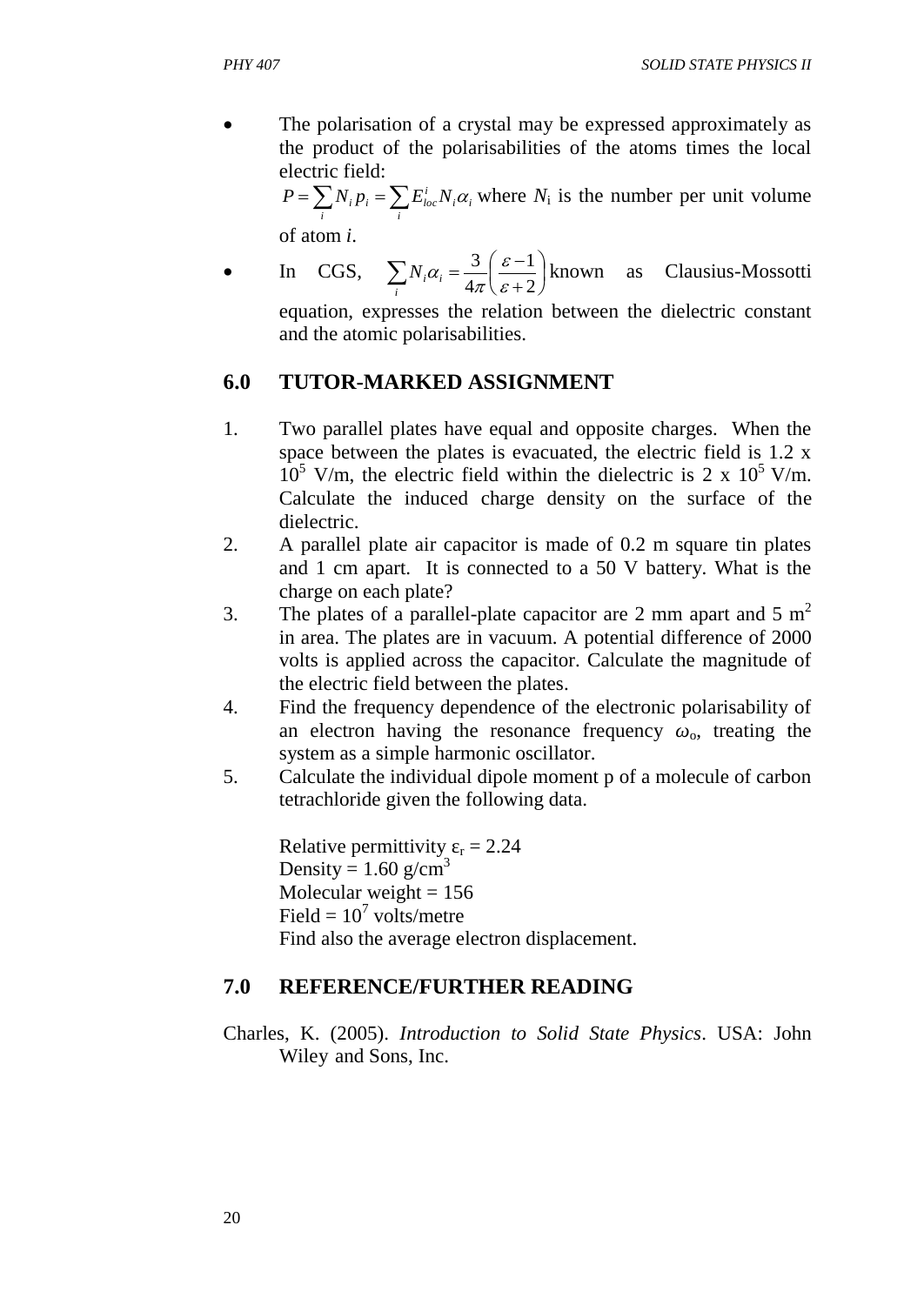# **UNIT 2 MAGNETISM**

# **CONTENTS**

- 1.0 Introduction
- 2.0 Objectives
- 3.0 Main Content
	- 3.1 Magnetisation
	- 3.2 Diamagnetism
	- 3.3 Paramagnetism
	- 3.4 Ferromagnetism
		- 3.4.1 Curie-Weiss Law
		- 3.4.2 Spontaneous Magnetisation
		- 3.4.3 [Domain Theory of Ferromagnetism](http://en.wikipedia.org/wiki/Domain_theory_of_ferromagnetism)
		- 3.4.4 The Bloch Wall
	- 3.5 Domain Dimensions
	- 3.6 Antiferromagnetism
	- 3.7 Ferrites
	- 3.8 Magnetic Resonance
		- 3.8.1 Nuclear Magnetic Resonance
		- 3.8.2 Ferromagnetic Resonance
		- 3.8.3 Antiferromagnetic Resonance
- 4.0 Conclusion
- 5.0 Summary
- 6.0 Tutor-Marked Assignment
- 7.0 Reference/Further Reading

# **1.0 INTRODUCTION**

You should understand that:

- a bar magnet has its magnetism concentrated mainly at the ends or poles
- these poles are called north  $(N)$  and south  $(S)$
- two bar magnets will either attract each other or repel each other when their poles are placed close to each other
- the pole-force law or law of poles states that like magnetic poles repel each other, and unlike magnetic poles attract each other
- magnetic poles always occur in pairs, never singly
- x two opposite poles form a *magnetic dipole*, if a magnet is broken in an attempt to separate the poles, one finds two new magnets each having a north and a south pole
- **•** the direction of a magnetic field **B** at any point is the direction that the north pole of a compass at that location would point.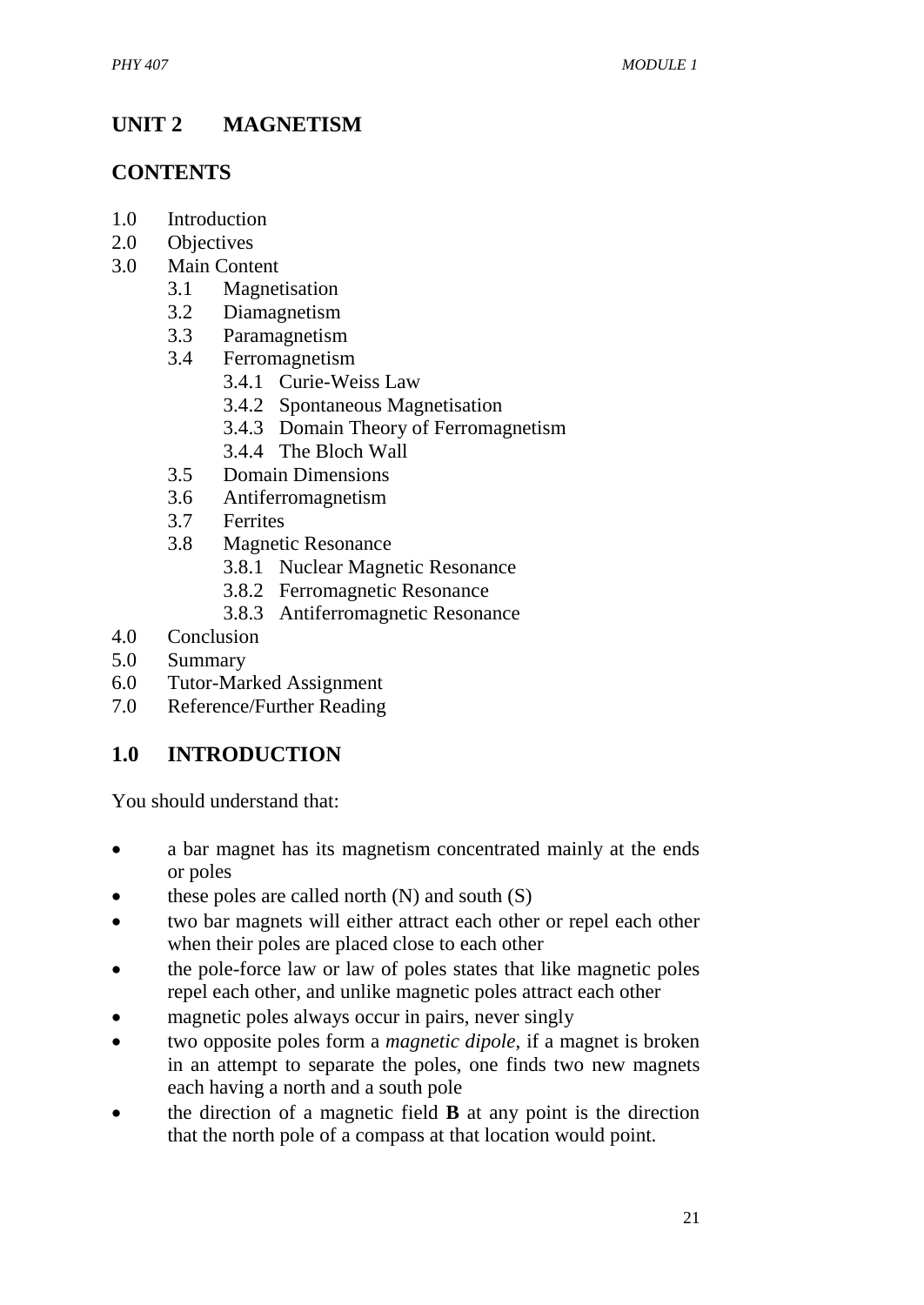## **2.0 OBJECTIVES**

At the end of this unit, you should be able to:

- explain magnetisation of materials
- differentiate between diamagnetism and paramagnetism
- differentiate between ferromagnetism and antiferromagnetism
- x explain magnetic resonance.

# **3.0 MAIN CONTENT**

## **3.1 Magnetisation**

In this section we explain the magnetisation of materials and how it relates to magnetic field intensity. A material substance acquires a magnetic polarisation when placed in a magnetic field just as a dielectric medium acquires an electric polarisation in an electric field. The response of the materials to an applied magnetic field depends on the properties of the individual atoms and molecules, and on their interactions. The orbital motion of the electrons in atoms and molecules provide currents which give rise to the magnetic dipoles. In many materials the small electric currents associated with the orbital motion and spin of the electrons average to zero. When such atoms are placed in a magnetic field, minute electron currents are generated by induction in the clouds of electrons, the direction of which is such that the magnetic field associated with them opposes the inducing field **B**. These are known as diamagnetic substances.

There are other materials in which the atoms do have an intrinsic magnetic moment on account of the fact that the currents from the orbital motions and spins of the electrons do not average to zero. Although electron spins tend to pair and cancel one another, there are atoms in which pairing is incomplete. When such materials are placed in a magnetic field, the magnetic moments of the atoms and the induced magnetism enhances the external field. This effect is more pronounced at low temperatures. Such substances are called paramagnetic substances.

Every atom or molecule may be regarded as a tiny magnetic dipole with the magnetic moment

$$
Q_m l = \hat{e}_n \, IdS \tag{2.1}
$$

where  $Q_m$  is the magnetic pole strength, *l* is the pole separation, *I* is the current and *dS* is the area of the loop. The effect of atomic magnets is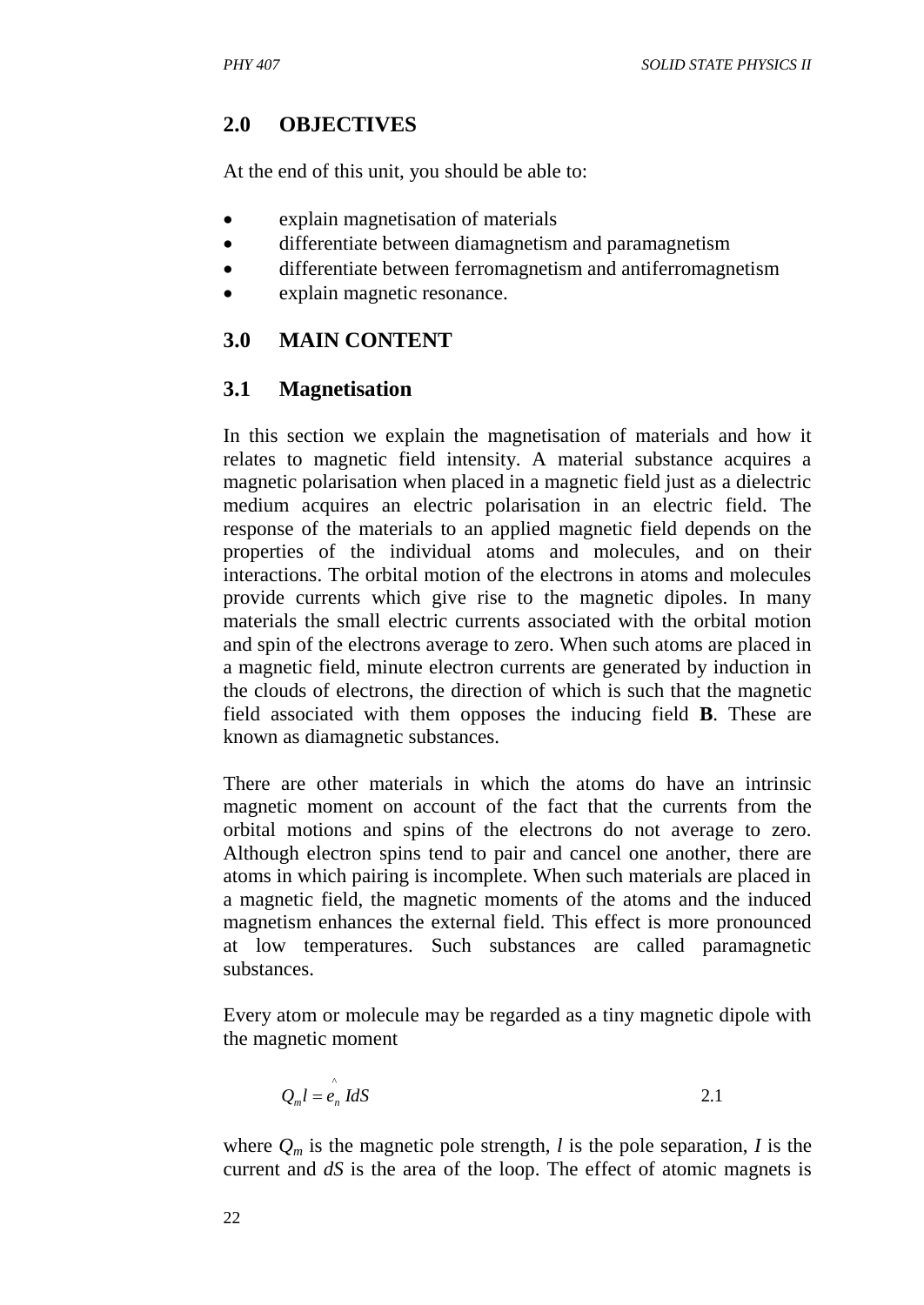described by a quantity called magnetisation **M** which is defined as the magnetic dipole moment per unit volume.

In many materials it is found that the magnetisation **M** is linearly proportional to magnetic field intensity **H**, that is

$$
\overline{M} = \chi_m \overline{H} \tag{2.2}
$$

where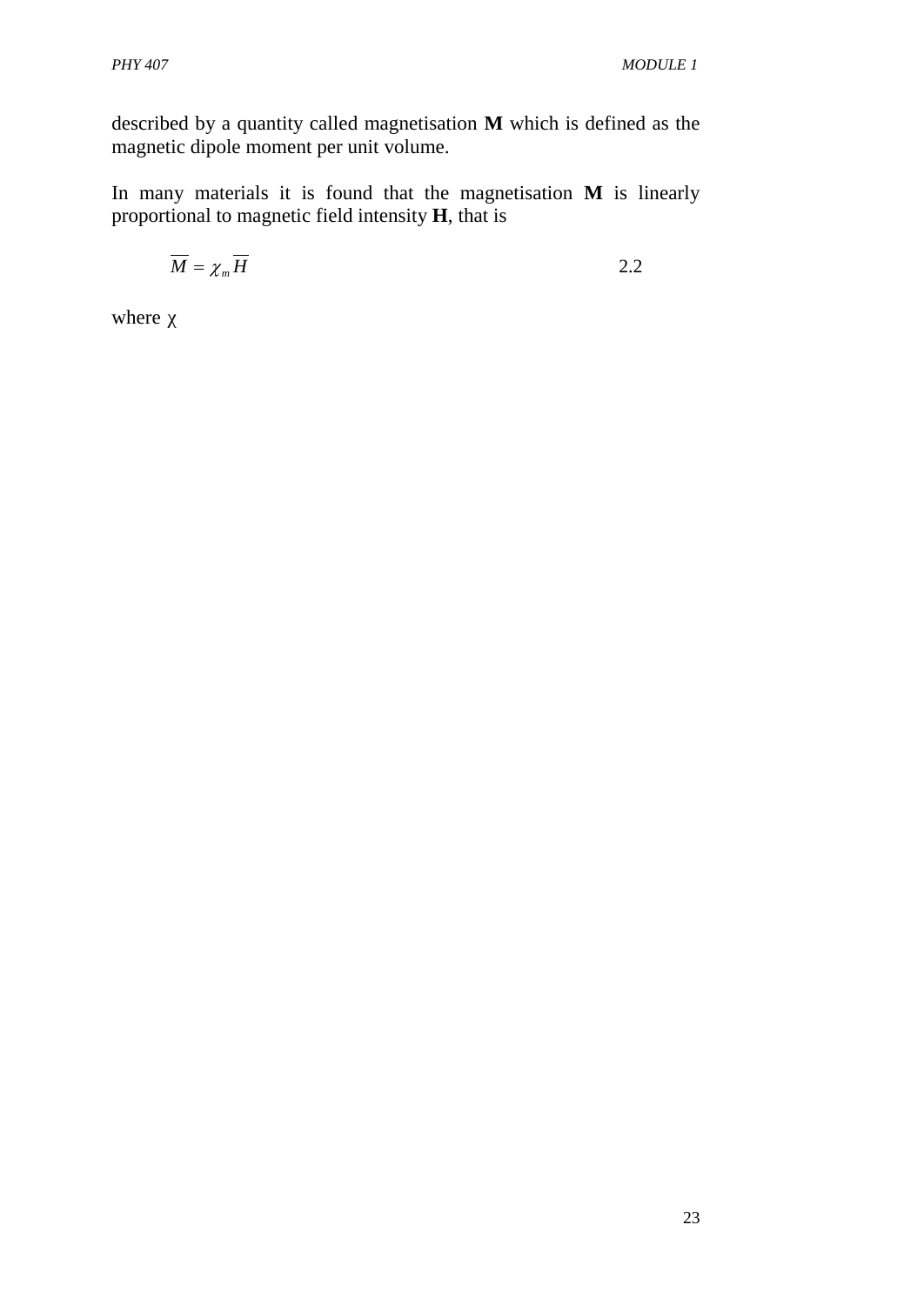The magnetic susceptibility per unit volume is defined as

where *M* is the magnetic moment per unit volume, or *magnetisation*, and *H* is the magnetic field intensity. Diamagnetism explains the tendency of electrical charges to partially shield the interior of a body from applied magnetic field. For an atom in a magnetic field the motion of the electrons is the same as a possible motion in the absence of H except for the superposition of a common precession of angular frequency

$$
\omega_L = -\frac{eH}{2mc} \tag{2.4}
$$

The precession of the electron distribution is equivalent to diamagnetic current

$$
I = \frac{(Ze)(eH/2mc)}{2\pi c}
$$

As the magnetic moment μ of a current loop is given by the product of the current by the area of the loop, we have

$$
\frac{\mu}{H} = -\left(\frac{Ze^2}{4mc^2}\right)\overline{\rho^2}
$$

for Z electrons, where  $\rho^2 = x^2 + y^2$  is the average of the square of the perpendicular distance of the electron from the field axis. In terms of the mean square distance  $r^2 = x^2 + y^2 + z^2$  from the nucleus, we have

$$
\overline{r^2} = \frac{3}{2}\overline{\rho^2}
$$

for a distribution of charge which on the average is spherically symmetrical, so that  $x^2 = y^2 = z^2$ . Then the diamagnetic susceptibility per unit volume is, if *N* is the number of atoms per unit volume,

$$
\chi = -\frac{Ze^2 N}{6mc^2} \overline{r^2}
$$

Equation (2.8) is the Langevin expression that be used to calculate diamagnetic susceptibility.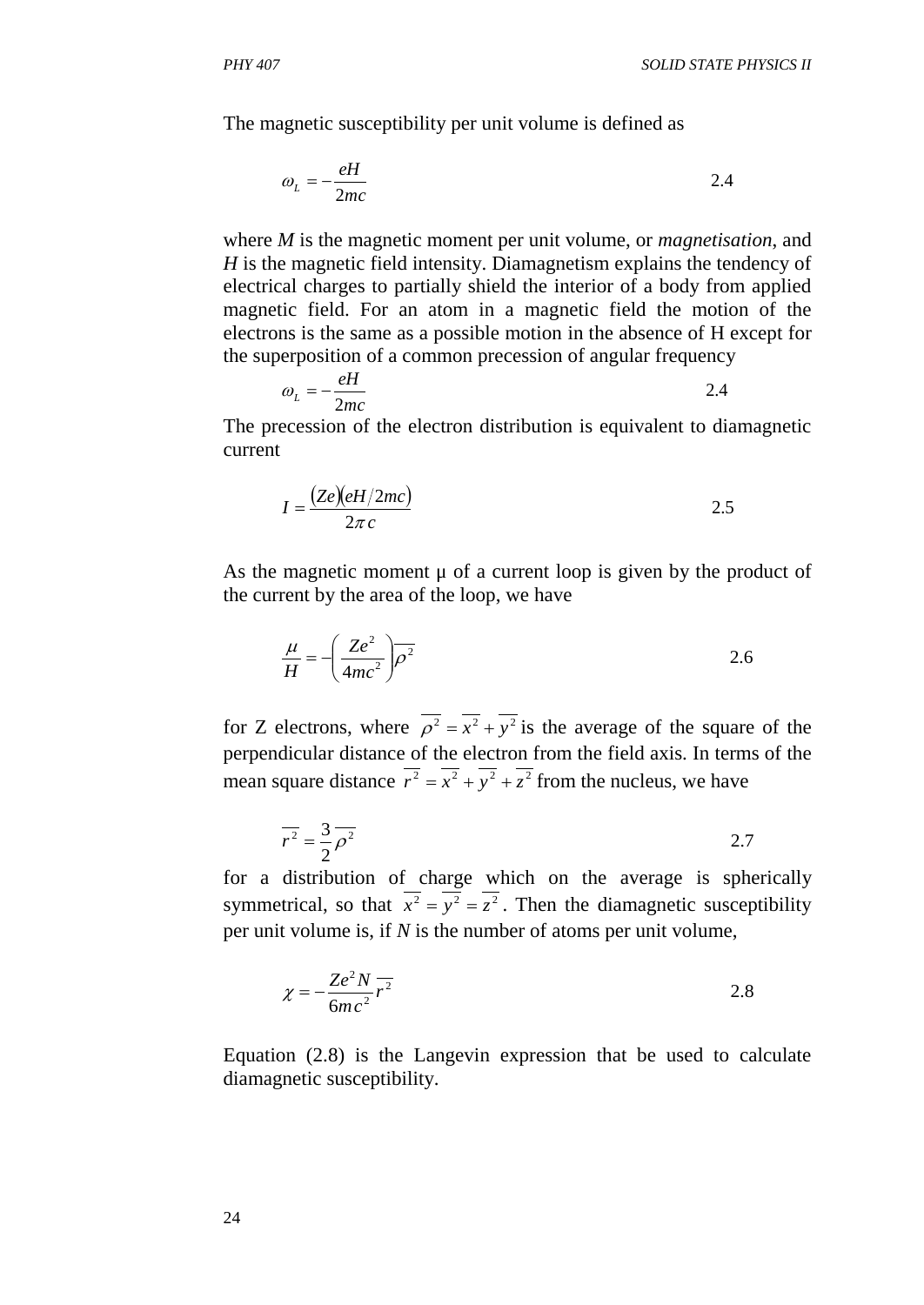## **SELF-ASSESSMENT EXERCISE**

- i. Explain all the symbols in Langevin expression and state their SI units.
- ii. Explain why the [magnetic susceptibility](http://en.wikipedia.org/wiki/Magnetic_susceptibility) of diamagnetic materials will always be less than zero.

## **3.3 Paramagnetism**

We have discussed diamagnetism in the previous section. Now we will discuss paramagnetism. Substances with a positive susceptibility are called *paramagnetic.* Positive susceptibility can be found in:

- all atoms and molecules that has odd number of electrons. Examples of such atoms and molecules include: sodium atoms; nitrogen II oxide (NO)
- all free atoms and ions with a partly filled inner shell: transition elements; ions isoelectronic with transition elements; rare earth and actinide elements. Examples include  $Mn^{2+}$ ,  $Gd^{3+}$ ,  $U^{4+}$
- metals.

Paramagnetism is a form of [magnetism](http://en.wikipedia.org/wiki/Magnetism) whereby the paramagnetic material is only attracted when in the presence of an externally applied [magnetic field.](http://en.wikipedia.org/wiki/Magnetic_field) In contrast with this behaviour, [diamagnetic](http://en.wikipedia.org/wiki/Diamagnetism) materials are repelled by magnetic fields. Paramagnetic materials have a relative [magnetic permeability](http://en.wikipedia.org/wiki/Magnetic_permeability) greater or equal to unity (i.e., a positive [magnetic](http://en.wikipedia.org/wiki/Magnetic_susceptibility)  [susceptibility\)](http://en.wikipedia.org/wiki/Magnetic_susceptibility) and hence, are attracted to magnetic fields. The [magnetic](http://en.wikipedia.org/wiki/Magnetic_moment)  [moment](http://en.wikipedia.org/wiki/Magnetic_moment) induced by the applied field is linear in the field strength and rather weak. Paramagnetic materials have a small, positive susceptibility to magnetic fields. These materials are slightly attracted by a magnetic field and the material does not retain the magnetic properties when the external field is removed. Paramagnetic properties are due to the presence of some unpaired electrons, and from the realignment of the electron paths caused by the external magnetic field. Paramagnetic materials include magnesium, molybdenum, lithium, and tantalum.

Unlike [ferromagnets,](http://en.wikipedia.org/wiki/Ferromagnetism) paramagnets do not retain any magnetisation in the absence of an externally applied magnetic field, because [thermal motion](http://en.wikipedia.org/wiki/Thermal_motion) randomises the spin orientations. Some paramagnetic materials retain spin disorder at [absolute zero,](http://en.wikipedia.org/wiki/Absolute_zero) meaning they are paramagnetic in the [ground state.](http://en.wikipedia.org/wiki/Ground_state) Thus the total magnetisation drops to zero when the applied field is removed. Even in the presence of the field there is only a small induced magnetisation because only a small fraction of the spins will be oriented by the field. This fraction is proportional to the field strength and this explains the linear dependency. The attraction experienced by ferromagnetic materials is non-linear and much stronger,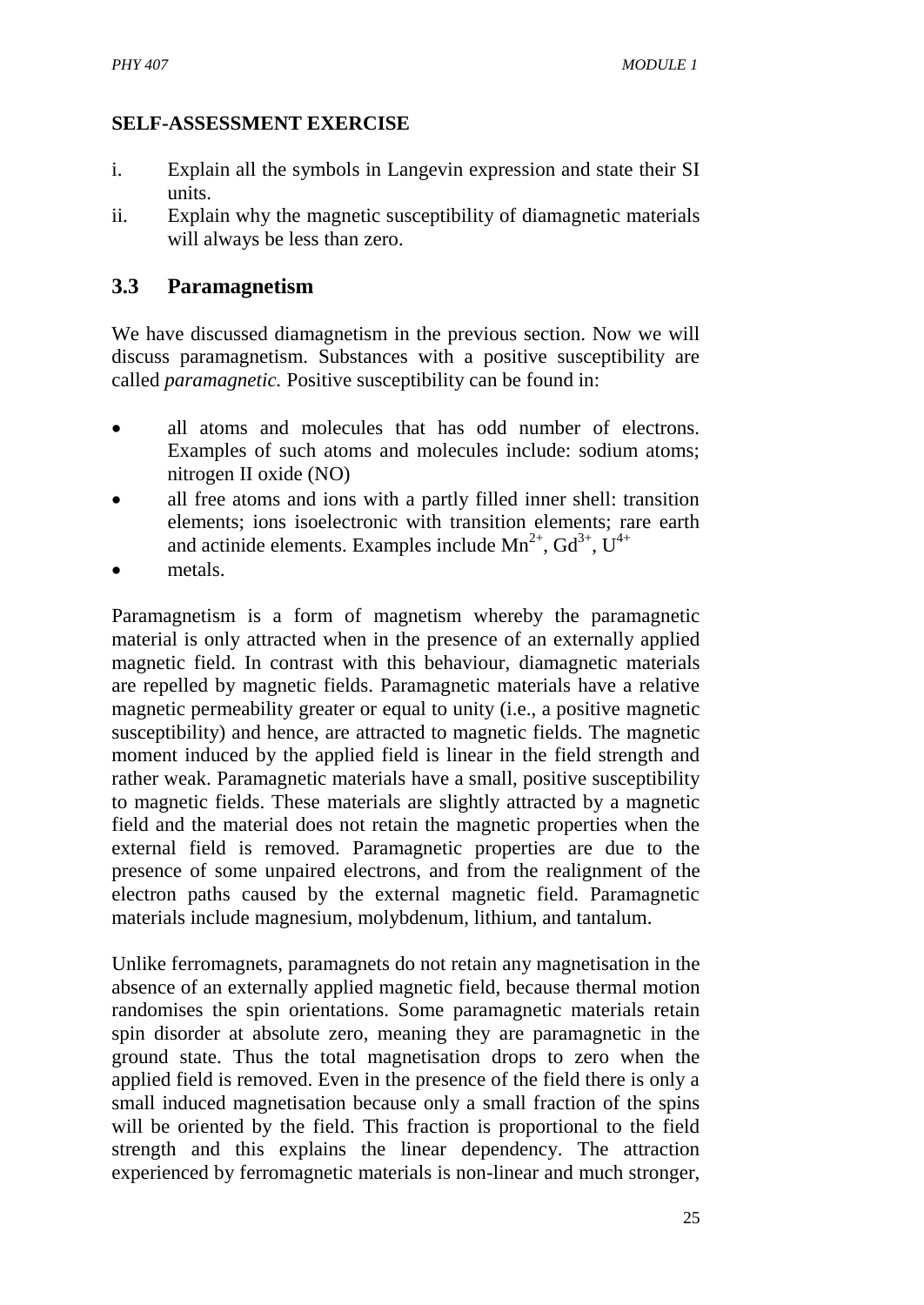so that it is easily observed, for instance, by the attraction between a [refrigerator magnet](http://en.wikipedia.org/wiki/Refrigerator_magnet) and the iron of the refrigerator itself.

Consider a paramagnetic material containing *N* atoms per unit volume, each having a magnetic moment  $\mu$ . If a magnetic field **H** is applied to the material magnetisation occurs from the orientation of the magnetic moments and thermal disorder resists the tendency of the applied field to orient the moments. The energy of interaction with the applied magnetic field is

$$
V = -\mu \cdot H \tag{2.9}
$$

For thermal equilibrium, the magnetisation can be derived as

$$
M = N\mu L(a) \tag{2.10}
$$

where  $a = \mu H / kT$ , and the Langevin function  $L(a)$  is

$$
L(a) = \operatorname{ctnh} \, a - \frac{1}{a}
$$

For  $a \ll 1$ ,  $L(a) = a/3$ , and

$$
M \cong N\mu^2 H / 3kT.
$$
 2.11

In the limit  $\mu H / kT \ll 1$ , the magnetic susceptibility is

$$
\chi = M/H = N\mu^2 / 3kT = C/T, \qquad (2.12)
$$

where  $C = N\mu^2/3k$  is known as Curie constant. The  $1/T$  temperature dependence is known as the Curie law. Equation (2.12) is known as Langevin equation.

#### **SELF-ASSESSMENT EXERCISE**

- i. Differentiate between diamagnetism and paramagnetism.
- ii. List five materials that are diamagnetic and paramagnetic.

#### **3.4 Ferromagnetism**

In the previous sections we differentiated between diamagnetism and paramagnetism. Now, we will explain ferromagnetism and antiferromagnetism. Ferromagnetism is the basic mechanism by which certain materials (such as [iron\)](http://en.wikipedia.org/wiki/Iron) form [permanent magnets,](http://en.wikipedia.org/wiki/Permanent_magnet) or are attracted to [magnets.](http://en.wikipedia.org/wiki/Magnet) In [physics,](http://en.wikipedia.org/wiki/Physics) several different types of [magnetism](http://en.wikipedia.org/wiki/Magnetism) are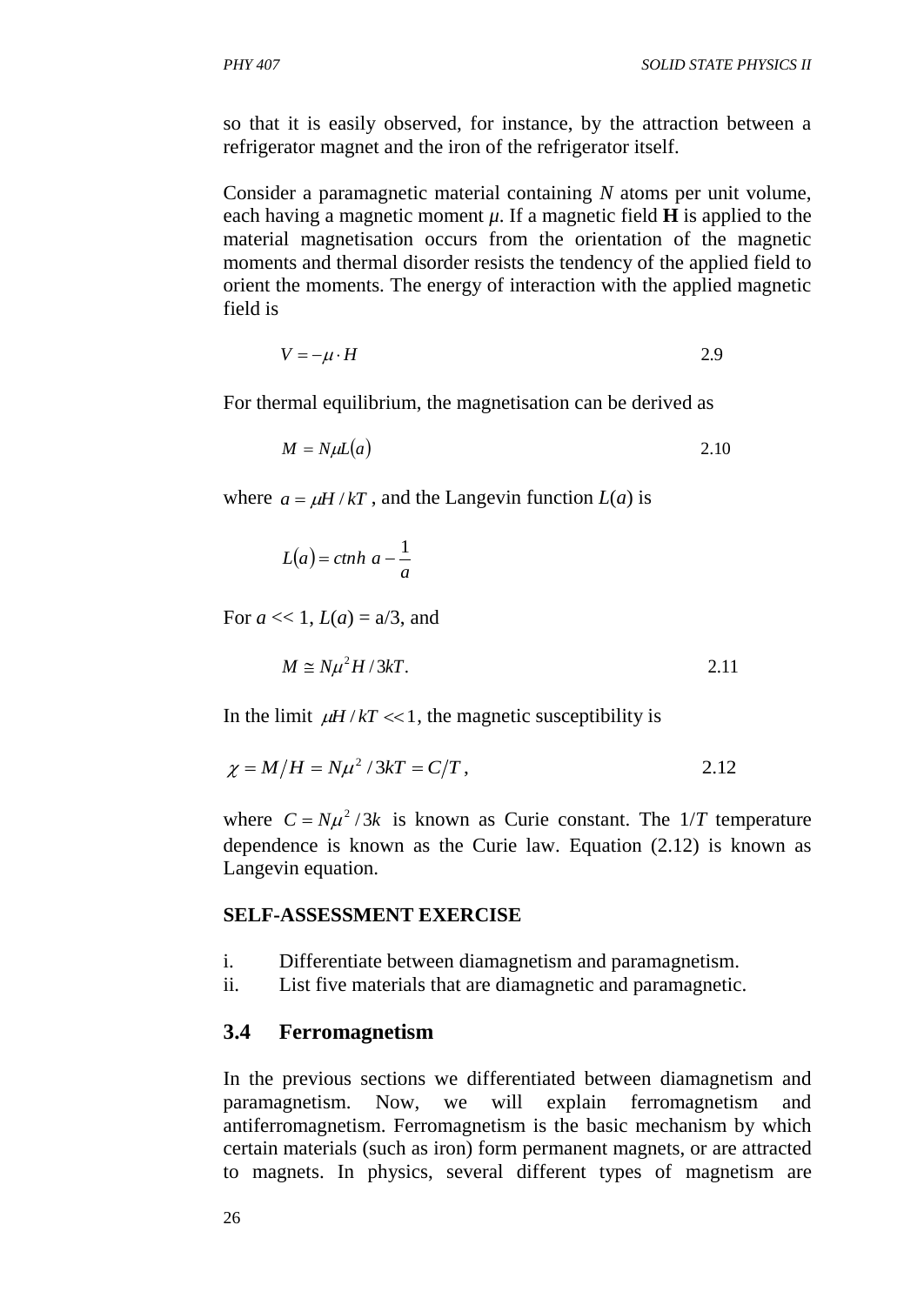distinguished. Ferromagnetism (including [ferrimagnetism\)](http://en.wikipedia.org/wiki/Ferrimagnetism) is the strongest type; it is the only type that creates forces strong enough to be felt, and is responsible for the common phenomena of magnetism [encountered in everyday life.](http://en.wikipedia.org/wiki/Magnet#Common_uses_of_magnets) Other substances respond weakly to magnetic fields with two other types of magnetism, [paramagnetism](http://en.wikipedia.org/wiki/Paramagnetism) and [diamagnetism,](http://en.wikipedia.org/wiki/Diamagnetism) but the forces are so weak that they can only be detected by sensitive instruments in a laboratory. An everyday example of ferromagnetism is a [refrigerator magnet](http://en.wikipedia.org/wiki/Refrigerator_magnet) used to hold notes on a refrigerator door.

Permanent magnets (materials that can be [magnetised](http://en.wikipedia.org/wiki/Magnetization) by an external [magnetic field](http://en.wikipedia.org/wiki/Magnetic_field) and remain magnetised after the external field is removed) are either ferromagnetic or ferrimagnetic, as are other materials that are noticeably attracted to them. Only a few substances are ferromagnetic. The common ones are [iron,](http://en.wikipedia.org/wiki/Iron) [nickel,](http://en.wikipedia.org/wiki/Nickel) [cobalt](http://en.wikipedia.org/wiki/Cobalt) and most of their alloys, some compounds of [rare earth metals,](http://en.wikipedia.org/wiki/Rare_earth_magnet) and a few naturallyoccurring minerals such as [lodestone.](http://en.wikipedia.org/wiki/Lodestone)

Ferromagnetism is very important in industry and modern technology, and is the basis for many electrical and electromechanical devices such as [electromagnets,](http://en.wikipedia.org/wiki/Electromagnet) [electric motors,](http://en.wikipedia.org/wiki/Electric_motor) [generators,](http://en.wikipedia.org/wiki/Electric_generator) [transformers,](http://en.wikipedia.org/wiki/Transformer) and [magnetic storage](http://en.wikipedia.org/wiki/Magnetic_storage) such as [tape recorders,](http://en.wikipedia.org/wiki/Tape_recorder) and [hard disks.](http://en.wikipedia.org/wiki/Hard_disk)

We now derive the Curie-Weiss law. We discuss the physical origin and properties of the saturation magnetisation in ferromagnetic. The properties of ferromagnetic materials of interest in technical applications are closely related to the domain structure. Iron, nickel and cobalt are known as transition elements; they and their alloys react very strongly in a magnetic field. They are ferromagnetic and have very high values of magnetic susceptibility. In ferromagnetic materials, the mutual coupling forces between neighboring molecular dipole moments are sufficiently stronger than the randomising effect of thermal agitation and the dipoles are all aligned parallel within a small region known as domain.

# **3.4.1 Curie-Weiss Law**

Ferromagnetic materials are substance that possesses a magnetic moment even in the absence of an applied magnetic field. The saturation magnetisation  $M<sub>s</sub>$  is defined as the spontaneous magnetic moment per unit volume. The Curie point  $T_c$  is the temperature above which the magnetic moment vanishes.

If the ionic and atomic magnetic moments of a paramagnetic substance can be made to line up the same way by the addition of an interaction then a ferromagnetic substance will be formed. This interaction is called Weiss field or the molecular field or the exchange field. Weiss was the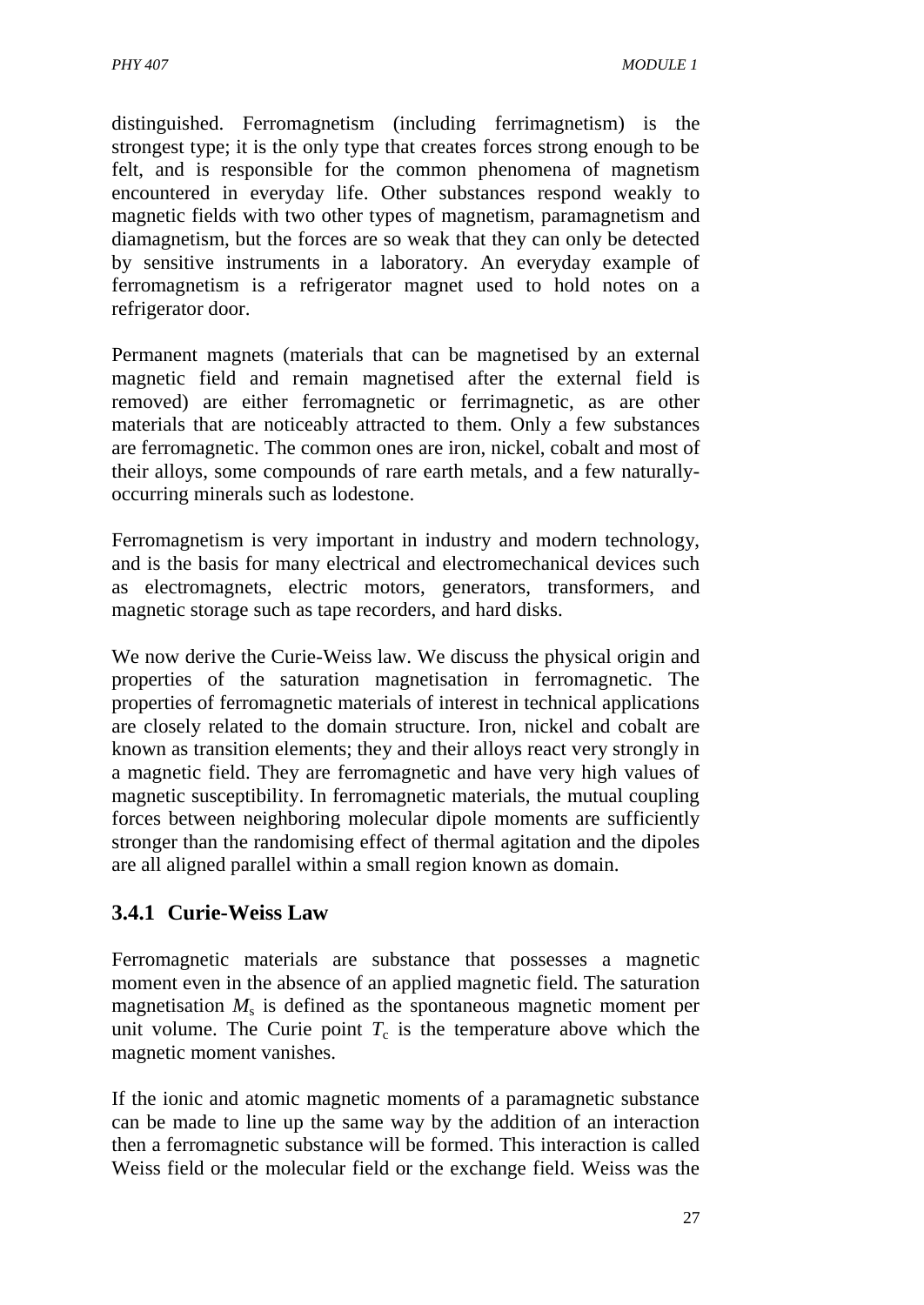first to imagine such a field. The motion of thermal agitation of the elementary particles opposes the orienting effect of the Weiss field.

Pierre Weiss assumes that the Weiss field  $B<sub>E</sub>$  is proportional to the magnetisation:

$$
B_E = \lambda M \tag{2.13}
$$

where is the Weiss field constant, independent of temperature. The susceptibility above the Curie point can be deduced from the Curie law (Eq. 2.12). That is:

$$
\frac{M}{B_E + \lambda M} = \frac{C}{T}
$$

Note that we have taken the magnetic field as the sum of the applied field *B* and the Weiss field  $B_F$ .

You can easily see that Eq.  $(2.14)$  can be rewritten as

$$
\chi = \frac{M}{H} = \frac{C}{T - C\lambda}
$$

This gives a non-zero magnetisation for zero applied field at the Curies point expressed by

$$
T_c = C\lambda, \tag{2.16}
$$

Therefore,

$$
\chi = \frac{C}{T - T_c}.
$$

Eq. (2.17) is known as the *Curie*-*Weiss law*. This law describes the observed susceptibility variation in the paramagnetic region above the Curie point.

Let us now determine the value of the mean field constant . An atom with angular momentum quantum number *J* has  $2J + 1$  equally spaced energy levels in a magnetic field and the magnetisation is given by

$$
M = NgJ\mu_B B_J(x), \tag{2.18}
$$

where  $x = gJ\mu_B H/kT$ , and the Brillouin function  $B_J$  is given by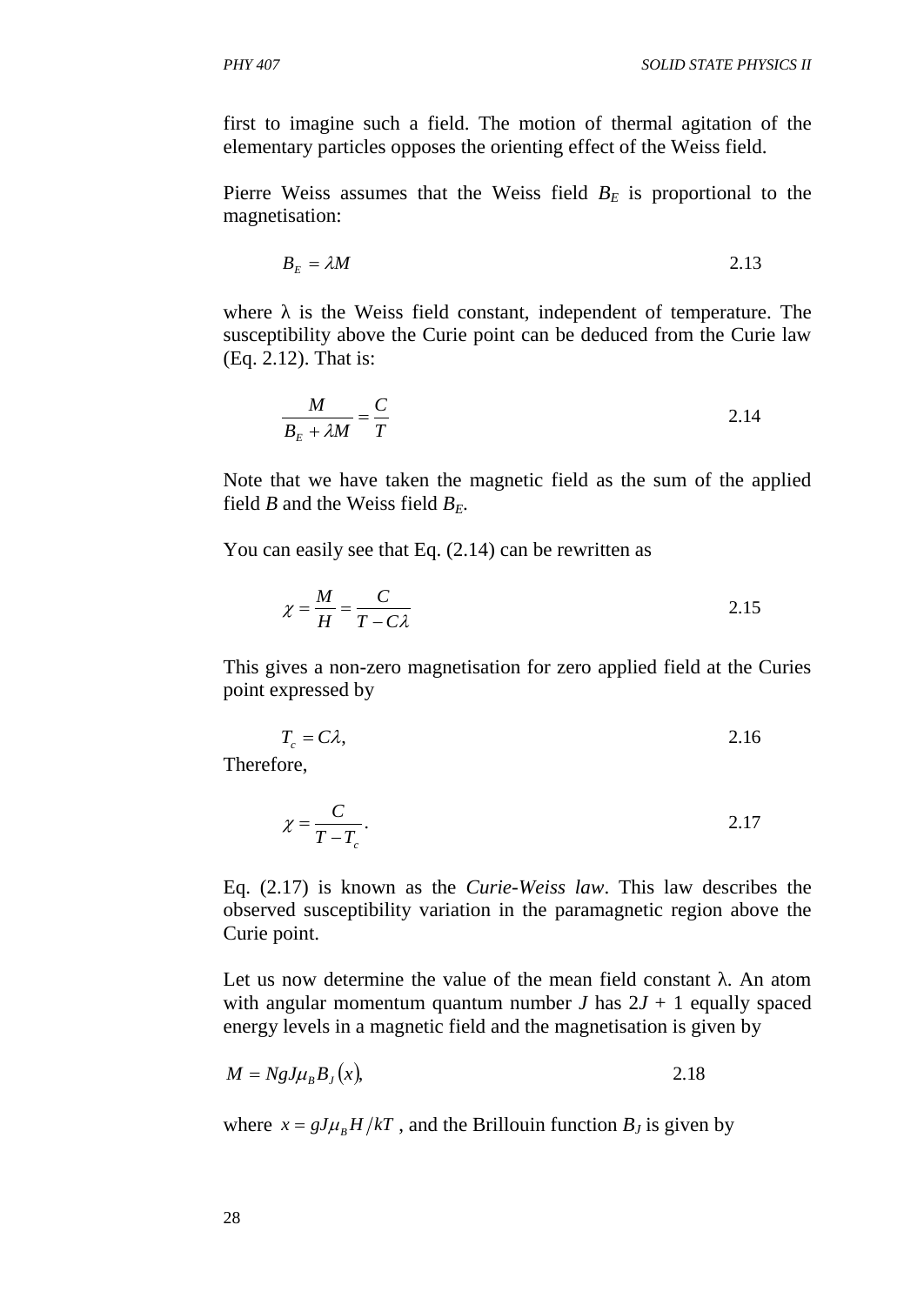$$
B_J = \frac{2J+1}{2J} \text{c}tnh\left(\frac{(2J+1)x}{2J}\right) - \frac{1}{2J} \text{c}tnh\left(\frac{x}{2J}\right)
$$
\n
$$
\approx 1, \text{ the susceptibility is}
$$
\n
$$
\chi = NJ(J+1)g^2 \mu_B^2 / 3kT = Np^2 \mu_B^2 / 3kT,
$$
\n
$$
2.20
$$
\nthe effective number of Bohr magnetons is defined as

\n
$$
p = g[J(J+1)]^{1/2}.
$$
\n2.21

\ndue of Weiss field constant can be determined as follows:

\n
$$
\lambda^{-1} = \frac{C}{T_c} = NS(S+1)g^2 \mu_B^2 / 3kT_c,
$$
\n
$$
\lambda^{-1} = \frac{C}{T_c} = NS(S+1)g^2 \mu_B^2 / 3kT_c,
$$
\n2.22

\nSi spin angular momentum quantum number.

\nSpondaneous Magnetisation

\nsection you will see how we can determine the spontaneous

For  $x \ll 1$ , the susceptibility is

$$
\chi = NJ(J+1)g^2\mu_B^2/3kT = Np^2\mu_B^2/3kT,
$$

where the effective number of Bohr magnetons is defined as

$$
p = g\big[J(J+1)\big]^{1/2}.
$$

The value of Weiss field constant can be determined as follows:

$$
\lambda^{-1} = \frac{C}{T_c} = NS(S+1)g^2 \mu_B^2 / 3kT_c, \qquad (2.22)
$$

where *S* is spin angular momentum quantum number.

## **3.4.2 Spontaneous Magnetisation**

In this section you will see how we can determine the spontaneous 024 54] TJETBT1 0 0 1 72.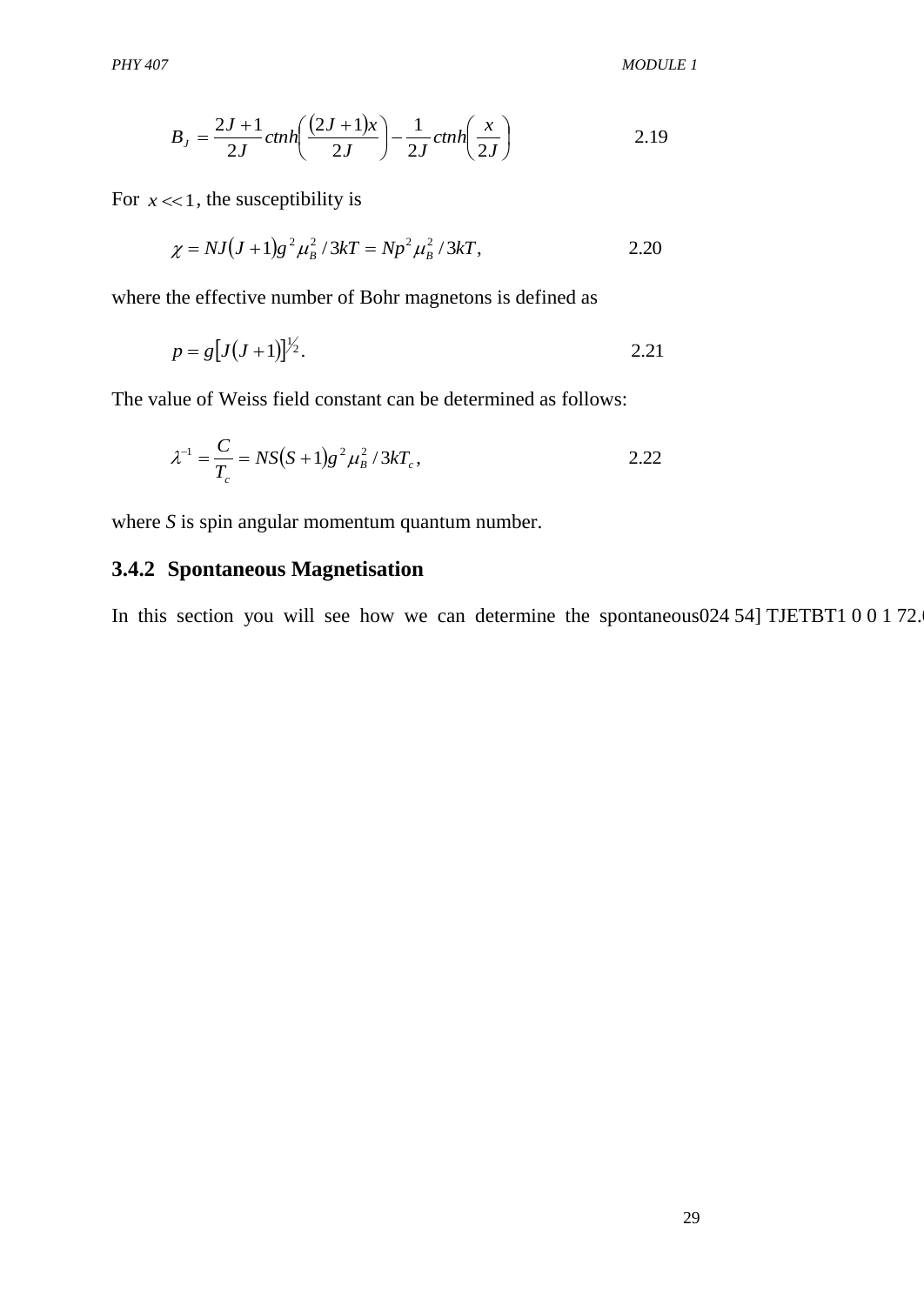temperatures well below the Curie point the electronic magnetic moments of a ferromagnetic specimen are essentially all lined up.

#### **Fig. 2.1: Weiss Domains Microstructure**

Weiss explained this phenomenon by assuming that actual specimens are divided into tiny [magnetic domains](http://en.wikipedia.org/wiki/Magnetic_domains) (also known as Weiss domains). Within each domain, the spins are aligned, but (if the bulk material is in its lowest energy configuration, i.e. unmagnetised), the spins of separate domains point in different directions and their magnetic fields cancel out, so the object has no net large scale magnetic field. This implies that within each domain the local magnetisation is saturated and the directions of magnetisation of different domains need not necessarily be parallel.

Ferromagnetic materials spontaneously divide into magnetic domains because the [exchange interaction](http://en.wikipedia.org/wiki/Exchange_interaction) keeps nearby spins aligned with each other. This is a short-range force, so rotations can occur over hundreds of times the distance between atoms. To keep the [magnetostatic](http://en.wikipedia.org/wiki/Magnetostatics) energy low, this rotation is concentrated in the boundary between domains, or [domain wall.](http://en.wikipedia.org/wiki/Domain_wall) The direction that the magnetisation rotates within a domain wall varies. In a [Bloch wall,](http://en.wikipedia.org/wiki/Bloch_wall) the magnetisation direction stays in the plane of the wall; in a [Néel wall,](http://en.wikipedia.org/wiki/N%C3%A9el_wall) it rotates perpendicular to the plane.

Thus, an ordinary piece of iron generally has little or no net magnetic moment. However, if it is placed in a strong enough external magnetic field, the domains will re-orient in parallel with that field, and will remain re-oriented when the field is turned off, thus creating a "permanent" magnet. The domains do not go back to their original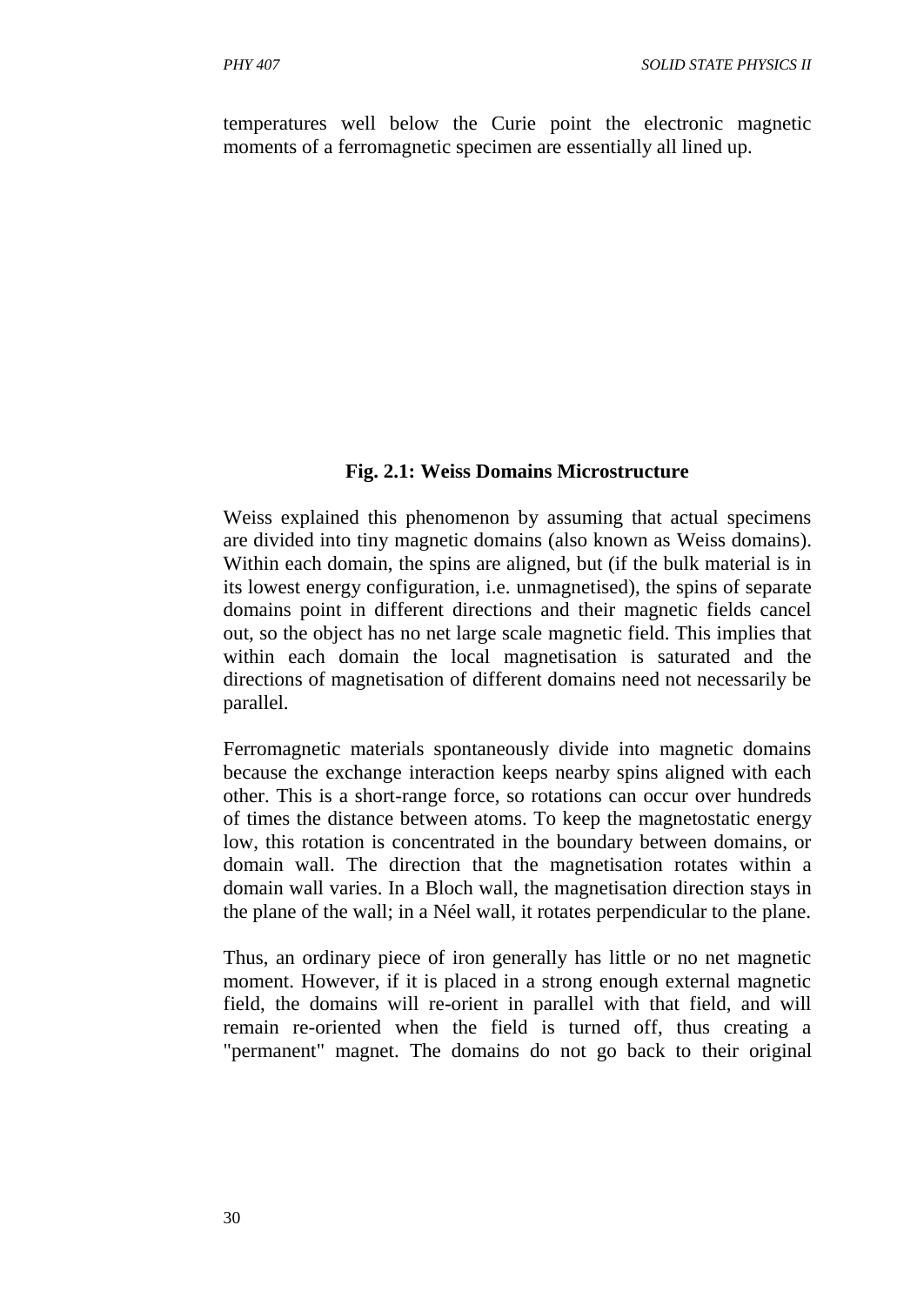magnetisation changes in thousands of tiny discontinuous jumps as the domain walls suddenly "snap" past defects.

This magnetisation as a function of the external field is described by a [hysteresis curve.](http://en.wikipedia.org/wiki/Hysteresis_loop) Although this state of aligned domains is not a minimal-energy configuration, it is extremely stable and has been observed to [persist for millions of years](http://en.wikipedia.org/wiki/Paleomagnetism) in seafloor [magnetite](http://en.wikipedia.org/wiki/Magnetite) aligned by the [Earth's magnetic field](http://en.wikipedia.org/wiki/Earth%27s_magnetic_field) (whose poles can thereby be seen to [flip at](http://en.wikipedia.org/wiki/Geomagnetic_reversal)  [long intervals\)](http://en.wikipedia.org/wiki/Geomagnetic_reversal).

Alloys used for the strongest permanent magnets are "hard" alloys made with many defects in their crystal structure where the domain walls "catch" and stabilise. The net magnetisation can be destroyed by heating and then cooling [\(annealing\)](http://en.wikipedia.org/wiki/Annealing_%28metallurgy%29) the material without an external field, however. The thermal motion allows the domain boundaries to move, releasing them from any defects, to return to their low-energy unaligned state.

# **3.4.4 The Bloch Wall**

The term Bloch wall denotes the transition layer which separates adjacent domains magnetised in different directions. The essential idea of the Bloch wall is that the entire change in spin direction between domains magnetised in different directions occurs in a gradual way over many atomic planes as shown in Figure 2.2.

This gradual change in direction is due to the fact that for a given total change of spin direction the exchange energy is lower when the change is distributed over many spins than when the change occurs suddenly. Let us attempt to explain this behaviour. The exchange energy between two spins making a small angle with each other is given as:

$$
w_{ex} = JS^2 \phi^2 \tag{2.25}
$$

here *J* is the exchange integral and *S* is the spin quantum number. Let the total desired change of angle be  $\alpha$ ; if the change occurs in N equal steps, the angle change between neighboring spins is  $\phi/N$ , and the exchange energy between each pair of neighboring atoms is

$$
w_{ex} = JS^2 \left( \phi_o / N \right)^2. \tag{2.26}
$$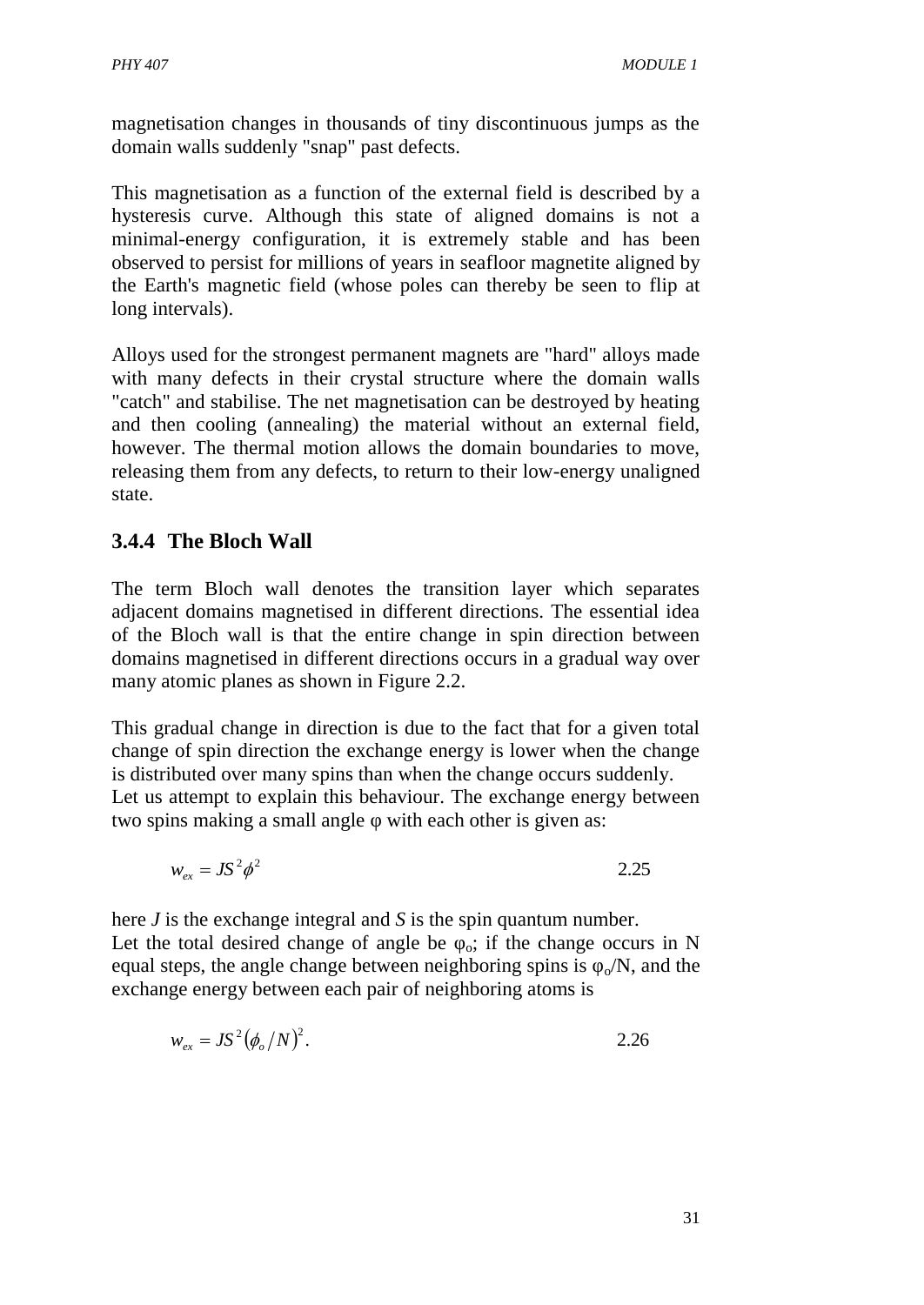#### **Fig. 2.2: The Structure of the Bloch Wall Separating Domains**

The total exchange energy of the line of  $N + 1$  atoms is thus

$$
E_{ex} = JS^2 \phi_o^2 / N \tag{2.27}
$$

Since the exchange energy of a wall is inversely proportional to the thickness, the wall might spread out until it filled a sizable proportion of the crystal, were it not for the restraining effect of the anisotropy energy,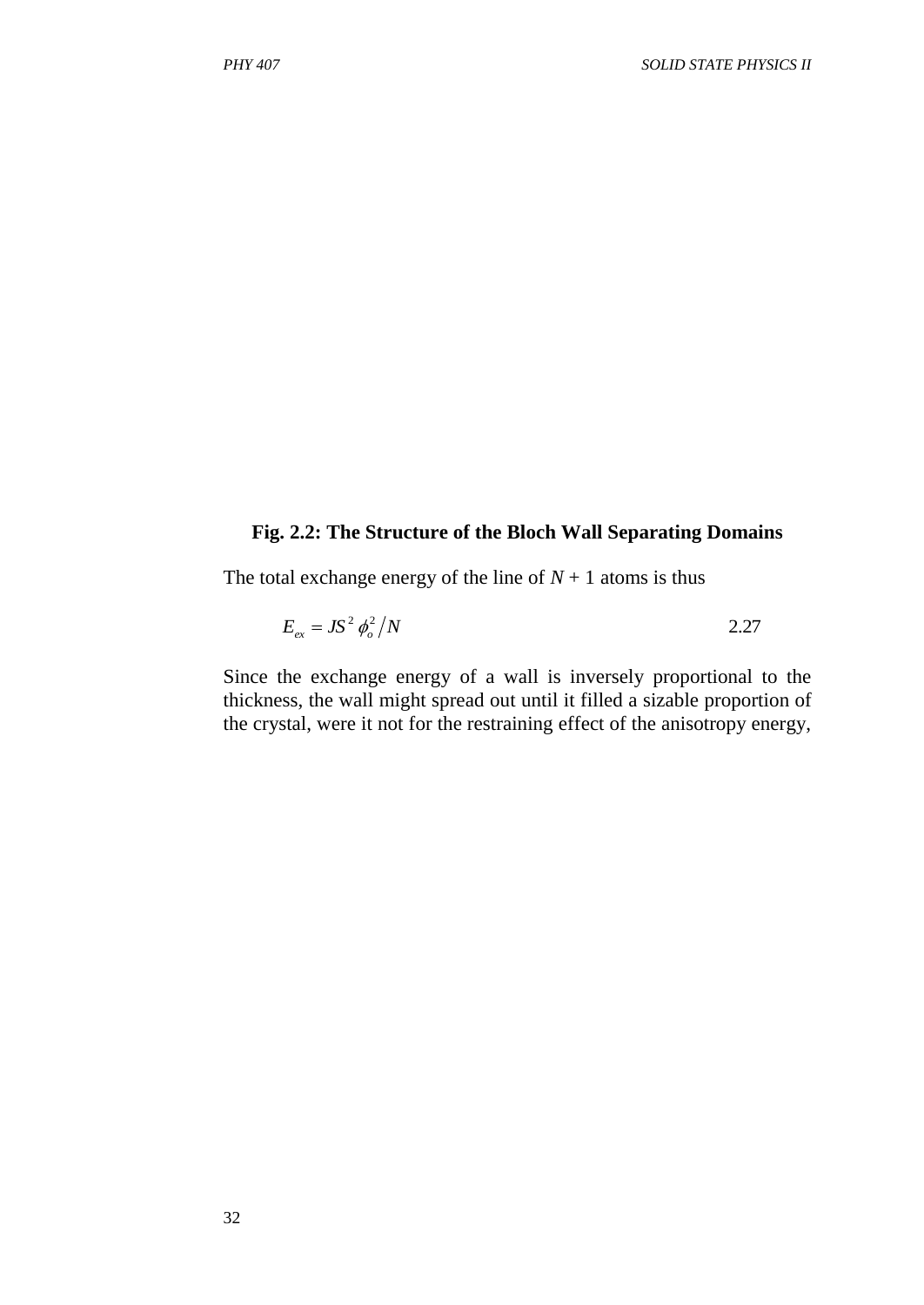$\sigma_{\text{anis}} \approx KNa$  2.30

therefore

$$
\sigma_w = \left(\pi^2 J S^2 / N a^2\right) + K N a \tag{2.31}
$$

which is a minimum with respect to *N* when

$$
N = \left(\pi^2 J S^2 / K a^3\right)^{1/2}.
$$
 2.32

The total wall energy per unit area is

$$
\sigma_w = 2\pi \left( J \, K S^2 / a \right)^{1/2} \tag{2.33}
$$

#### **3.5 Domain Dimensions**

Let us now calculate the domain width for a flux-closure arrangement of domains in Figure 2.3 in a uniaxial crystal.



The wall energy per unit area of the crystal surface is approximately

$$
w_{\text{wall}} = \sigma_{\text{w}} L/D \tag{2.34}
$$

The volume contained within the domains of closure is oriented in a direction of hard magnetisation and involves an energy *K* per unit volume, where  $K$  is the anisotropy constant. Per unit area of crystal surface on one side, the volume in the domains of closure on both sides is *D*/2, and so the anisotropy energy per unit area is

$$
w_{anis} = KD/2.
$$

Hence, the total energy per unit area is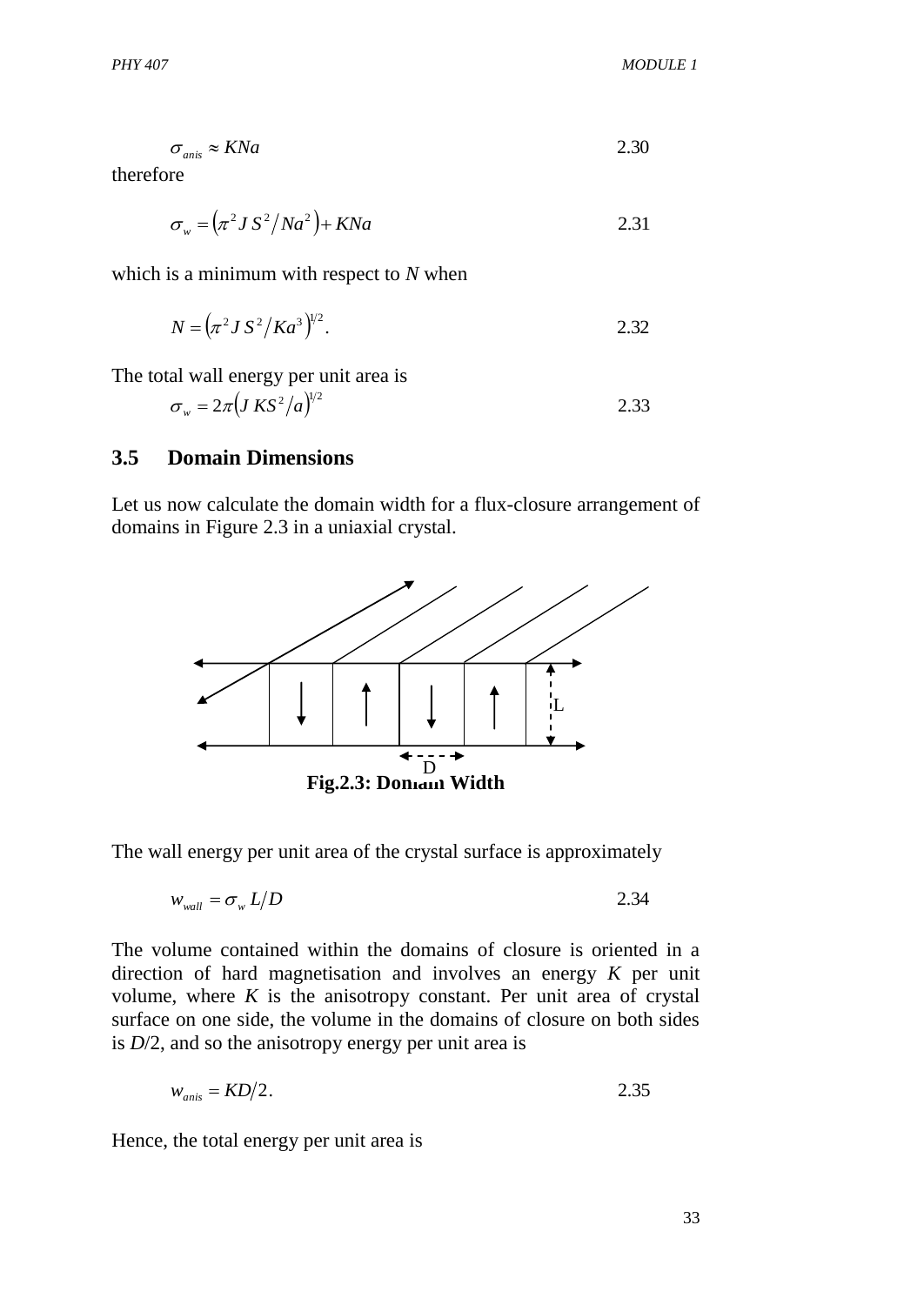$$
w = \sigma_w L/D + KD/2 \tag{2.36}
$$

The condition for the minimum of *w* with respect to the domain width *D* is

$$
D = \left(2\sigma_w L/K\right)^{1/2},\tag{2.37}
$$

and the corresponding energy per unit area is

$$
w = (2\sigma_w L K)^{1/2}.
$$

The energy per unit volume is

$$
f_{domain} = (2\sigma_w K/L)^{1/2} \tag{2.39}
$$

#### **3.6 Antiferromagnetism**

The physical origin of the Weiss field is in the quantum-mechanical exchange integral. It can be shown that the energy of interaction of atoms *i*, *j* bearing spins *S<sup>i</sup>* , *S<sup>j</sup>* contains a term

$$
E_{ex} = -2J\overline{S}_i \cdot \overline{S}_j \tag{2.40}
$$

where *J* is the exchange integral and is related to the overlap of the charge distributions *i*, *j*.

When the exchange integral  $J$  in Eq.  $(2.40)$  is positive, we have ferromagnetism; when *J* is negative, we have antiferromagnetism.

In materials that exhibit antiferromagnetism, the magnetic moments of atoms or molecules, usually related to the spins of electrons, align in a regular pattern with neighboring spins pointing in opposite directions as in Figure 2. 4.

|  |  |  |  |  |  | + + + + + + + + + + + + + + |  |  |
|--|--|--|--|--|--|-----------------------------|--|--|
|  |  |  |  |  |  |                             |  |  |

**Fig. 2.4: Antiferromagnetic Ordering**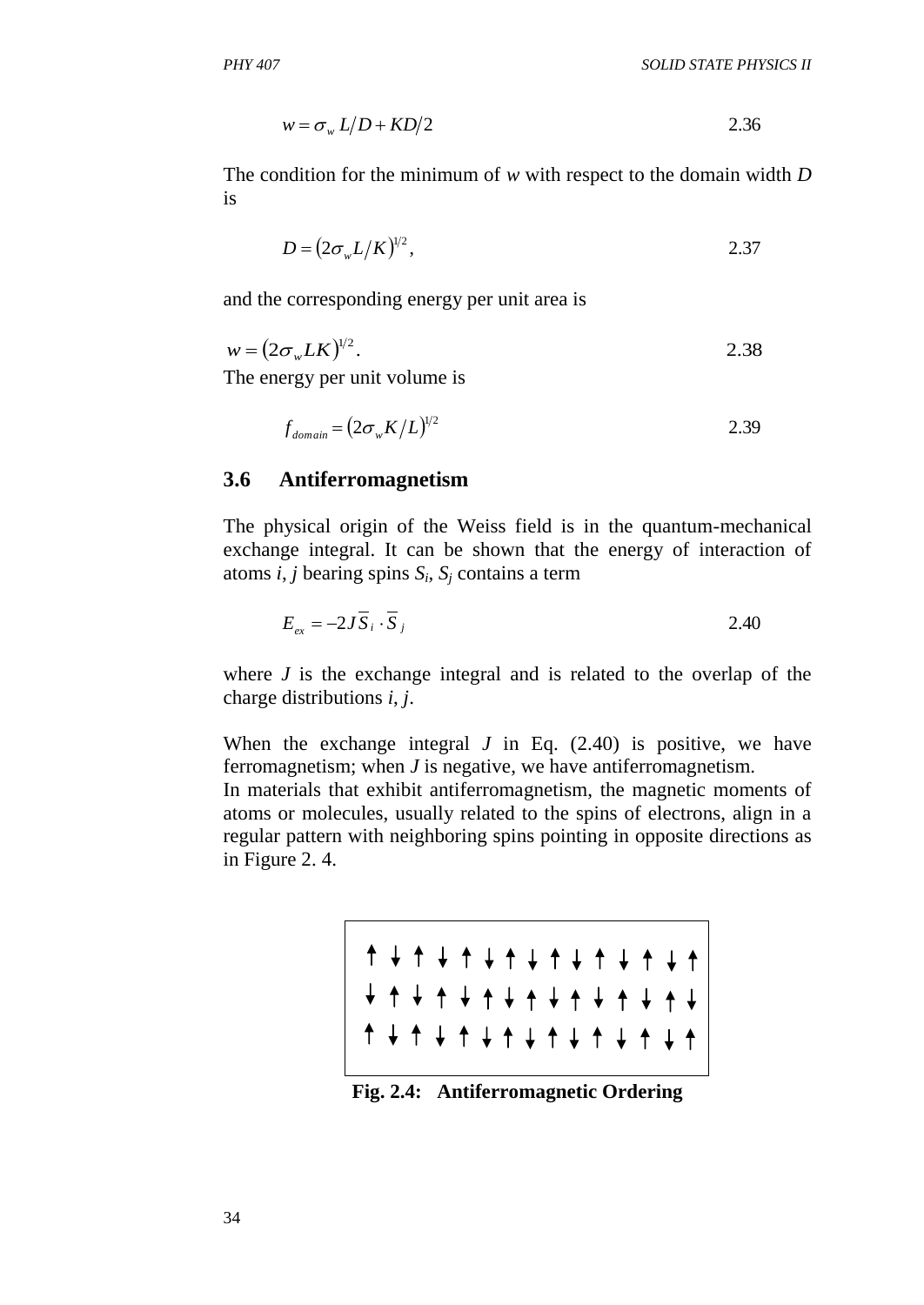## **SELF-ASSESSMENT EXERCISE**

- i. Differentiate between ferromagnetism and antiferromagnetism.
- ii. Explain ferromagnetism in terms of the exchange integral *J*.

# **3.7 Ferrites**

Ferrites of magnetic interest belong to the group of compounds represented by the chemical formula  $MOFe<sub>2</sub>O<sub>3</sub>$ , where M is a divelent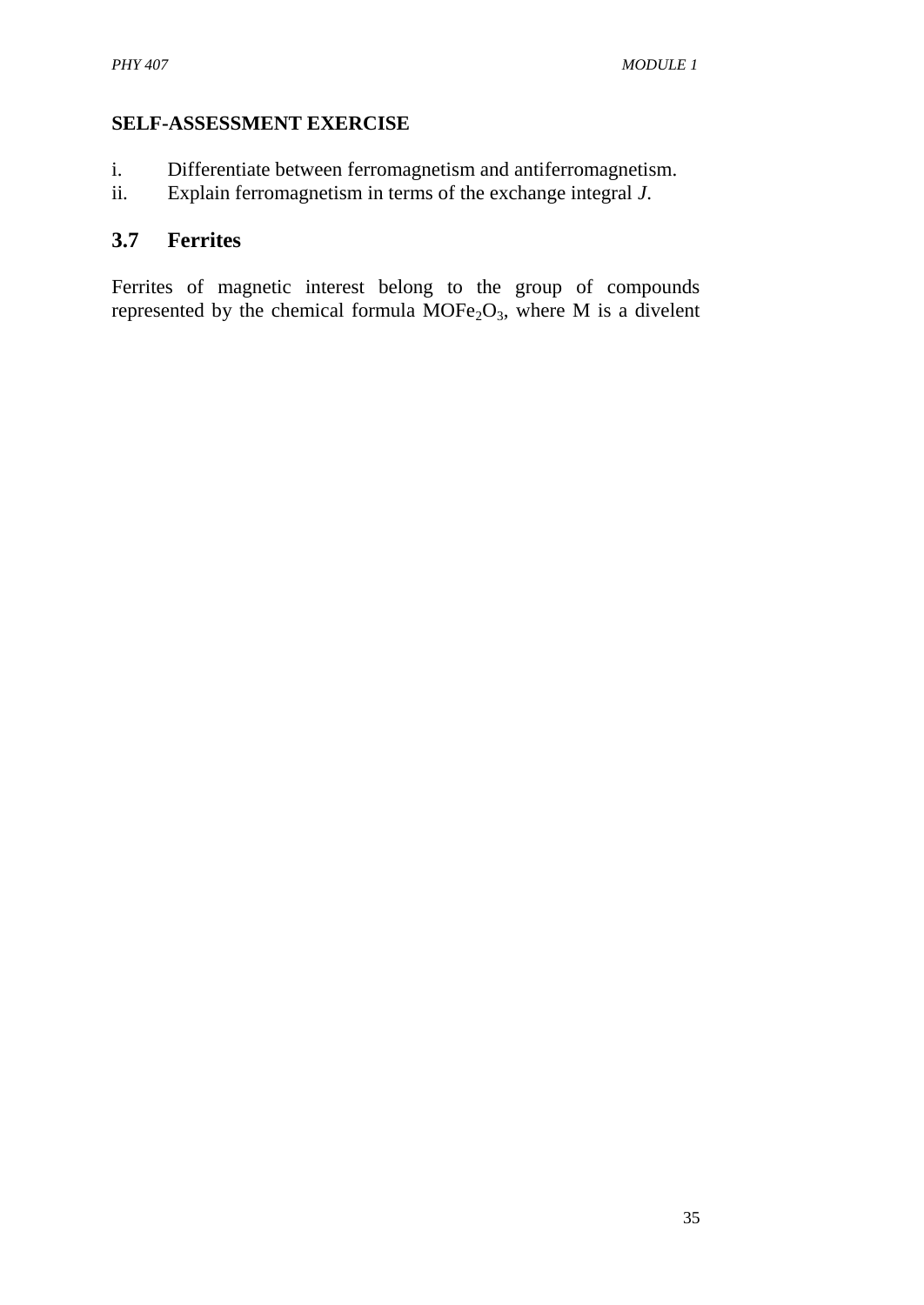although nuclei from isotopes of many other elements (e.g.  ${}^{2}H$ ,  ${}^{6}Li$ ,  ${}^{10}B$ ,  $^{11}$ [B](http://en.wikipedia.org/wiki/Boron-11)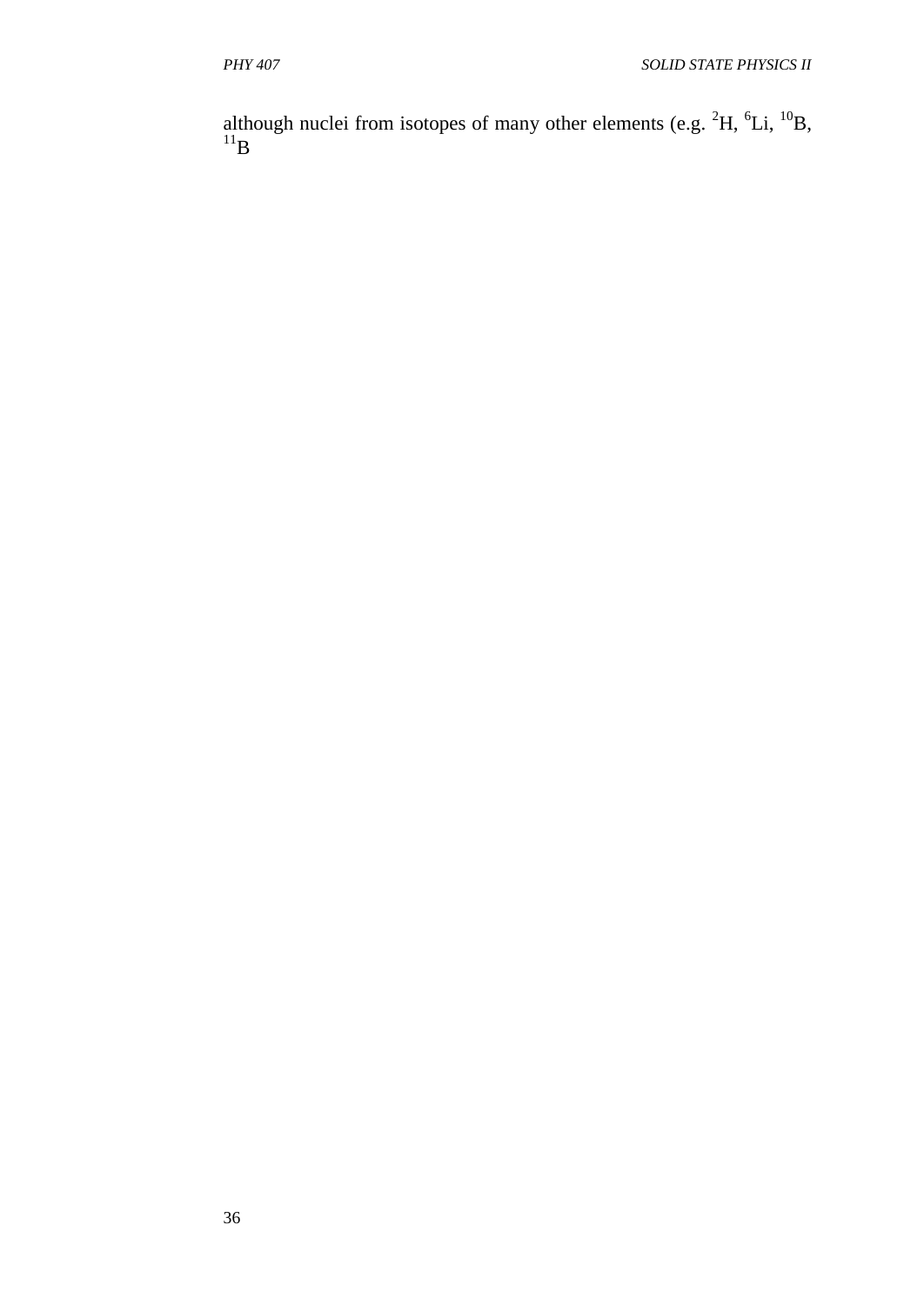$$
U = -\mu \cdot \overline{B}_a \tag{2.42}
$$

if  $\overline{B}_a = B_o \hat{z}$ , then

$$
U = -\mu_z B_o = -\gamma \hbar B_o I_z
$$

The allowed values of  $I_z$  are  $m_I = I$ ,  $I - 1$ , and  $U = -m_I \gamma \hbar B_o$ .

In a magnetic field a nucleus with  $I = \frac{1}{2}$  has two energy levels corresponding to  $m<sub>I</sub> = \pm \frac{1}{2}$ . If  $\theta$  denotes the energy difference between the two levels, then  $\delta = B_0$  or

$$
_{o} = B_{o} \tag{2.44}
$$

This is the fundamental condition for the magnetic resonance absorption.

#### **3.8.2 Ferromagnetic Resonance**

Let us summarise the unusual characteristics of ferromagnetic resonance:

- The transverse susceptibility components and are very large because the magnetisation of a ferromagnet in a given static field is very much larger than the magnetisation of electronic or nuclear paramagnets in the same field.
- The shape of the specimen plays an important role. Because the magnetisation is large, the demagnetisation field is large.
- The strong exchange coupling between the ferromagnetic electrons tends to suppress the dipolar contribution to the line width, so that the ferromagnetic resonance lines can be quite sharp  $($  1 G) under favourable conditions.
- Saturation effects occur at low rf power levels.

Consider a specimen of a cubic ferromagnetic insulator in the form of an ellipsoid with principal axes parallel to *x*, *y*, *z* axes of a Cartesian coordinate system. The components of the internal magnetic field  $\mathbf{B}_i$ , in the ellipsoid are related to the applied field by

The Lorentz field and the exchange field do not contribute to the torque. The components of the spin equation of motion  $M = (M \times B^1)$  for an applied static field  $B_o \hat{z}$ ,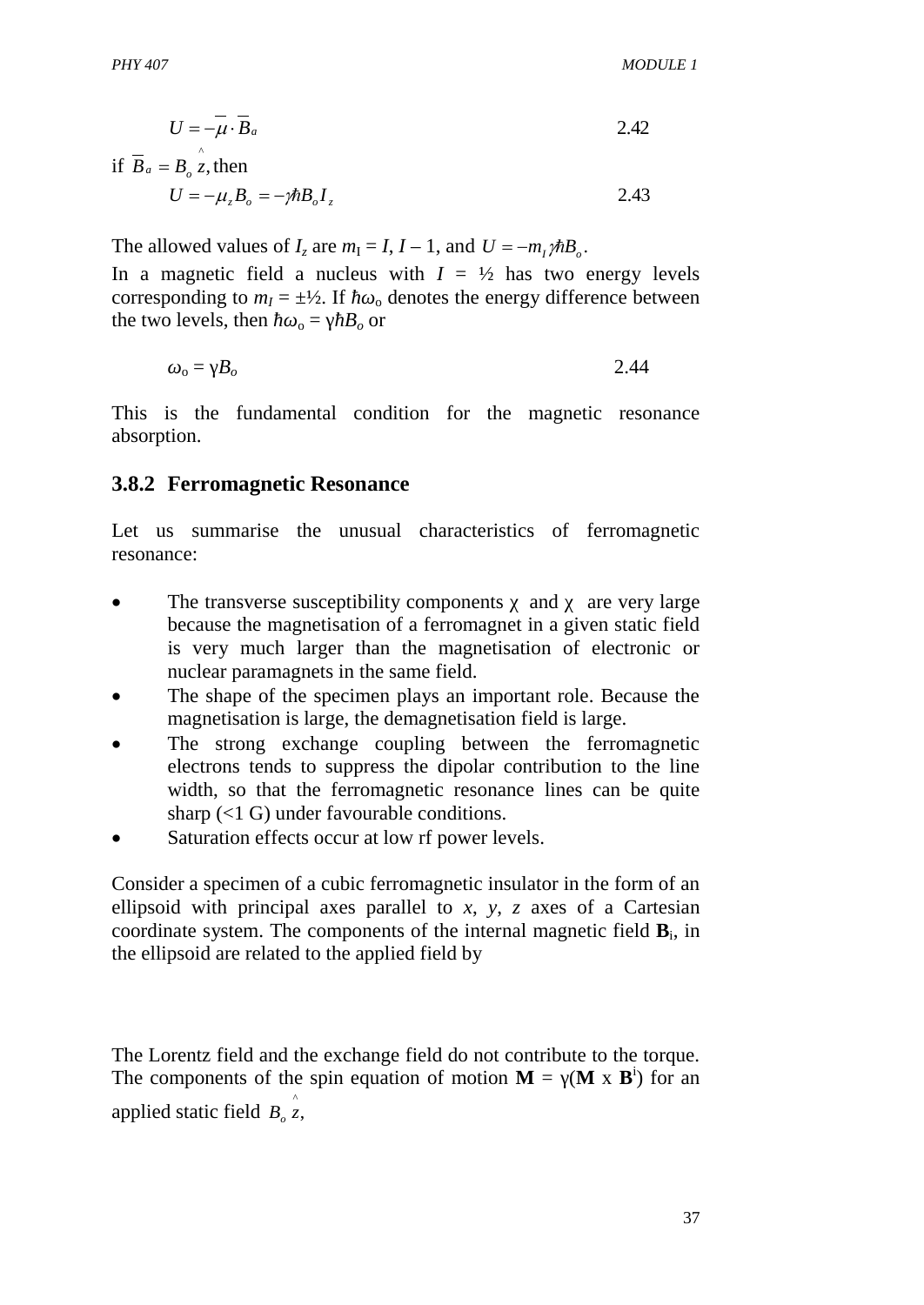$$
\frac{dM_x}{dt} = \gamma \Big( M_y B_z^i - M_z B_y^i \Big) = \gamma \Big[ B_o + \Big( N_y - N_z \Big) M \Big] M_y
$$
\n
$$
\frac{dM_y}{dt} = \gamma \Big[ M \Big( - N_x M_x \Big) - M_x \Big( B_o - N_z M \Big) \Big] = -\gamma \Big[ B_o + \Big( N_x - N_z \Big) M \Big] M_x.
$$
\n2.45

To first order we may set  $dM_z/dt = 0$  and  $M_z = M$ . Solving (44) with time dependence  $exp(-i\tau t)$  and assuming

$$
\begin{vmatrix} i\omega & \gamma \big[ B_o + \big(N_y - N_z\big)M \big]_{i\omega} \\ -\gamma \big[ B_o + \big(N_x - N_z\big)M \big]_{i\omega} \end{vmatrix} = 0,
$$

we have that the ferromagnetic resonance frequency in applied field  $B_0$ is

$$
\omega_o^2 = \gamma^2 \Big[ B_o + \Big( N_y - N_z \Big) \mu_o M \Big[ B_o + \Big( N_x - N_z \Big) \mu_o M \Big] \tag{2.46}
$$

The frequency  $\sigma_0$  is called the frequency of the uniform mode. For a sphere  $N_x = N_y = N_z$  so that  $\sigma = B_0$ . For a flat plate with  $B_0$ perpendicular to the plate  $N_x = N_y = 0$ ;  $N_z = 4$ , whence the ferromagnetic resonance frequency is

$$
\omega_o = \gamma (B_o - \mu_o M) \tag{2.47}
$$

If  $B_0$  is parallel to the plane of the plate, the *xz* plane, then  $N_x = N_z = 0$ ;  $N_v = 4$ , and

$$
\omega_o = \gamma \big[ B_o \big( B_o + \mu_o M \big) \big]^{1/2} \tag{2.48}
$$

The explanation above showed the effects of specimen shape on the resonance frequency.

#### **3.8.3 Antiferromagnetic Resonance**

Let us consider a uniaxial antiferromagnet with spins on two sublattices, 1 and 2. Assume that the magnetisation  $M_1$  on sublattice 1 is directed

 $\frac{3a_{d}}{dt} = r(M, B'_c - M, B'_s) = r[B_o + (N_g - N_g)M]b$ <br>  $\frac{dM_s}{dt} = r[M(-N_sM_s) - M_s(B_o - N_sM)] = -r[B_s$ <br>
To first order we may set  $dM_s/dt = 0$  and<br>
Solving (44) with time dependence exercing<br>  $\begin{vmatrix}\ni\omega & r[B_o + (N_s - N_s)M]i\omega & r[B_o + (N_s - N_s)M]i\omega & r[B_o + (N_s - N$ along the  $+z$  direction by an anisotropy field  $B_A \hat{z}$ . Anisotropy energy is the energy in a ferromagnetic crystal which directs the magnetisation along certain crystallographic axes called directions of easy magnetisation. The anisotropy field is a consequence of anisotropy energy density. The magnetisation  $M_2$  is directed along the  $-z$  direction

by an anisotropy field If one sublattice is directed along  $+z$ , the other will be directed along –*z*.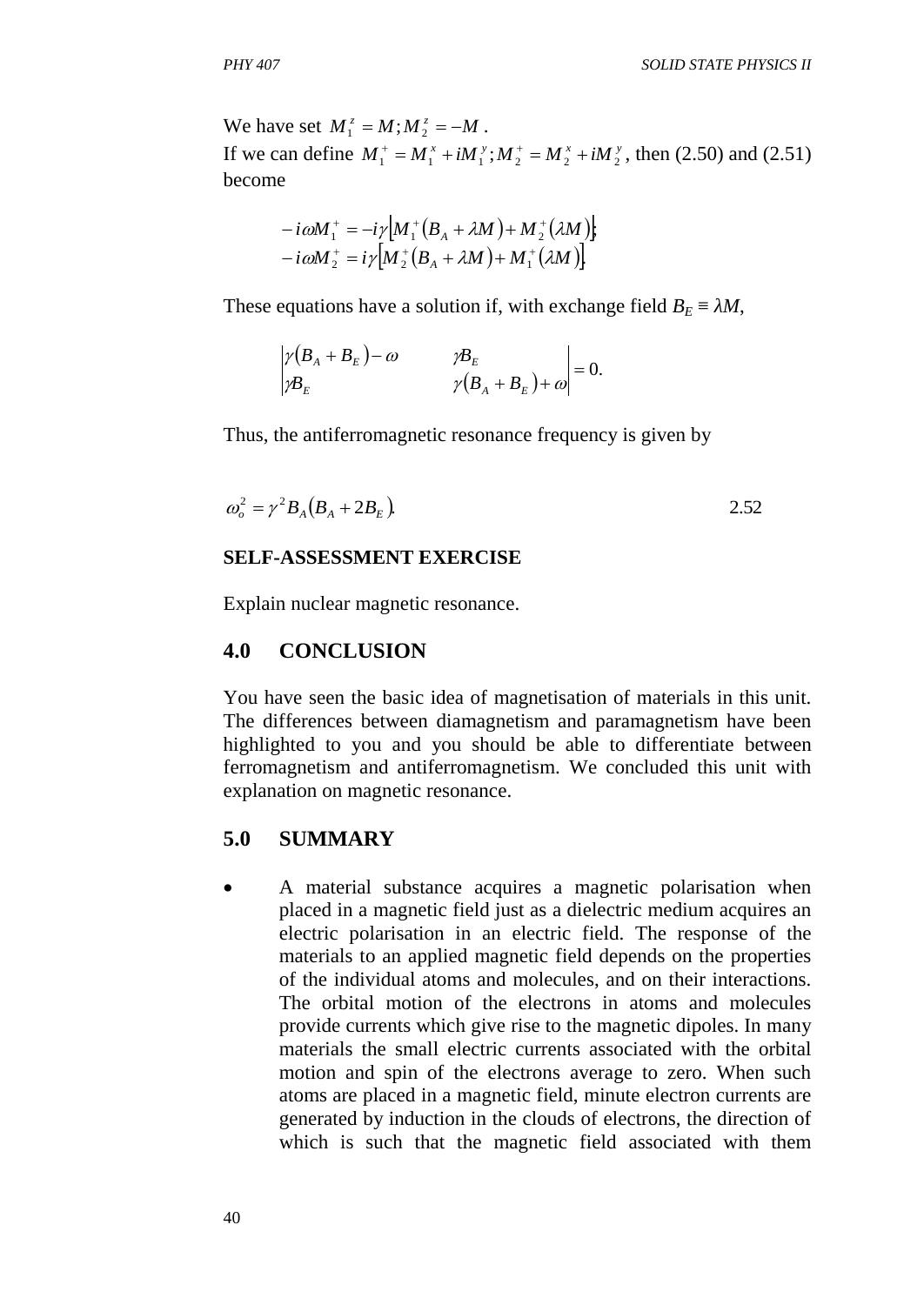We have set  $M_1^z = M; M_2^z = -M$ . If we can define  $M_1^+ = M_1^x + iM_1^y$ ;  $M_2^+ = M_2^x + iM_2^y$ , then (2.50) and (2.51) become

$$
-i\omega M_1^+ = -i\gamma \Big[M_1^+(B_A + \lambda M) + M_2^+(\lambda M)\Big] -i\omega M_2^+ = i\gamma \Big[M_2^+(B_A + \lambda M) + M_1^+(\lambda M)\Big]
$$

These equations have a solution if, with exchange field  $B_E$   $M$ ,

$$
\begin{vmatrix} \gamma (B_A + B_E) - \omega & \gamma B_E \\ \gamma B_E & \gamma (B_A + B_E) + \omega \end{vmatrix} = 0.
$$

Thus, the antiferromagnetic resonance frequency is given by

$$
\omega_o^2 = \gamma^2 B_A (B_A + 2B_E) \tag{2.52}
$$

#### **SELF-ASSESSMENT EXERCISE**

Explain nuclear magnetic resonance.

#### **4.0 CONCLUSION**

You have seen the basic idea of magnetisation of materials in this unit. The differences between diamagnetism and paramagnetism have been highlighted to you and you should be able to differentiate between ferromagnetism and antiferromagnetism. We concluded this unit with explanation on magnetic resonance.

### **5.0 SUMMARY**

• A material substance acquires a magnetic polarisation when placed in a magnetic field just as a dielectric medium acquires an electric polarisation in an electric field. The response of the materials to an applied magnetic field depends on the properties of the individual atoms and molecules, and on their interactions. The orbital motion of the electrons in atoms and molecules provide currents which give rise to the magnetic dipoles. In many materials the small electric currents associated with the orbital motion and spin of the electrons average to zero. When such atoms are placed in a magnetic field, minute electron currents are generated by induction in the clouds of electrons, the direction of which is such that the magnetic field associated with them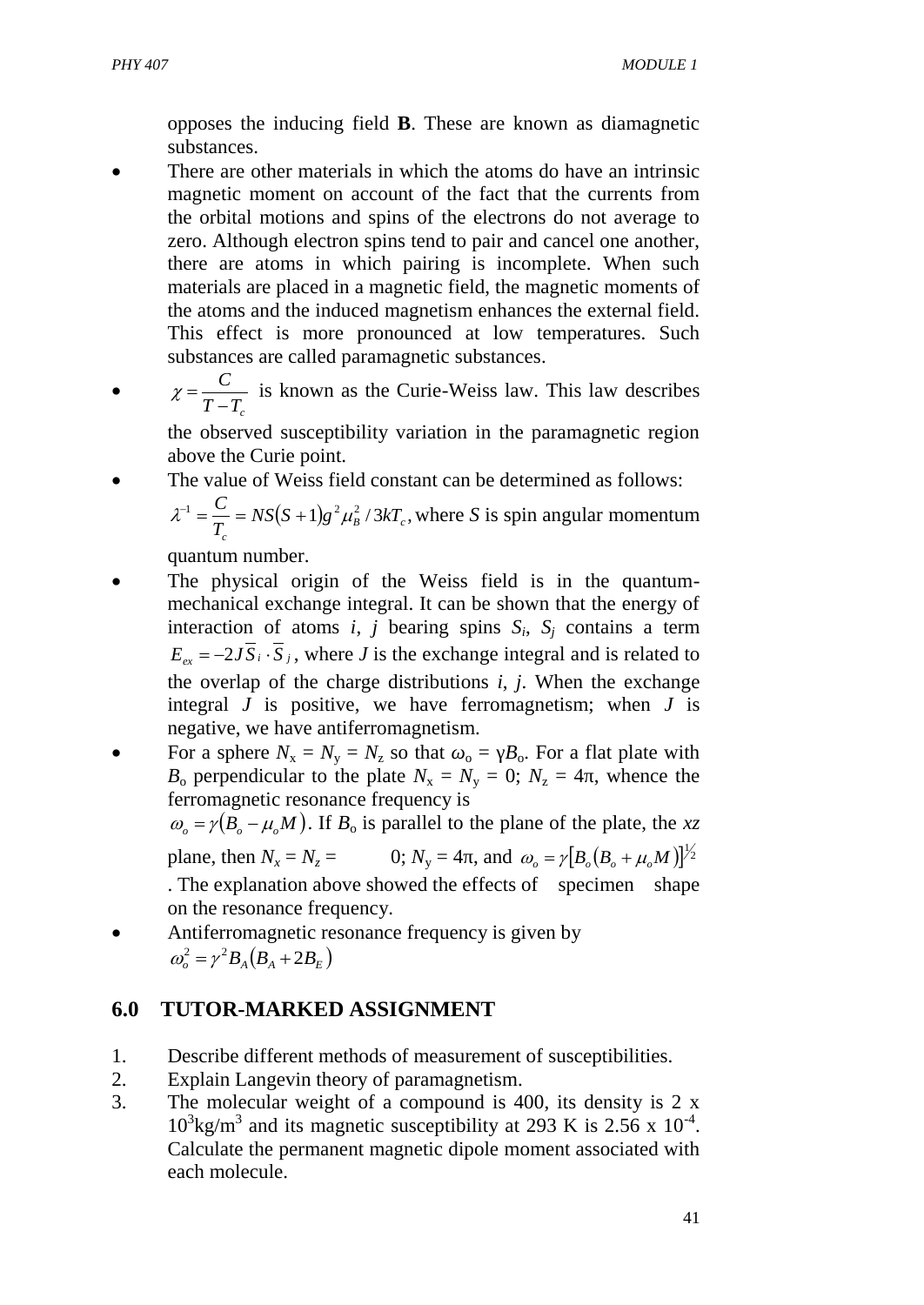opposes the inducing field **B**. These are known as diamagnetic substances.

- There are other materials in which the atoms do have an intrinsic magnetic moment on account of the fact that the currents from the orbital motions and spins of the electrons do not average to zero. Although electron spins tend to pair and cancel one another, there are atoms in which pairing is incomplete. When such materials are placed in a magnetic field, the magnetic moments of the atoms and the induced magnetism enhances the external field. This effect is more pronounced at low temperatures. Such substances are called paramagnetic substances.
- $\bullet$  $T - T_c$ *C* - $\chi = \frac{C}{\pi G}$  is known as the Curie-Weiss law. This law describes the observed susceptibility variation in the paramagnetic region

above the Curie point.

The value of Weiss field constant can be determined as follows:

$$
\lambda^{-1} = \frac{C}{T_c} = NS(S+1)g^2 \mu_B^2 / 3kT_c
$$
, where *S* is spin angular momentum

quantum number.

- The physical origin of the Weiss field is in the quantummechanical exchange integral. It can be shown that the energy of interaction of atoms *i*, *j* bearing spins  $S_i$ ,  $S_j$  contains a term  $E_{ex} = -2JS_i \cdot S_j$ , where *J* is the exchange integral and is related to the overlap of the charge distributions *i*, *j*. When the exchange integral *J* is positive, we have ferromagnetism; when *J* is negative, we have antiferromagnetism.
- For a sphere  $N_x = N_y = N_z$  so that  $\delta_0 = B_0$ . For a flat plate with  $B_0$  perpendicular to the plate  $N_x = N_y = 0$ ;  $N_z = 4$ , whence the ferromagnetic resonance frequency is

 $\omega_{0} = \gamma (B_{0} - \mu_{0} M)$ . If  $B_{0}$  is parallel to the plane of the plate, the *xz* plane, then  $N_x = N_z =$  0;  $N_y = 4$ , and  $\omega_o = \gamma [B_o (B_o + \mu_o M)]^{1/2}$  $\omega_o = \gamma \left[ B_o \left( B_o + \mu_o M \right) \right]$ . The explanation above showed the effects of specimen shape on the resonance frequency.

Antiferromagnetic resonance frequency is given by  $\omega_o^2 = \gamma^2 B_A (B_A + 2B_E)$ 

# **6.0 TUTOR-MARKED ASSIGNMENT**

- 1. Describe different methods of measurement of susceptibilities.
- 2. Explain Langevin theory of paramagnetism.
- 3. The molecular weight of a compound is 400, its density is 2 x  $10^3$ kg/m<sup>3</sup> and its magnetic susceptibility at 293 K is 2.56 x  $10^{-4}$ . Calculate the permanent magnetic dipole moment associated with each molecule.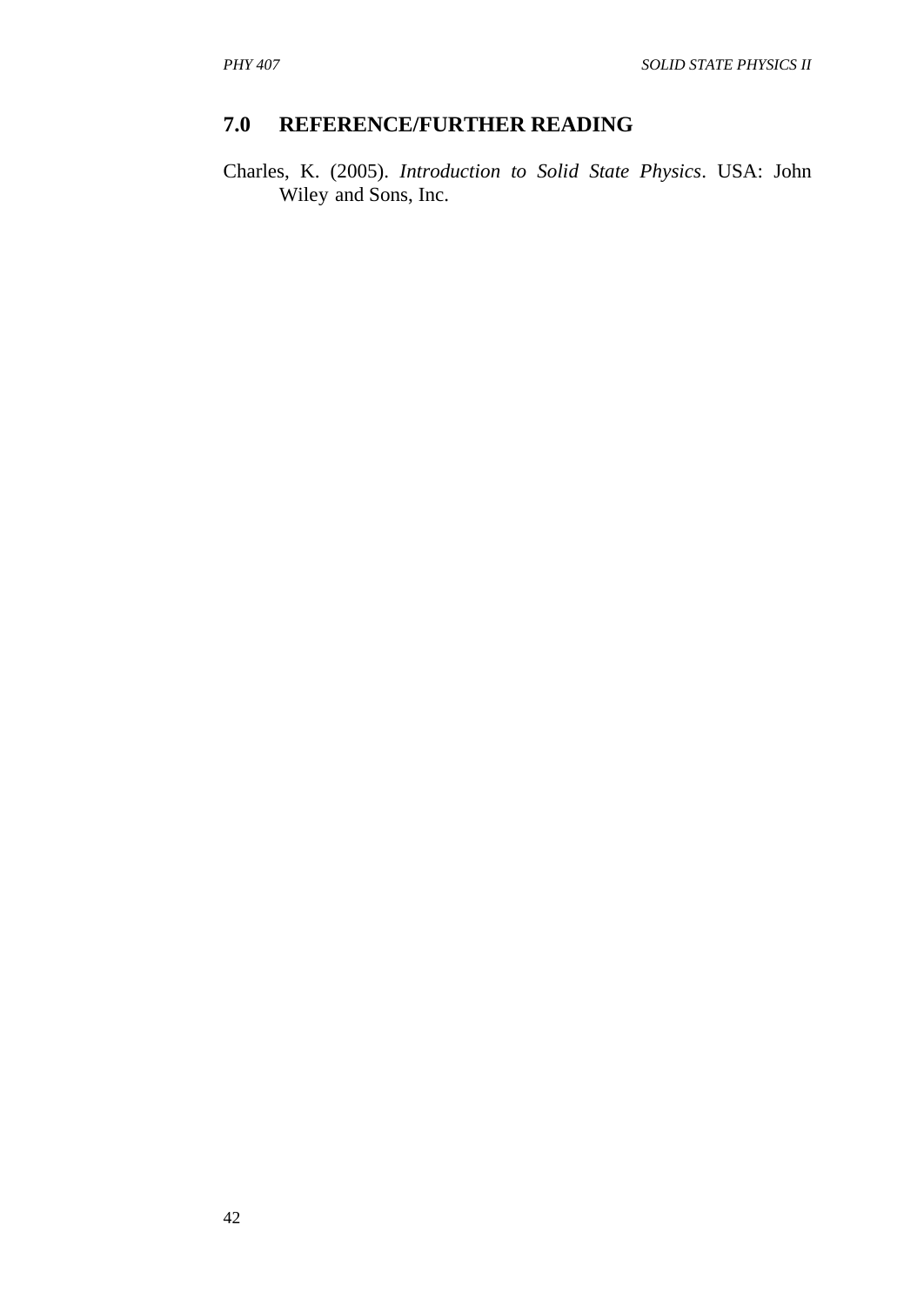## **7.0 REFERENCE/FURTHER READING**

Charles, K. (2005). *Introduction to Solid State Physics*. USA: John Wiley and Sons, Inc.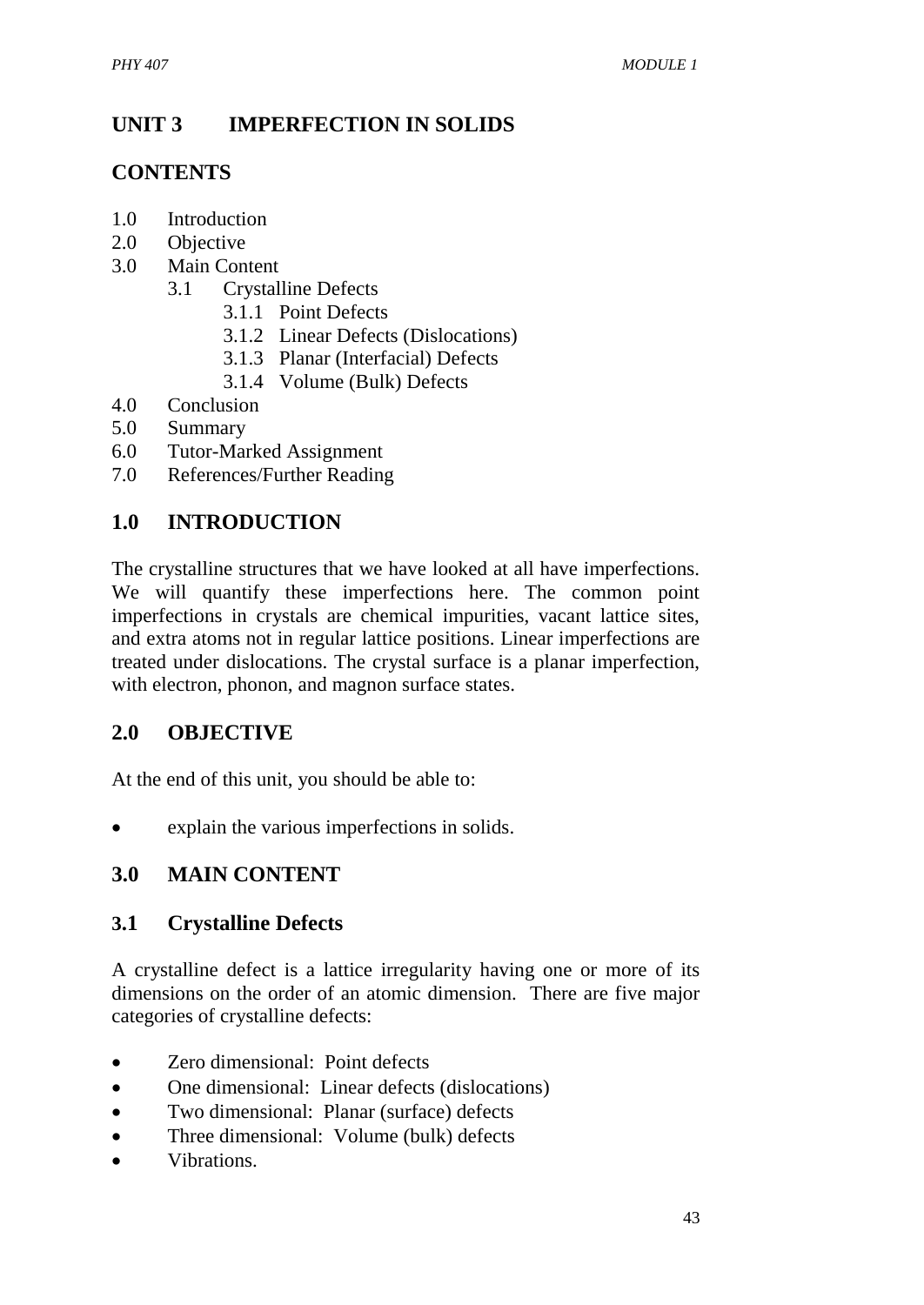# **UNIT 3 IMPERFECTION IN SOLIDS**

# **CONTENTS**

- 1.0 Introduction
- 2.0 Objective
- 3.0 Main Content
	- 3.1 Crystalline Defects
		- 3.1.1 Point Defects
		- 3.1.2 Linear Defects (Dislocations)
		- 3.1.3 Planar (Interfacial) Defects
		- 3.1.4 Volume (Bulk) Defects
- 4.0 Conclusion
- 5.0 Summary
- 6.0 Tutor-Marked Assignment
- 7.0 References/Further Reading

## **1.0 INTRODUCTION**

The crystalline structures that we have looked at all have imperfections. We will quantify these imperfections here. The common point imperfections in crystals are chemical impurities, vacant lattice sites, and extra atoms not in regular lattice positions. Linear imperfections are treated under dislocations. The crystal surface is a planar imperfection, with electron, phonon, and magnon surface states.

## **2.0 OBJECTIVE**

At the end of this unit, you should be able to:

• explain the various imperfections in solids.

## **3.0 MAIN CONTENT**

### **3.1 Crystalline Defects**

A crystalline defect is a lattice irregularity having one or more of its dimensions on the order of an atomic dimension. There are five major categories of crystalline defects:

- Zero dimensional: Point defects
- One dimensional: Linear defects (dislocations)
- Two dimensional: Planar (surface) defects
- Three dimensional: Volume (bulk) defects
- x Vibrations.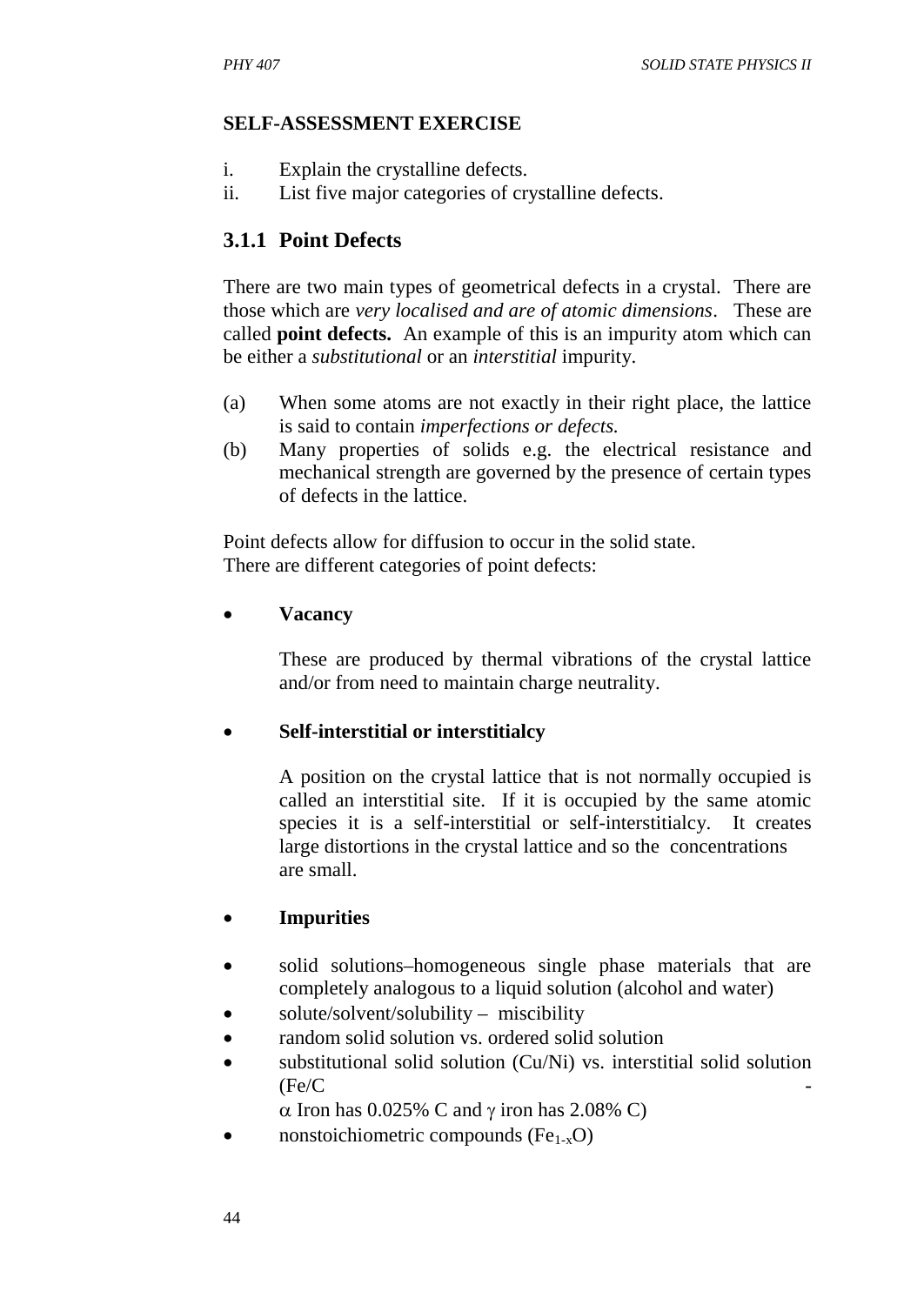### **SELF-ASSESSMENT EXERCISE**

- i. Explain the crystalline defects.
- ii. List five major categories of crystalline defects.

## **3.1.1 Point Defects**

There are two main types of geometrical defects in a crystal. There are those which are *very localised and are of atomic dimensions*. These are called **point defects.** An example of this is an impurity atom which can be either a *substitutional* or an *interstitial* impurity.

- (a) When some atoms are not exactly in their right place, the lattice is said to contain *imperfections or defects.*
- (b) Many properties of solids e.g. the electrical resistance and mechanical strength are governed by the presence of certain types of defects in the lattice.

Point defects allow for diffusion to occur in the solid state. There are different categories of point defects:

x **Vacancy**

These are produced by thermal vibrations of the crystal lattice and/or from need to maintain charge neutrality.

### x **Self-interstitial or interstitialcy**

A position on the crystal lattice that is not normally occupied is called an interstitial site. If it is occupied by the same atomic species it is a self-interstitial or self-interstitialcy. It creates large distortions in the crystal lattice and so the concentrations are small.

### x **Impurities**

- solid solutions–homogeneous single phase materials that are completely analogous to a liquid solution (alcohol and water)
- solute/solvent/solubility miscibility
- random solid solution vs. ordered solid solution
- substitutional solid solution (Cu/Ni) vs. interstitial solid solution  $(Fe/C)$ 
	- $\alpha$  Iron has 0.025% C and  $\gamma$  iron has 2.08% C)
- nonstoichiometric compounds ( $Fe<sub>1-x</sub>O$ )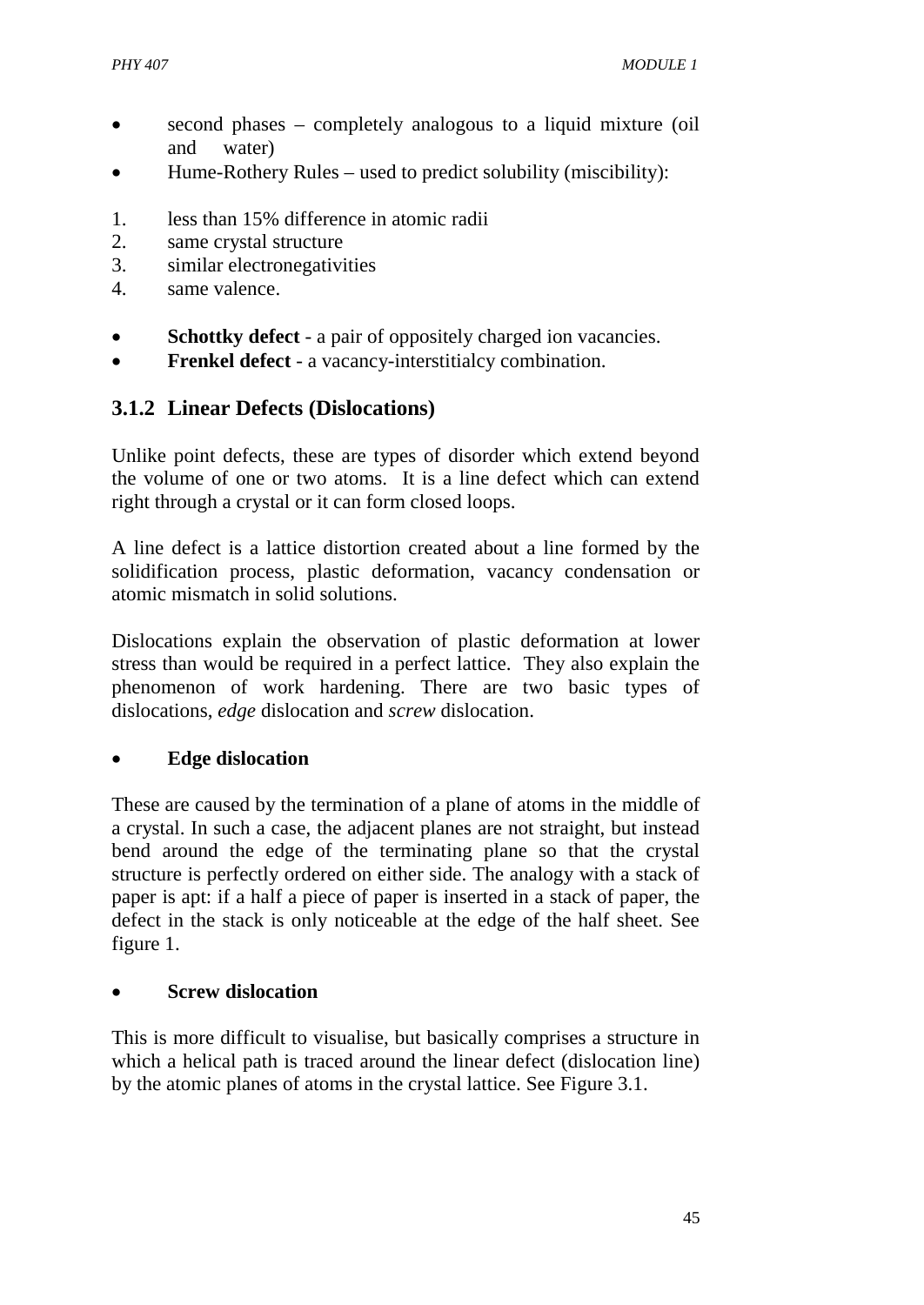- second phases completely analogous to a liquid mixture (oil and water)
- $\bullet$  Hume-Rothery Rules used to predict solubility (miscibility):
- 1. less than 15% difference in atomic radii
- 2. same crystal structure
- 3. similar electronegativities
- 4. same valence.
- **Schottky defect** a pair of oppositely charged ion vacancies.
- **• Frenkel defect** a vacancy-interstitialcy combination.

## **3.1.2 Linear Defects (Dislocations)**

Unlike point defects, these are types of disorder which extend beyond the volume of one or two atoms. It is a line defect which can extend right through a crystal or it can form closed loops.

A line defect is a lattice distortion created about a line formed by the solidification process, plastic deformation, vacancy condensation or atomic mismatch in solid solutions.

Dislocations explain the observation of plastic deformation at lower stress than would be required in a perfect lattice. They also explain the phenomenon of work hardening. There are two basic types of dislocations, *edge* dislocation and *screw* dislocation.

## x **Edge dislocation**

These are caused by the termination of a plane of atoms in the middle of a crystal. In such a case, the adjacent planes are not straight, but instead bend around the edge of the terminating plane so that the crystal structure is perfectly ordered on either side. The analogy with a stack of paper is apt: if a half a piece of paper is inserted in a stack of paper, the defect in the stack is only noticeable at the edge of the half sheet. See figure 1.

### x **Screw dislocation**

This is more difficult to visualise, but basically comprises a structure in which a helical path is traced around the linear defect (dislocation line) by the atomic planes of atoms in the crystal lattice. See Figure 3.1.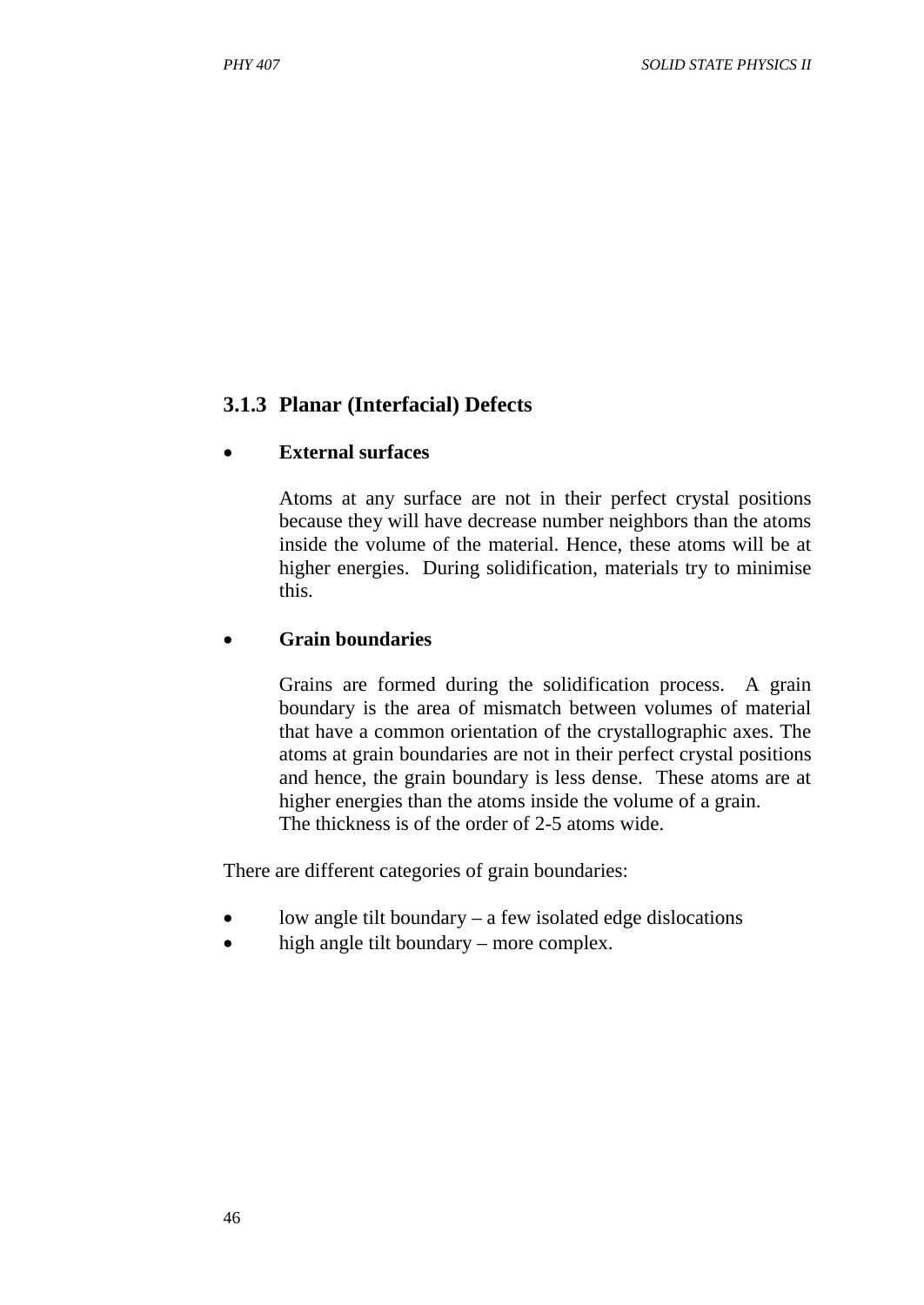## **3.1.3 Planar (Interfacial) Defects**

#### x **External surfaces**

Atoms at any surface are not in their perfect crystal positions because they will have decrease number neighbors than the atoms inside the volume of the material. Hence, these atoms will be at higher energies. During solidification, materials try to minimise this.

#### x **Grain boundaries**

Grains are formed during the solidification process. A grain boundary is the area of mismatch between volumes of material that have a common orientation of the crystallographic axes. The atoms at grain boundaries are not in their perfect crystal positions and hence, the grain boundary is less dense. These atoms are at higher energies than the atoms inside the volume of a grain. The thickness is of the order of 2-5 atoms wide.

There are different categories of grain boundaries:

- $\bullet$  low angle tilt boundary a few isolated edge dislocations
- $\bullet$  high angle tilt boundary more complex.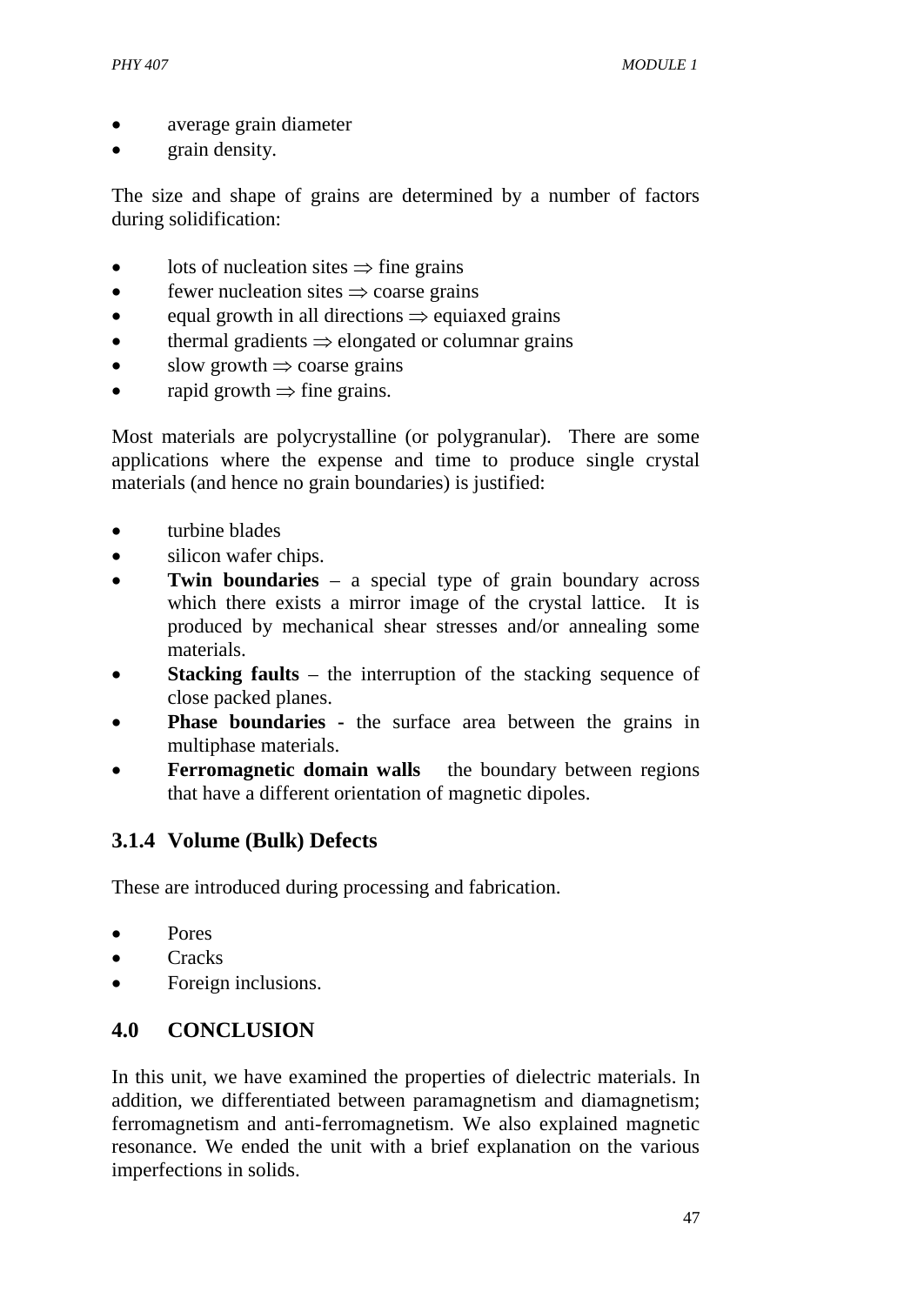- x average grain diameter
- $\bullet$  grain density.

The size and shape of grains are determined by a number of factors during solidification:

- lots of nucleation sites  $\Rightarrow$  fine grains
- $\bullet$  fewer nucleation sites  $\Rightarrow$  coarse grains
- equal growth in all directions  $\Rightarrow$  equiaxed grains
- $\bullet$  thermal gradients  $\Rightarrow$  elongated or columnar grains
- slow growth  $\Rightarrow$  coarse grains
- rapid growth  $\Rightarrow$  fine grains.

Most materials are polycrystalline (or polygranular). There are some applications where the expense and time to produce single crystal materials (and hence no grain boundaries) is justified:

- $\bullet$  turbine blades
- $\bullet$  silicon wafer chips.
- **Twin boundaries** a special type of grain boundary across which there exists a mirror image of the crystal lattice. It is produced by mechanical shear stresses and/or annealing some materials.
- **Stacking faults** the interruption of the stacking sequence of close packed planes.
- **Phase boundaries -** the surface area between the grains in multiphase materials.
- **Ferromagnetic domain walls** the boundary between regions that have a different orientation of magnetic dipoles.

# **3.1.4 Volume (Bulk) Defects**

These are introduced during processing and fabrication.

- $\bullet$  Pores
- $\bullet$  Cracks
- Foreign inclusions.

# **4.0 CONCLUSION**

In this unit, we have examined the properties of dielectric materials. In addition, we differentiated between paramagnetism and diamagnetism; ferromagnetism and anti-ferromagnetism. We also explained magnetic resonance. We ended the unit with a brief explanation on the various imperfections in solids.